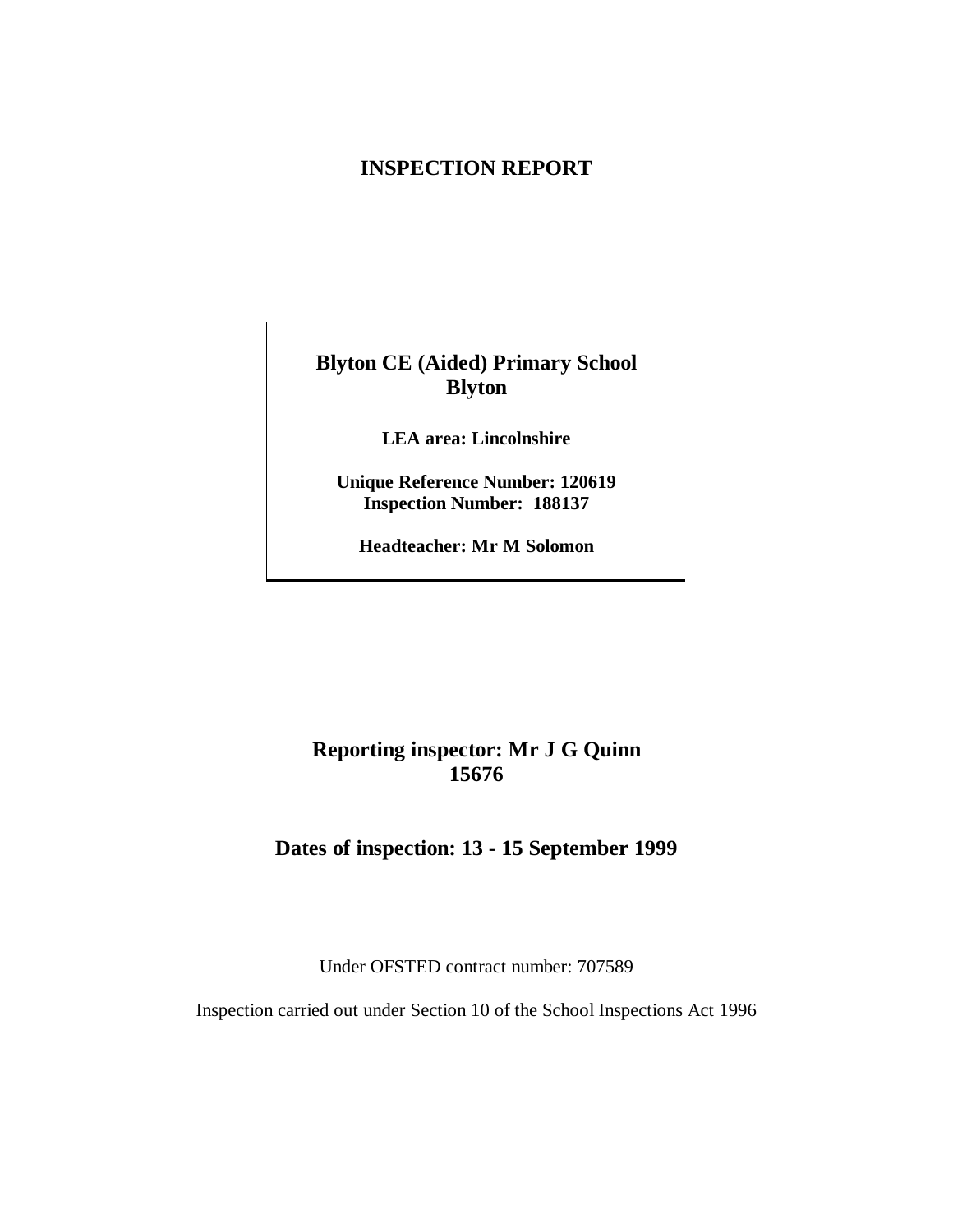© Crown Copyright 1999

This report may be reproduced in whole or in part for non-commercial educational purposes, provided that all extracts quoted are reproduced verbatim without adaptation and on condition that the source and date thereof are stated. Further copies of this report are obtainable from the school.

Under the School Inspections Act 1996, the appropriate authority must provide a copy of this report and/or its summary free of charge to certain categories of people. Every registered parent of a registered pupil at the school should receive a free copy of the summary of the report within ten working days of receipt of the summary by the appropriate authority. A charge not exceeding the cost of supply may be made by the appropriate authority for any other copies of the report and/or its summary provided to any person who asks for one. The appropriate authority should make a copy of the report and the summary available for inspection

by members of the public at such times and at such a place as may be reasonable Any enquiries about this legislation should be addressed to the OFSTED Compliance Helpline Tel: 0171421 6567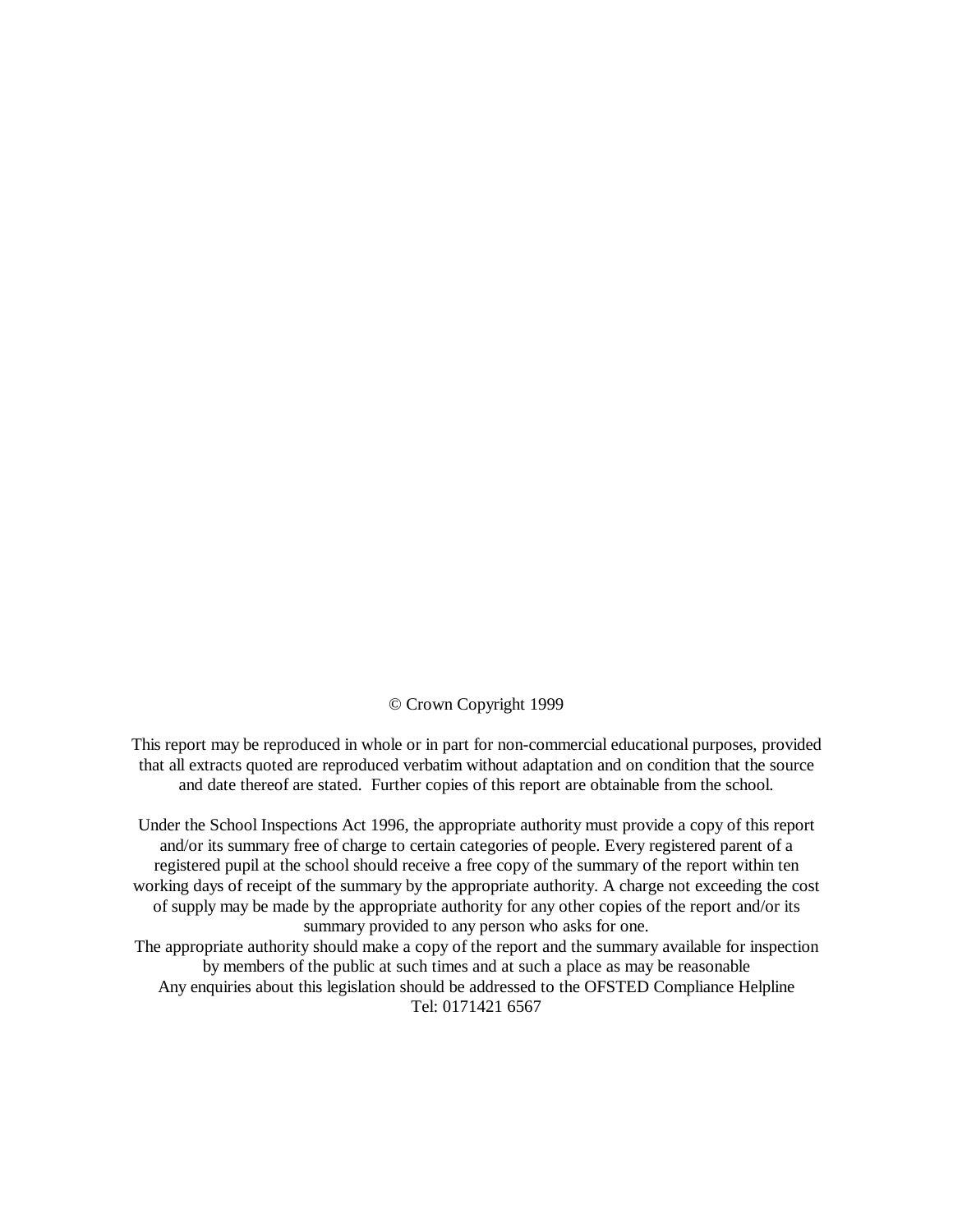# **Information about the school**

| Type of school:             | Infant and junior                                                               |
|-----------------------------|---------------------------------------------------------------------------------|
| Type of control:            | Voluntary aided                                                                 |
| Age range of pupils:        | $4 - 11$                                                                        |
| Gender of pupils:           | Mixed                                                                           |
| School address:             | <b>High Street</b><br><b>Blyton</b><br>Gainsborough<br>Lincs<br><b>DN21 3JX</b> |
| Telephone number:           | 01427 628342                                                                    |
| Fax number:                 | 01427 628342                                                                    |
| Appropriate authority:      | Governing Body                                                                  |
| Name of Chair of Governors: | Mr M Fenton                                                                     |

Date of the previous inspection: March 1996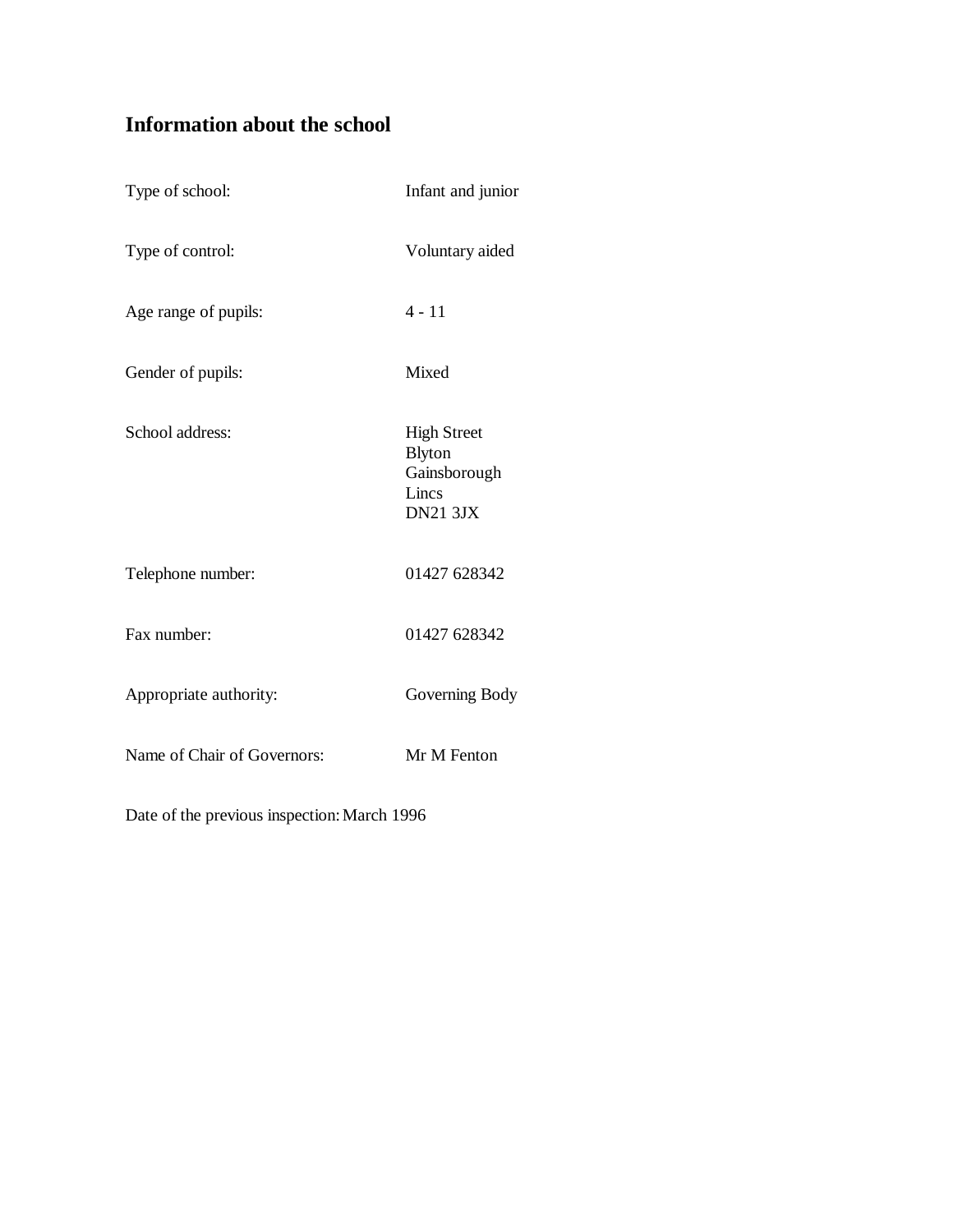## **Information about the inspection team**

| Team members        | Subject responsibilities  | Aspect responsibilities          |
|---------------------|---------------------------|----------------------------------|
| Gerry Quinn         | English                   | Attainment and progress          |
|                     | Information technology    | Teaching                         |
|                     | <b>History</b>            | Leadership and management        |
|                     | Geography                 | Efficiency                       |
|                     | Music                     |                                  |
|                     | Equal opportunities       |                                  |
|                     | Under-fives               |                                  |
| Keith Sanderson     | <b>Mathematics</b>        | Curriculum and assessment        |
|                     | <b>Science</b>            | Pupils' spiritual, moral, social |
|                     | Design and technology     | and cultural development         |
|                     | Art                       | Staffing, accommodation and      |
|                     | Physical education        | learning resources               |
|                     | Special educational needs |                                  |
| <b>Edmund Worby</b> |                           | Attendance                       |
|                     |                           | Support, guidance and pupils'    |
|                     |                           | welfare                          |
|                     |                           | Partnership with parents and the |
|                     |                           | community                        |

The inspection contractor was:

## **Full Circle**

 The Brow 35 Trewartha Park Weston-Super-Mare North Somerset BS23 2RT

Telephone: 01934 412260

Any concerns or complaints about the inspection or the report should be raised with the inspection contractor. Complaints which are not satisfactorily resolved by the contractor should be raised in writing with OFSTED by writing to:

The Registrar The Office for Standards in Education Alexandra House 33 Kingsway London WC2B 6SE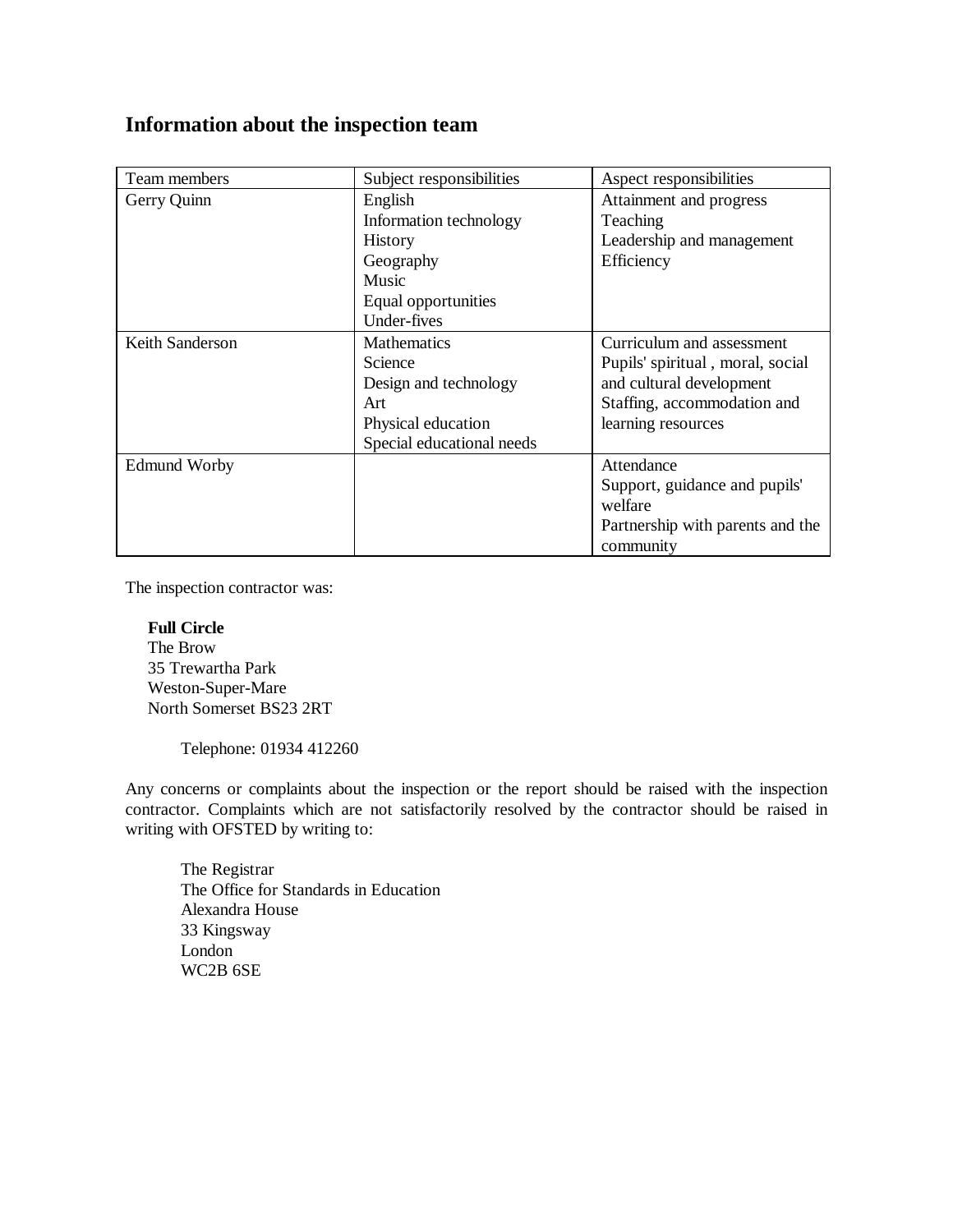# **REPORT CONTENTS**

## **Paragraph**

## **MAIN FINDINGS**

| What the school does well                             |
|-------------------------------------------------------|
| Where the school has weaknesses                       |
| How the school has improved since the last inspection |
| Standards in subjects                                 |
| Quality of teaching                                   |
| Other aspects of the school                           |
| The parents' views of the school                      |

## **KEY ISSUES FOR ACTION**

## **INTRODUCTION 1-8**

Characteristics of the school Key indicators

# **PART A: ASPECTS OF THE SCHOOL**

| Educational standards achieved by pupils at the school                                                                                                                                                                                                                                                                                                      | $9 - 42$ |
|-------------------------------------------------------------------------------------------------------------------------------------------------------------------------------------------------------------------------------------------------------------------------------------------------------------------------------------------------------------|----------|
| Attainment and progress<br>Attitudes, behaviour and personal development<br>Attendance                                                                                                                                                                                                                                                                      |          |
| <b>Quality of education provided</b>                                                                                                                                                                                                                                                                                                                        | 43-73    |
| Teaching<br>The curriculum and assessment<br>Pupils' spiritual, moral, social and cultural development<br>Support, guidance and pupils' welfare<br>Partnership with parents and the community<br>The management and efficiency of the school<br>Leadership and management<br>Staffing, accommodation and learning resources<br>The efficiency of the school | 74-87    |
| <b>PART B: CURRICULUM AREAS AND SUBJECTS</b>                                                                                                                                                                                                                                                                                                                |          |
| Areas of learning for children under five                                                                                                                                                                                                                                                                                                                   | 88-109   |
| <b>English, mathematics and science</b>                                                                                                                                                                                                                                                                                                                     | 110-146  |
| Other subjects or courses                                                                                                                                                                                                                                                                                                                                   | 147-176  |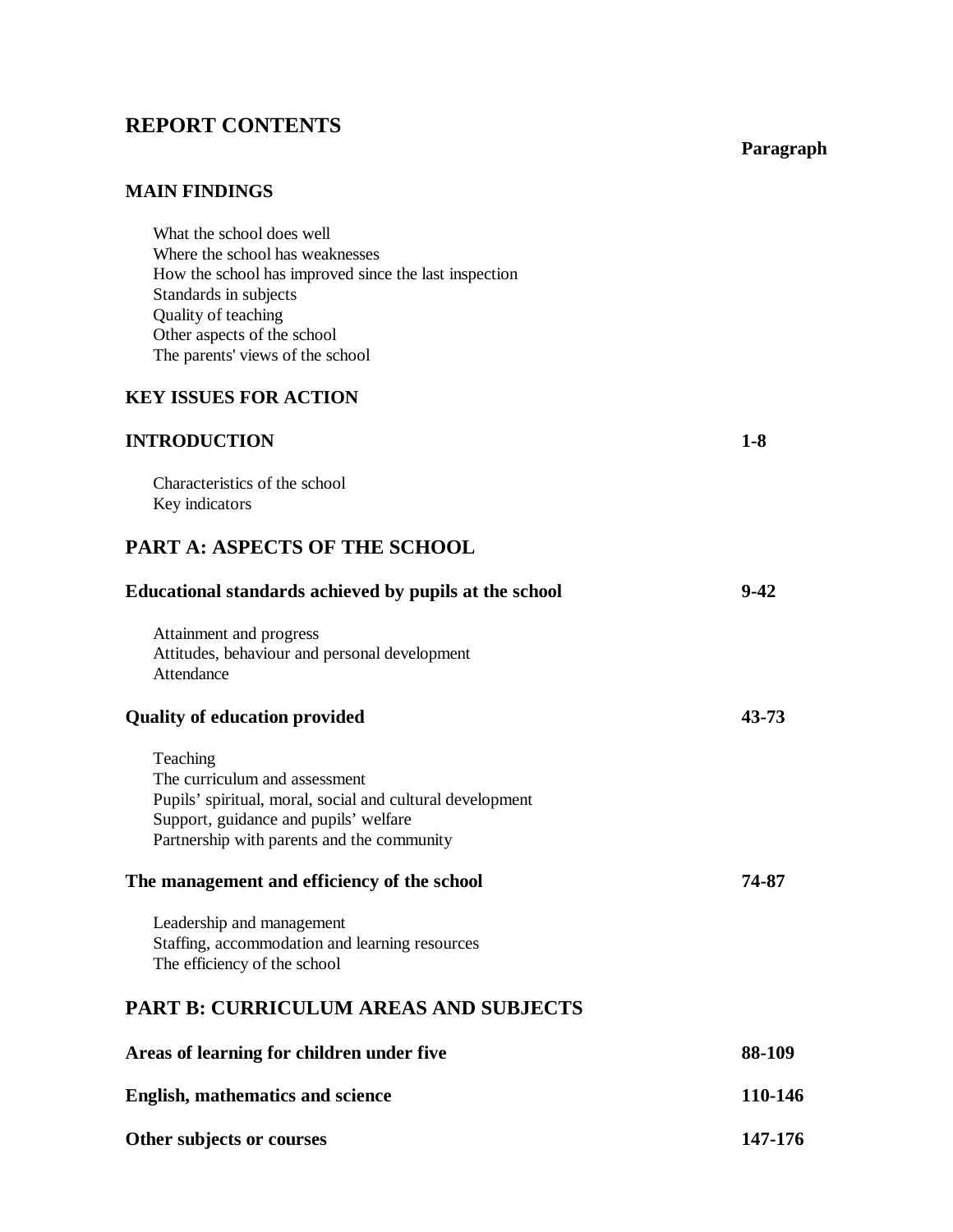# **PART C: INSPECTION DATA**

| <b>Summary of inspection evidence</b> | 177-178 |
|---------------------------------------|---------|
| Data and indicators                   | 179-184 |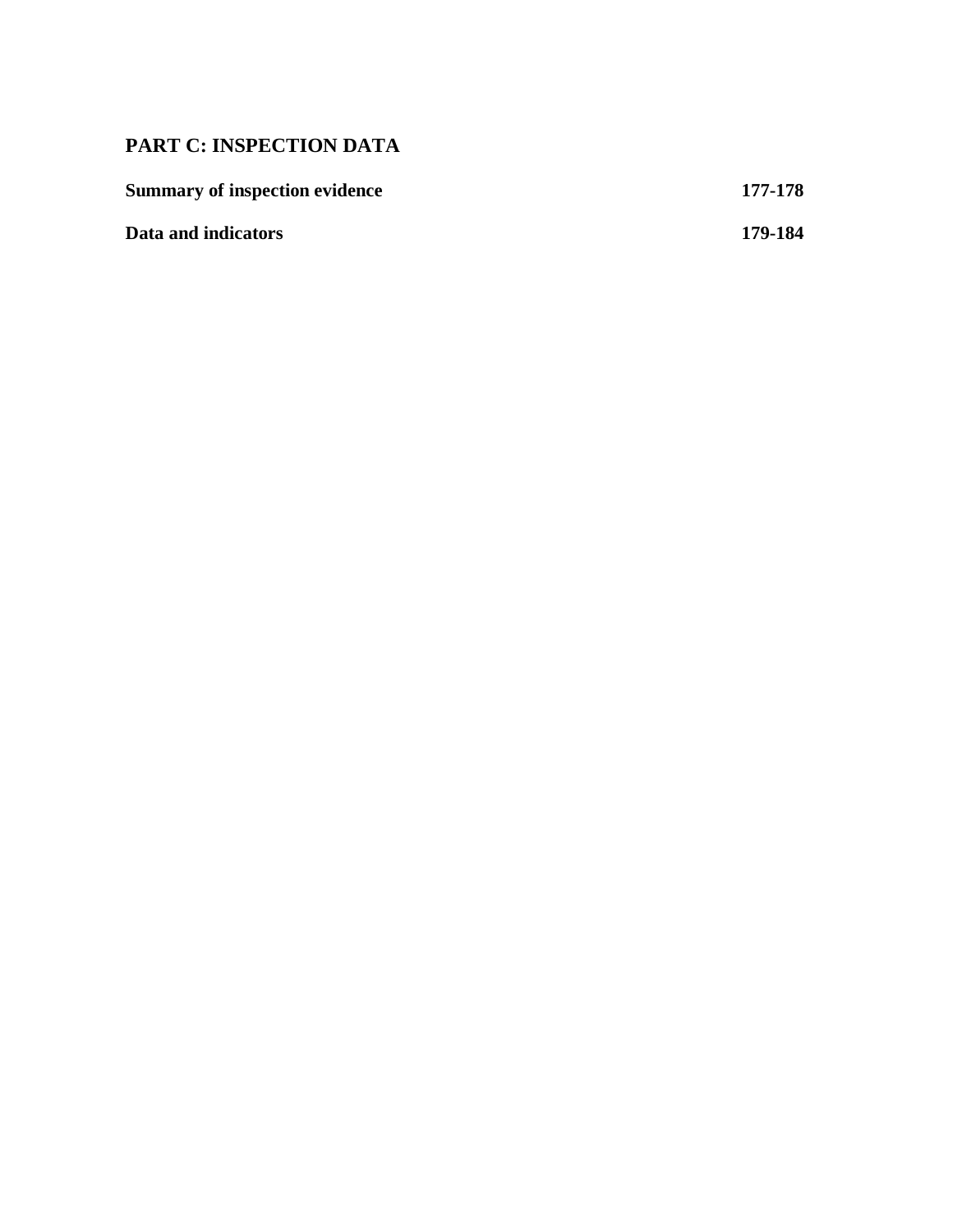# **Main findings**

## **What the school does well**

Secures a positive ethos for learning.

- •. Provides well for pupils with special educational needs.
- •. Establishes good links with parents and with the community.
- •. Provides very good information for parents.
- •. Levels of attendance are very good.
- •. Provides a wide range of extra-curricular activities.

## **Where the school has weaknesses**

Standards in information technology are below national expectations.

- I. Teachers do not regularly plan for pupils' differing abilities in all lessons.
- II. Key issues from the last inspection have not been addressed fully.
- III.The school development plan lacks sufficient detail for the second and third years to be an effective tool for school improvement.
- IV.Assessments of pupils' learning are not used sufficiently to inform curriculum planning.
- V. The school curriculum is not planned well enough to ensure that pupils make sufficient progress in all subjects.

The school has strengths and weaknesses in broadly similar proportions.

## **How the school has improved since the last inspection**

Improvement since the last inspection has been insufficient overall. The school has improved in some respects but in others improvement has been unsatisfactory. A positive ethos for learning has been maintained. A timetable for review of curriculum policies has been introduced to accelerate the pace of curricular development. Teachers' marking of pupils' work often encourages pupils but seldom indicates priorities for the planning of future work. Curriculum co-ordinators play a greater part in the development of their subjects but their role in monitoring standards in all classes is underdeveloped. Financial planning has not been set in the longer term.

With recent changes in the governing body the school's capacity for further improvement is satisfactory.

## **Standards in subjects**

The table shows the standards achieved by 11 year olds in 1998 based on the National Curriculum tests:

| Performance in | <b>Compared with all</b><br>schools | <b>Compared with</b><br>similar schools | <b>Key</b>                          |   |
|----------------|-------------------------------------|-----------------------------------------|-------------------------------------|---|
|                |                                     |                                         | well above average<br>above average | A |
|                |                                     |                                         | average<br>below average            |   |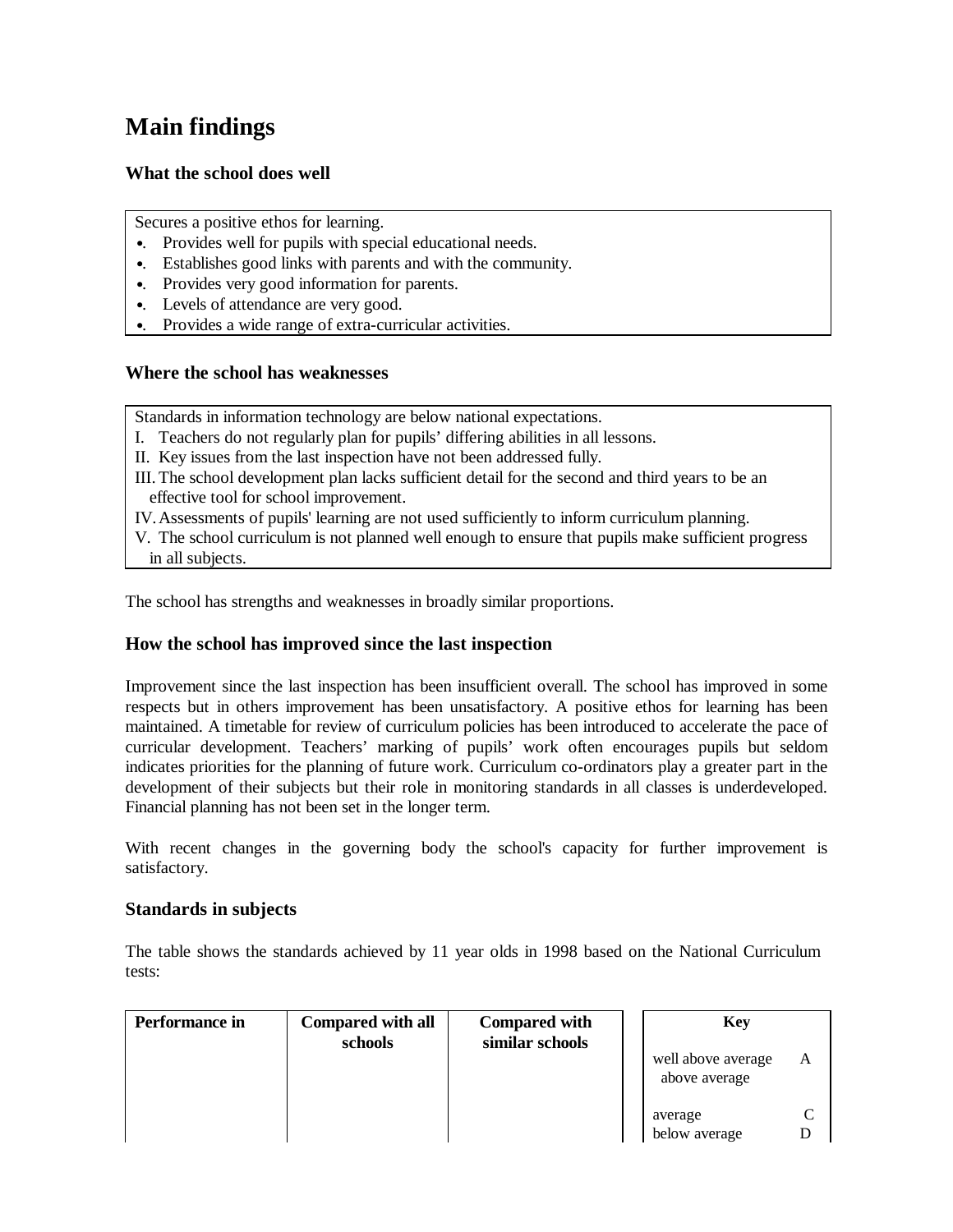|             |  | well below average | E |
|-------------|--|--------------------|---|
| English     |  |                    |   |
|             |  |                    |   |
| Mathematics |  |                    |   |
| Science     |  |                    |   |

The table shows that in the 1998 national tests Key Stage 2 pupils performed better in all three subjects than those in schools nationally.

The small number of pupils who took the tests in 1998 makes any comparison with similar schools statistically unreliable.

Inspection evidence indicates that pupils currently at the end of both key stages attain standards that are average in English, mathematics and science but below expectations in information technology. In all other subjects pupils' attainment is as expected for their age.

Children under five achieve satisfactory standards across the full range of their work and the majority attain the Desirable Learning Outcomes in all nationally prescribed areas of learning by the time they reach five years of age.

## **Quality of teaching**

| Teaching in:           | <b>Under 5</b> | $5 - 7$ years     | 7 - 11 years      |
|------------------------|----------------|-------------------|-------------------|
| English                | good           | good              | satisfactory      |
| Mathematics            | satisfactory   | satisfactory      | satisfactory      |
| Science                |                | satisfactory      | satisfactory      |
| Information technology |                | insufficient seen | insufficient seen |
| Other subjects         | satisfactory   | good              | satisfactory      |

Teaching was at least satisfactory in 96 per cent of lessons. It was good in 40 per cent and very good in eight per cent of lessons seen. Teaching was unsatisfactory in four per cent.

*Inspectors make judgements about teaching in the range: excellent; very good; good; satisfactory; unsatisfactory; poor; very poor. 'Satisfactory' means that strengths outweigh any weaknesses.* 

## **Other aspects of the school**

| <b>Aspect</b>             | <b>Comment</b>                                                                                                                                                                                                                                                                                                                                                        |
|---------------------------|-----------------------------------------------------------------------------------------------------------------------------------------------------------------------------------------------------------------------------------------------------------------------------------------------------------------------------------------------------------------------|
| Behaviour                 | Generally good in lessons and on other occasions in school. Pupils are                                                                                                                                                                                                                                                                                                |
|                           | caring, considerate and courteous.                                                                                                                                                                                                                                                                                                                                    |
| Attendance                | Good. Pupils arrive punctually and lessons begin on time.                                                                                                                                                                                                                                                                                                             |
| $Ethos*$                  | Good. Professional relationships are positive and there is a                                                                                                                                                                                                                                                                                                          |
|                           | commitment to high standards.                                                                                                                                                                                                                                                                                                                                         |
| Leadership and management | Satisfactory. The headteacher provides clear leadership and is well<br>supported by staff and governors. Monitoring of standards by co-<br>ordinators remains underdeveloped and the school development plan<br>is too short term to secure school improvement beyond a year. The<br>governors have not addressed all the key issues from the previous<br>inspection. |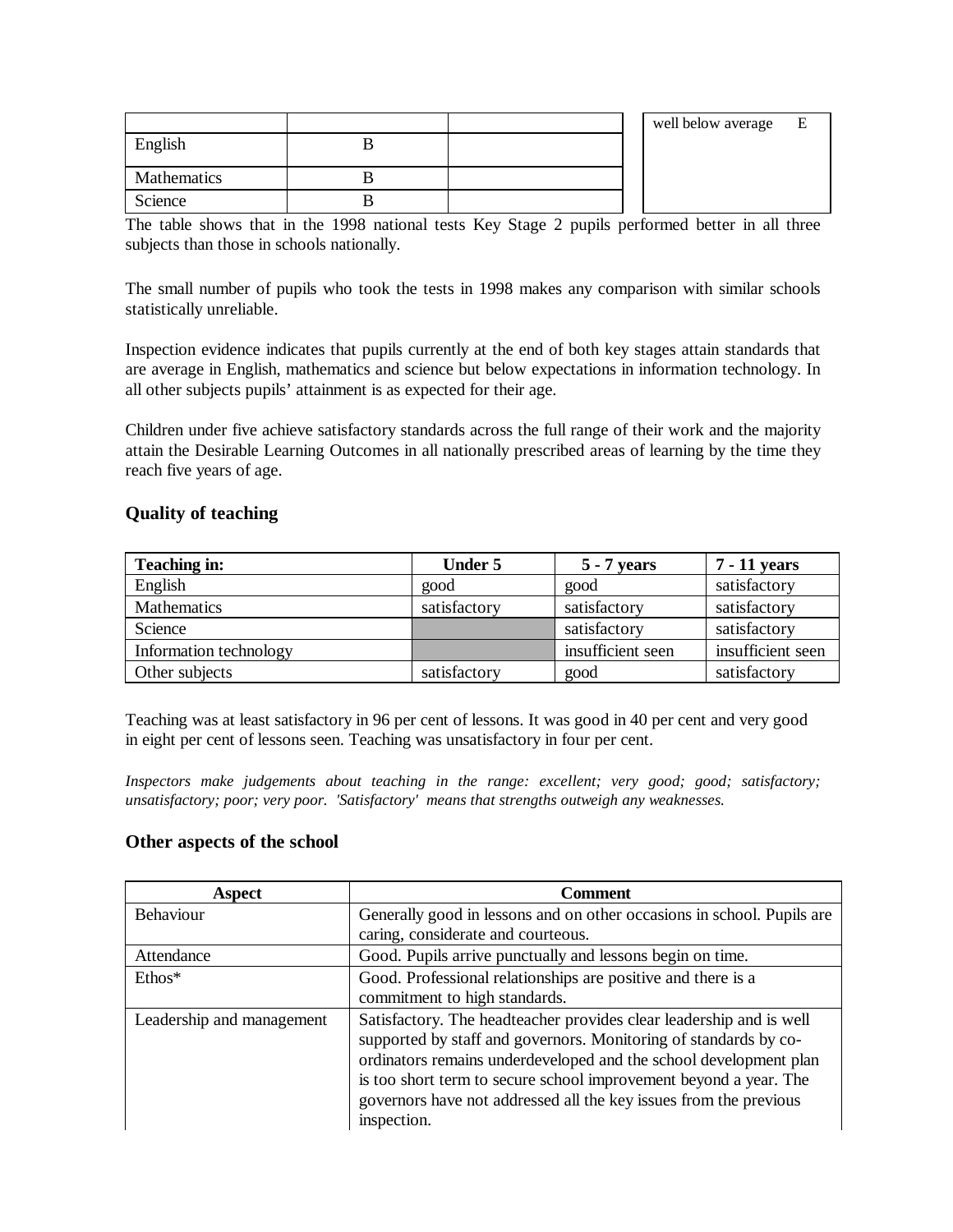| Curriculum                 | Satisfactory. It is generally broad and well balanced but insufficient<br>time is allocated to teaching information technology. Planning for<br>progression and continuity is unsatisfactory. Assessment is not used<br>consistently to plan future work. |
|----------------------------|-----------------------------------------------------------------------------------------------------------------------------------------------------------------------------------------------------------------------------------------------------------|
| Pupils with special        | Provision for special educational needs is good. Pupils are well                                                                                                                                                                                          |
| educational needs          | supported and their progress is effectively monitored.                                                                                                                                                                                                    |
| Spiritual, moral, social & | Good provision for social and moral development and satisfactory for                                                                                                                                                                                      |
| cultural development       | spiritual and cultural development.                                                                                                                                                                                                                       |
| Staffing, resources and    | Satisfactory overall. The school works hard and successfully to                                                                                                                                                                                           |
| accommodation              | overcome constraints imposed on the physical education curriculum                                                                                                                                                                                         |
|                            | by the absence of suitable accommodation. Many of the school's                                                                                                                                                                                            |
|                            | computers are old and limited in their applications.                                                                                                                                                                                                      |
| Value for money            | Satisfactory value for money.                                                                                                                                                                                                                             |

*\* Ethos is the climate for learning: attitudes to work, relationships and the commitment to high standards.*

## **The parents' views of the school**

| What most parents like about the school       | What some parents are not happy about              |
|-----------------------------------------------|----------------------------------------------------|
| VI. The approachability of staff.             | IX. The way in which the school handles complaints |
| The positive effect that the school's<br>VII. | X. Information provided on what is taught          |
| attitudes and values have on their children.  | XI. Information provided on pupils' progress.      |
| The high standards of pupils'<br>VIII.        |                                                    |
| behaviour                                     |                                                    |

Inspection findings support the positive views of parents but do not endorse the concerns expressed by a very small minority. The school handles complaints effectively and provides good information on pupils' progress and on what is taught.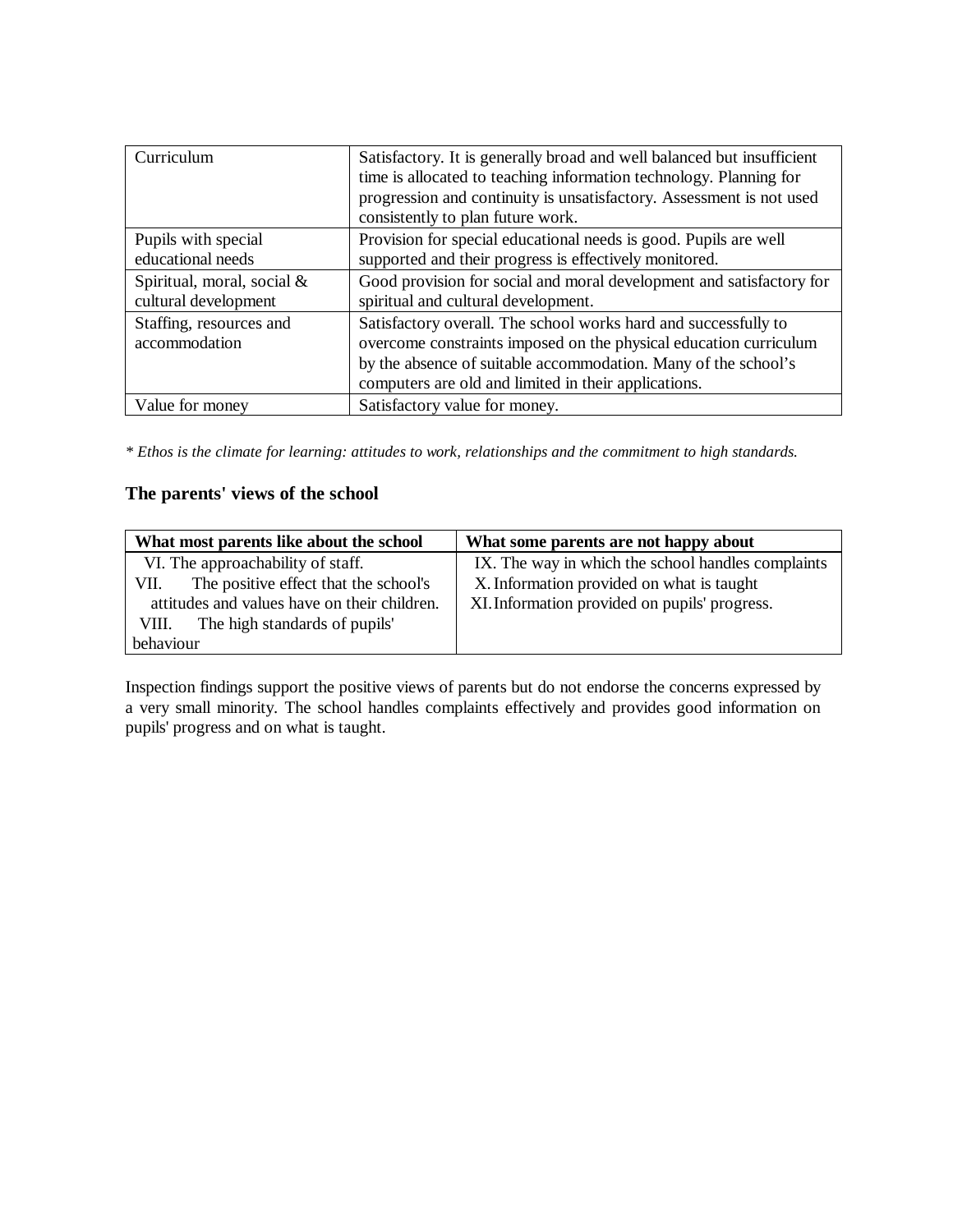## **KEY ISSUES FOR ACTION**

The governors, headteacher and staff should address the following:

XII.Raise standards in information technology as identified in the school development plan by:

- a) improving resources as funds become available;
- b) improving staff knowledge, confidence and expertise;
- c) ensuring that sufficient time is allocated to the teaching of the subject and that all pupils have regular access to computers. *(see paragraphs 85, 44, 52, 49)*

 •)Ensure that the governors' action plan arising from the previous inspection is implemented in full. *(see paragraph 76)*

 •)Improve teachers' capacity to provide work for pupils' differing abilities in all subjects. *(see paragraph 46)*

 •)Develop curriculum planning further to ensure that pupils build on their skills and knowledge progressively as they pass through the school. *(see paragraph 55)*

•)Make better use of the assessment of pupils' learning to plan future work. *(see paragraph 56)*

 •)Improve the structure of the school development plan to indicate separately targets for the second and third years. *(see paragraph 76)*

*In addition to the key issues above, there are a number of less important issues that should be considered for inclusion in the action plan. These are indicated below together with main paragraphs in which they occur:*

- \*) planned opportunities for pupils to discuss their work in pairs or in groups; *(See para 47)*
- \*) use of artefacts to support the development of pupils' skills in history and geography; *(See para 47)*
- \*) prompt marking of attendance registers at the beginning of morning and afternoon sessions; *(See para 66)*
- \*) training in Child Protection for the designated member of staff; *(See para 68)*
- \*) systematic monitoring of teaching to ensure that standards are maintained or improved; *(See para 74)*
- \*) statutory information to be included in school prospectus and the governors' annual report to parents; *(See paras 78/79)*
- \*) the provision of large equipment to aid the physical development of children under five *(See paras 83/109)*

## **INTRODUCTION**

#### **Characteristics of the school**

1. Blyton Primary School is a small school situated approximately four miles to the north of Gainsborough in Lincolnshire. In accordance with the governing body's admission policy the majority of pupils admitted live in the village of Blyton. There are 84 boys and girls between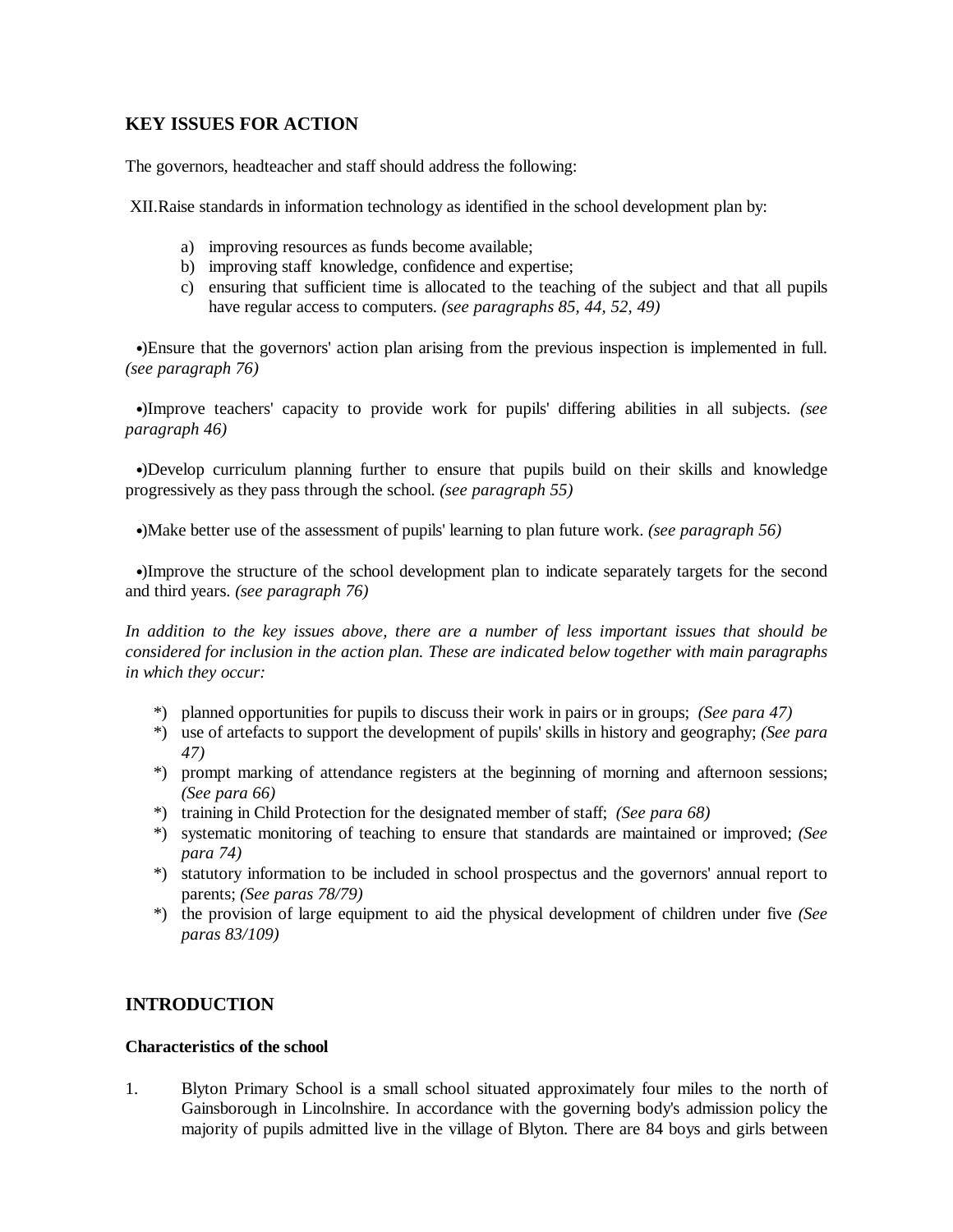the ages of four and 11 on the school roll, who are taught in three classes. The roll has risen significantly since the school was last inspected. Five pupils are entitled to free school meals, which is below average and similar to the position at the time of the previous inspection. There are no pupils from families of ethnic minorities. Eleven pupils have special educational needs including one who has a Statement of Special Educational Need; this is proportionally lower than that found in the majority of schools.

- 2. Pupils are admitted to school at the beginning of the year in which their fifth birthday occurs. The majority experience some form of pre-school education at a local playgroup and the attainment of most on entry to school is in line with that found nationally for children of this age.
- 3. The school's priorities for the future as expressed in the school development plan are as follows:
	- •. review the school's literacy policy and the national numeracy strategy after the initial year;
	- •.audit the school's fiction library;

•. review the school's policy for information and communication technology and raise staff awareness and expertise in the subject;

- •.develop the role of co-ordinators;
- •.revise record-keeping sheets for English, mathematics and science;
- •.monitor home-school contracts and homework;
- •.review the timing of parents' evenings;

•.carpet the floor areas of all classrooms and implement the rolling programme of internal redecoration.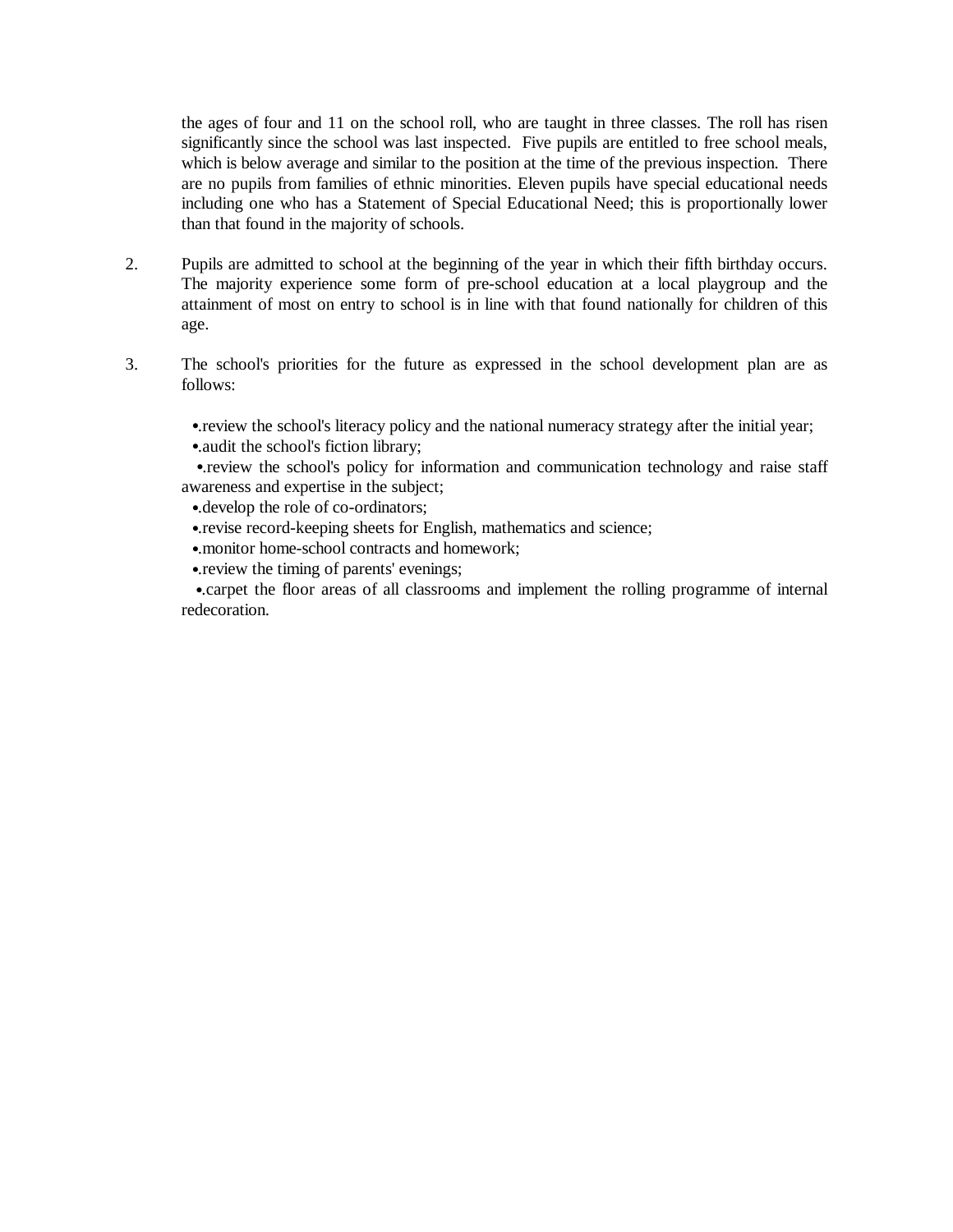# **Key indicators**

# 1. **Attainment at Key Stage 1<sup>1</sup>**

Number of registered pupils in final year of Key Stage 1 for the latest reporting year:

| Year | <b>Boys</b> | <b>Girls</b> | Total |
|------|-------------|--------------|-------|
| 1998 |             |              |       |

| <b>National Curriculum</b> | <b>Test/Task Results</b> | Reading  | Writing | <b>Mathematics</b> |
|----------------------------|--------------------------|----------|---------|--------------------|
| Number of pupils           | <b>Boys</b>              |          |         |                    |
| at NC Level 2 or           | Girls                    |          |         |                    |
| above                      | Total                    | h        |         |                    |
| Percentage at NC           | School                   | 86 (100) | 100(93) | 100(86)            |
| Level 2 or above           | National                 | 80 (80)  | 81 (80) | 84 (83)            |

| <b>Teacher</b>   | English     | <b>Mathematics</b> | Science  |          |
|------------------|-------------|--------------------|----------|----------|
| Number of pupils | <b>Boys</b> |                    |          |          |
| at NC Level 2 or | Girls       |                    |          |          |
| above            | Total       | 6                  |          |          |
| Percentage at NC | School      | $86 (-)$           | $100(-)$ | $100(-)$ |
| Level 2 or above | National    | 81 (79)            | 85 (83)  | 86(84)   |

 **1 Percentages in parentheses refer to the year before the latest reporting year**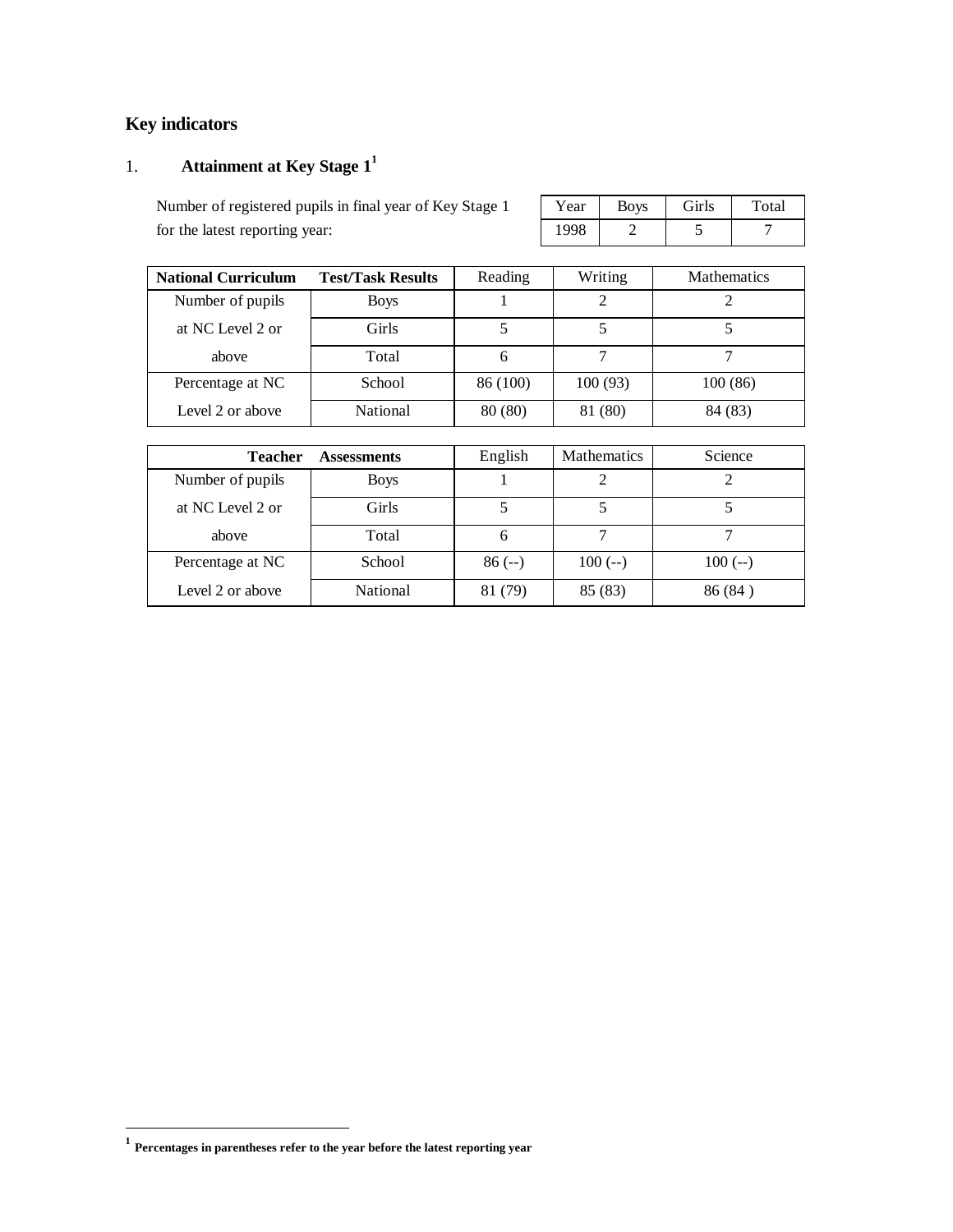# 2. **Attainment at Key Stage 2<sup>2</sup>**

| Number of registered pupils in final year of | Y ear | <b>BOVS</b> | Girls | Total |
|----------------------------------------------|-------|-------------|-------|-------|
| Key Stage 2 for the latest reporting year:   | 1998  |             |       |       |

| <b>National</b>  | <b>Test Results</b> | English | <b>Mathematics</b> | Science |
|------------------|---------------------|---------|--------------------|---------|
| Number of pupils | <b>Boys</b>         |         |                    |         |
| at NC Level 4 or | Girls               |         |                    |         |
| above            | Total               |         |                    | O       |
| Percentage at NC | School              | 88 (75) | 88 (63)            | 100(69) |
| Level 4 or above | National            | 65 (63) | 59 (62)            | 69 (68) |

| <b>Teacher</b>   | <b>Assessments</b> | English | <b>Mathematics</b> | Science  |
|------------------|--------------------|---------|--------------------|----------|
| Number of pupils | <b>Boys</b>        |         |                    |          |
| at NC Level 4 or | Girls              |         |                    |          |
| above            | Total              |         |                    | 8        |
| Percentage at NC | School             | $88(-)$ | $88(-)$            | $100(-)$ |
| Level 4 or above | National           | 65(63)  | 65 (64)            | 72 (69)  |

## 3. **Attendance**

| Percentage of half days (sessions) |              |                           | $\%$ |
|------------------------------------|--------------|---------------------------|------|
| missed through absence for the     | Authorised   | School                    |      |
| latest complete reporting year:    | Absence      | National comparative data | 5.7  |
|                                    | Unauthorised | School                    |      |
|                                    | absence      | National comparative data | 0.5  |

## 4. **Exclusions**

| Number of exclusions of pupils (of statutory school age) |              | Number |
|----------------------------------------------------------|--------------|--------|
| during the previous year:                                | Fixed period |        |
|                                                          | Permanent    |        |

 $\frac{1}{2}$  Percentages in parentheses refer to the year before the latest reporting year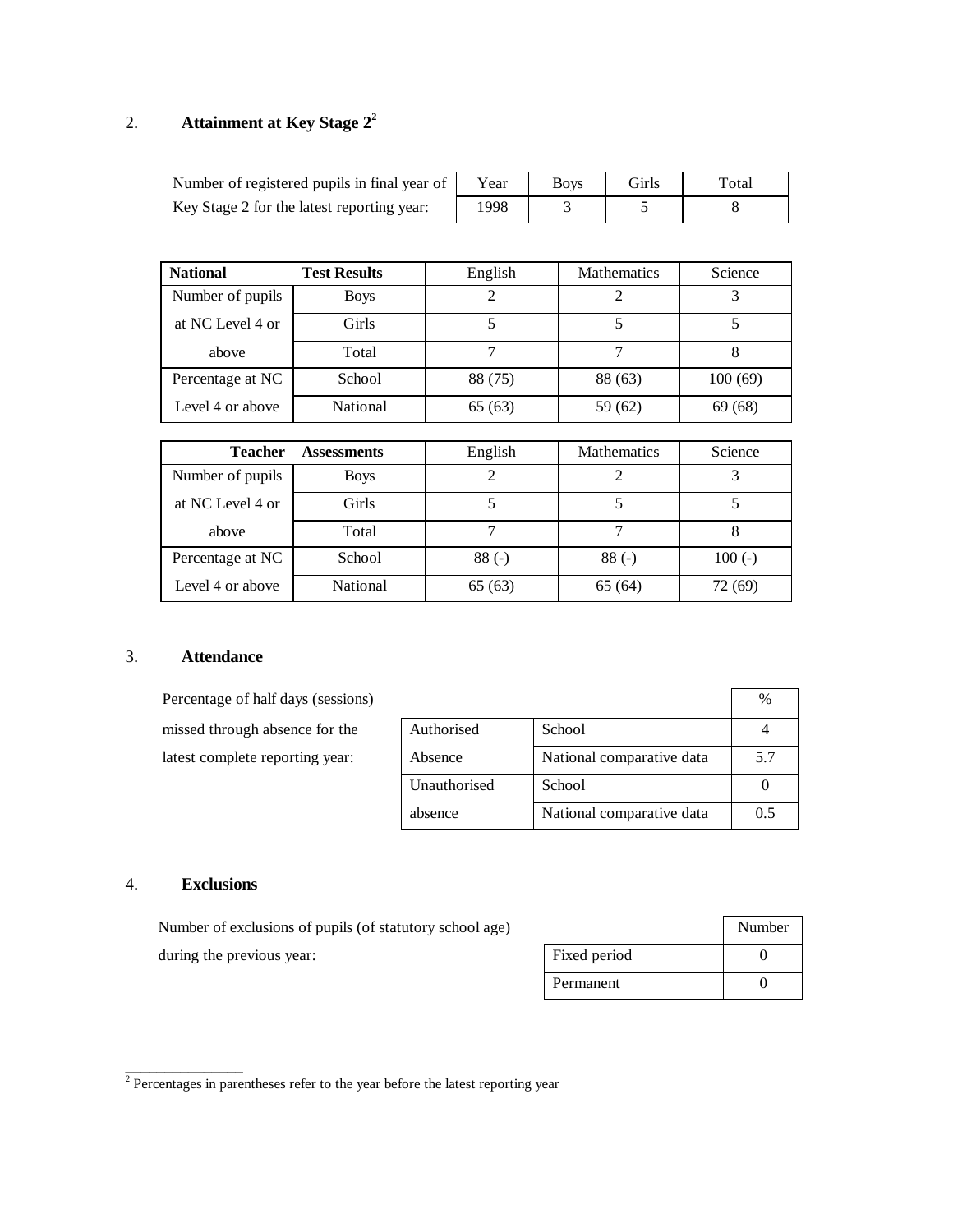## 5. **Quality of teaching**

Percentage of teaching observed which is:

| Very good or better    |  |
|------------------------|--|
| Satisfactory or better |  |
| Less than satisfactory |  |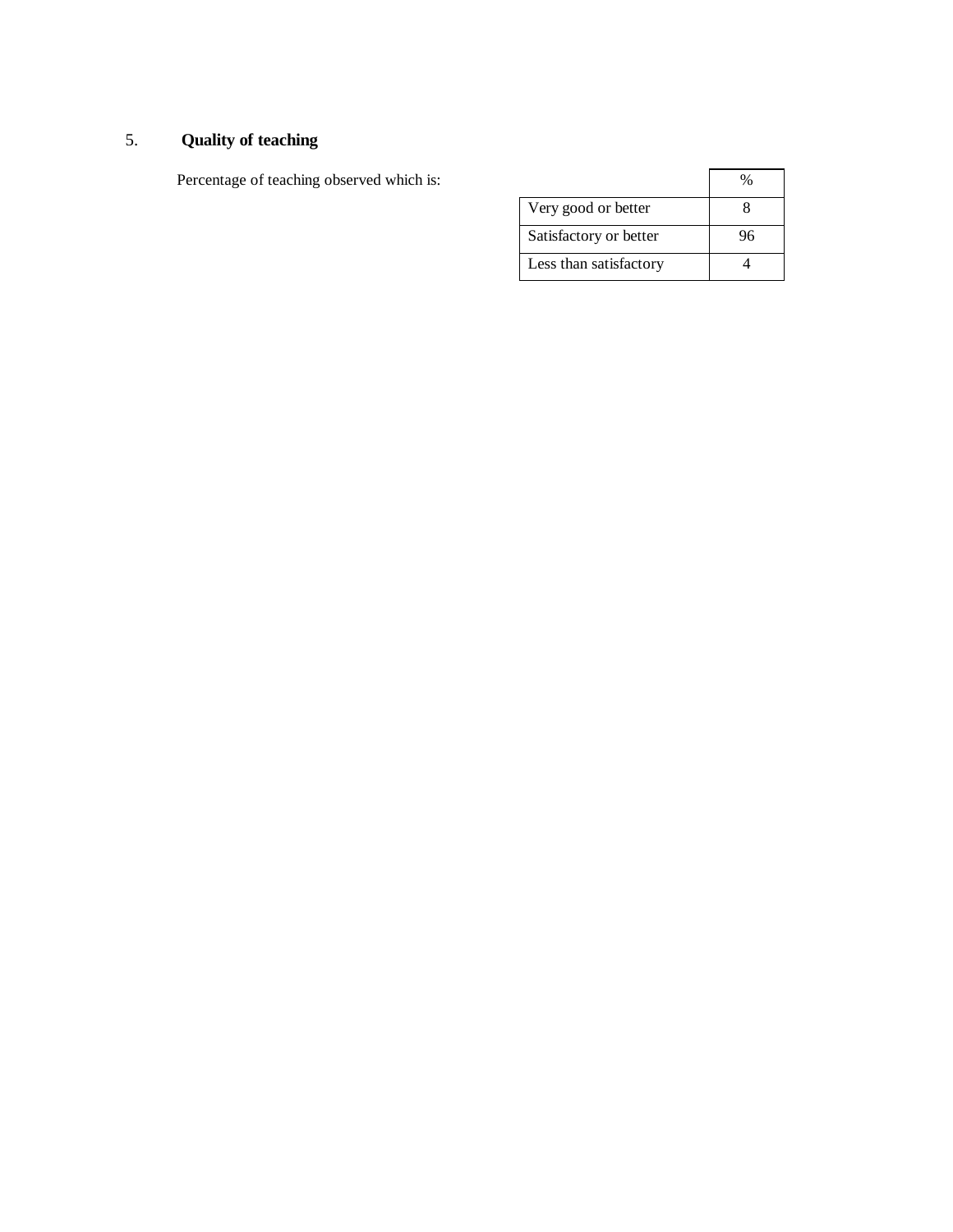## **PART A: ASPECTS OF THE SCHOOL**

## **EDUCATIONAL STANDARDS ACHIEVED BY PUPILS AT THE SCHOOL**

#### **Attainment and progress**

- 6. The majority of children enter school at four years of age with standards that are similar to those found nationally. They make sound progress in each recommended area of learning during their time in reception and most attain the levels expected for pupils at age five.
- 7. The Key Stage 1 1998 national test results in English showed attainment to be broadly in line with the national average in reading and very high in writing. The test results for 1999 indicate a fall in reading and writing standards compared with those for 1998.
- 8. At Key Stage 2 1998 tests in English indicated above average results. The 1999 test results showed an improvement on those for 1998.
- 9. In the 1998 National Curriculum mathematics test at Key Stage 1 results were very high in comparison to national averages. At Key Stage 2 results were above the national average.
- 10. Similar levels were achieved in the 1999 tests for Key Stage 1 and Key Stage 2 but a greater proportion of pupils attained the higher Levels 3 and 5 at each key stage respectively.
- 11. In science the results of the 1998 teacher assessments are above average. On the basis of tests at the end of Key Stage 2 pupils' attainment at the expected Level 4 is above the national average.
- 12. Teacher assessments for 1999 at Key Stage 1 and test results at Key Stage 2 indicate that a greater proportion of pupils at both key stages attained the higher Levels 3 and 5 respectively than in the previous year.
- 13. Test results change considerably each year in such a small school, with variations in the number of pupils taking the test.
- 14. Inspection evidence indicates that pupils currently nearing the end of Key Stage 1 and Key Stage 2 attain average standards in English, mathematics and science but below national expectations in information technology. In all other subjects pupils' attainment is as expected for their age. Pupils make sound progress in all subjects except for information technology, history and geography where progress is unsatisfactory.
- 15. Pupils with special educational needs make good progress towards targets identified in their individual work programmes.
- 16. In speaking and listening standards are in line with those found nationally at the ages of seven and 11. At five years of age pupils listen with increasing concentration, they respond to adults' questions, talk incidentally to others as they work and develop conversational language through role-play activities. At the end of Key Stage 1 pupils listen attentively in lessons to instructions, stories and poems and respond appropriately when required to do so. They speak about their own experiences to adults and other pupils and incorporate detail to aid understanding. At the end of Key Stage 2 pupils listen to more sophisticated stories and talk with increasing confidence and attention to detail. There are insufficient planned opportunities for pupils to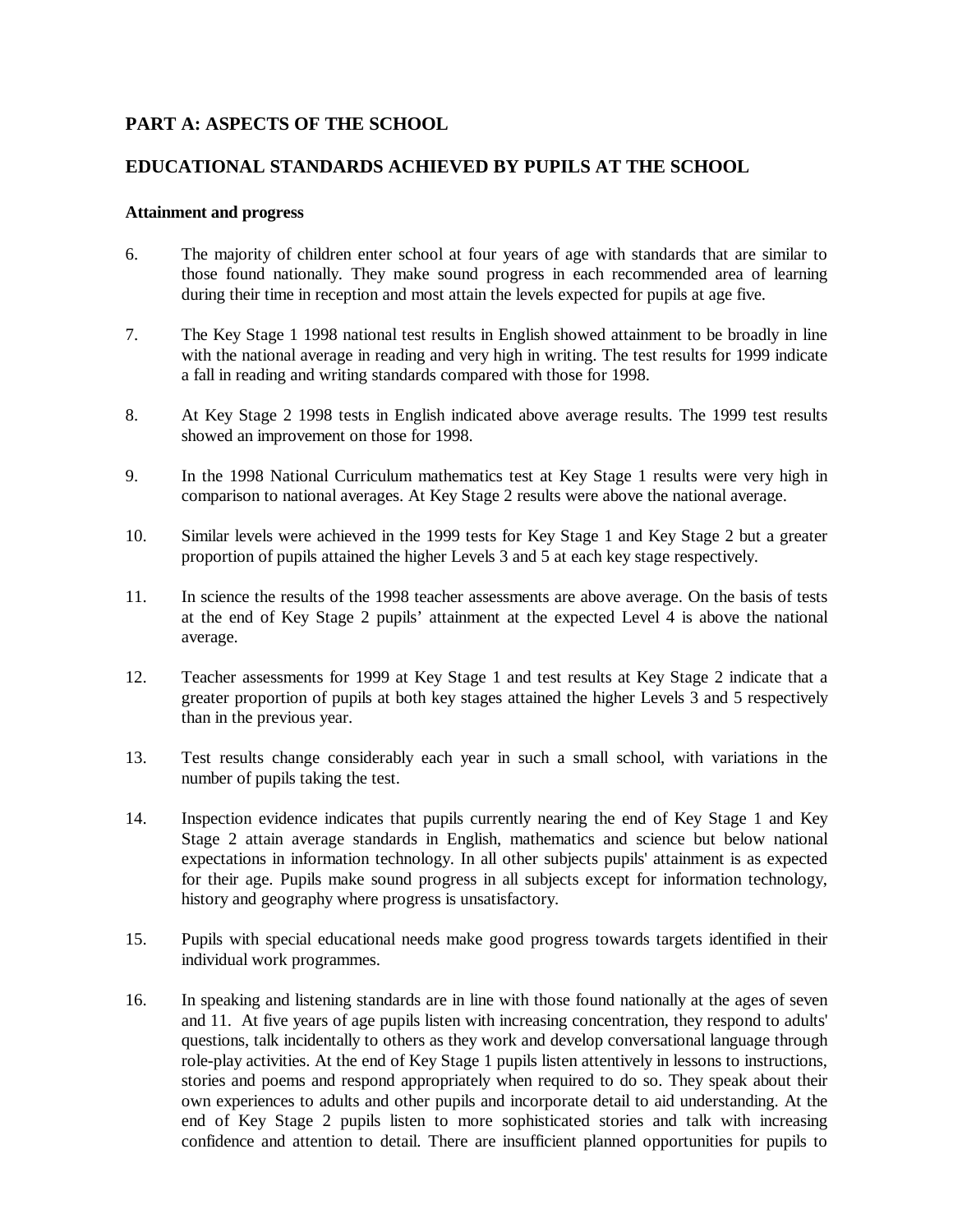discuss ideas in small groups, however, which limits their attainment.

- 17. Progress in speaking and listening is sound. The youngest children and pupils in Year 1 listen attentively to stories and join in enthusiastically with familiar rhymes and phrases. They talk about recent events and as they progress they incorporate greater detail into their explanations. Pupils build on their skills satisfactorily throughout Key Stage 2 where they listen for longer periods to more sophisticated texts and more complex teacher explanations in lessons. They respond to teachers' questions in increasing detail and discuss tasks incidentally with partners or in groups as they work.
- 18. Standards in reading are in line with national expectations at the end of Key Stage 1 and Key Stage 2. Pupils make sound progress. Some older children in reception are able to read individual words and simple phrases in books, and others do so with the support of an adult. Pupils nearing the end of Key Stage 1 read accurately from a range of texts within the reading scheme. They use a variety of strategies for establishing meaning and employ their knowledge of letter sounds effectively to work out unfamiliar words. Pupils know the difference between fiction and non-fiction and understand the purpose of contents and indexes. At the end of Key Stage 2 pupils read from a greater range of texts. They talk about the plot and characters and some express preferences for particular authors. Pupils know how to use contents and indexes to find information and use these skills effectively in subjects such as science and geography.
- 19. Children in reception derive pleasure from pictures and understand that print carries meaning. In Year 1 pupils build successfully on early reading skills acquired in reception. They begin to recognise words and phrases in simple text from the reading scheme and use their knowledge of letter sounds and the alphabet to help with more difficult words. As they pass through the key stage they develop their skills effectively. Throughout Key Stage 2 pupils read increasingly difficult texts independently and apply their skills and alphabetical knowledge to reference work in connection with other subjects. They explore the main features of characters from books and identify the relevant descriptive words and phrases.
- 20. Standards in writing for the majority of pupils are in line with the national average at the end of both key stages and a minority of pupils achieve beyond this. Pupils make sound progress as they pass through the school. The oldest pupils at Key Stage 1 write in a variety of forms such as letters of invitation, imaginative stories, and descriptions. They sequence sentences and most use simple punctuation accurately. A minority incorporate speech marks and question marks into their writing. The spelling of simple words is usually accurate and handwriting is clear and well formed. At the end of Key Stage 2 pupils write widely for a greater range of purposes and with a sense of audience. Poetry however, is under- represented. Pupils' spelling is usually accurate and handwriting fluent and joined. Pupils use punctuation and simple grammatical structure correctly except for paragraphs, which are underused.
- 21. Pupils build on their writing skills progressively as they pass through the school. The youngest pupils at Key Stage 1 begin to form letters and words correctly with assistance. They write simple phrases relating recent events and retelling familiar stories but opportunities for freer writing are limited. Pupils' skills develop commensurate with their age. Writing becomes increasingly better formed and spelling more accurate as they progress into Key Stage 2. Here pupils learn how to make sensible sentences by changing tense and are familiar with parts of speech such as verbs and adjectives. They write in a greater range of forms and choose language for effect.
- 22. Pupils make good use of their literacy skills in history, geography and science where they write accounts of visits, research information and record experiments.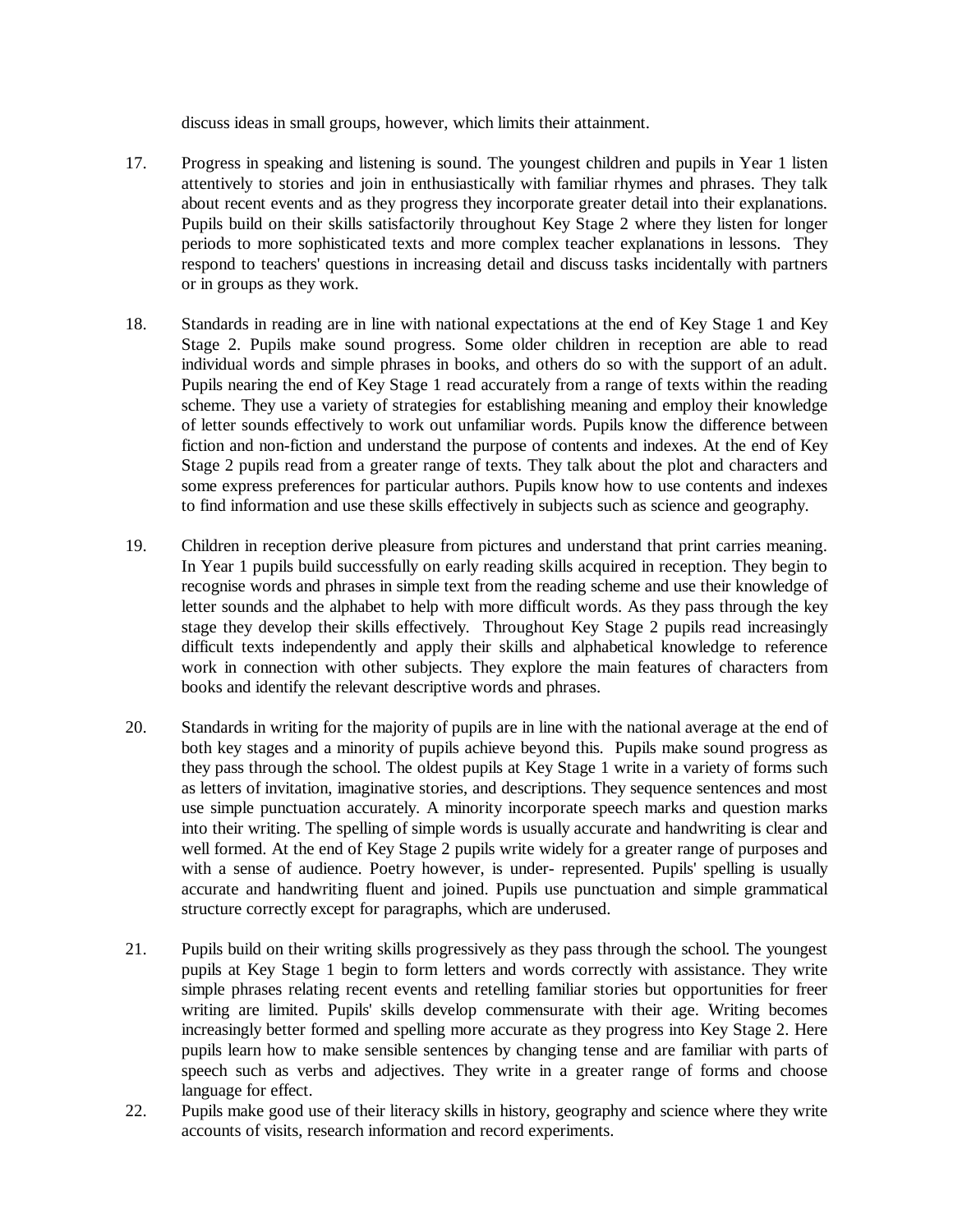- 23. In mathematics at five years of age children count forwards and backwards to ten and some use these skills to calculate simple addition sums. They develop an awareness of shape, weight and capacity through sand and water play. At the end of Key Stage 1, pupils use recall of simple multiplication and division facts to aid calculations. They sort a range of three-dimensional shapes in different ways and describe them accurately. Pupils gather and record information and present their work in block graphs. Higher attaining pupils interpret their findings. In fractions pupils have practical experience of sorting into equal parts. Pupils explore the symmetry of shapes using a mirror, and can draw a line of symmetry. They recognise right angles and understand that all angles are measures of turn.
- 24. Progress through Key Stage 1 is satisfactory overall and pupils build successfully upon those skills learnt in reception. Computations in mental mathematics are constantly practised and many pupils show increasing confidence and fluency in their ability to calculate mentally. Pupils develop a wider mathematical vocabulary and greater understanding of symbols. Pupils make satisfactory gains in their knowledge and understanding of number, shape, time and data handling.
- 25. By the end of Key Stage 2 the majority of pupils know their tables up to ten times ten and carry out calculations using these facts. Pupils have a satisfactory knowledge of two and threedimensional shapes and confidently name different triangles. They work out the areas of shapes and experience a wide variety of data handling.
- 26. Progress through Key Stage 2 is sound. Lower attaining pupils are well supported and make good progress in relation to prior attainment. The emphasis the school now places upon daily mental mathematics activities has a positive impact on all pupils' knowledge of number facts and their developing number skills. However, insufficient opportunities are provided for investigative and problem solving activities, which limits pupils' progress in these areas.
- 27. In science older pupils at Key Stage 1 develop investigational skills successfully. They plan and carry out investigations, predict the outcomes of their experiments and record their findings.
- 28. In science at the end of Key Stage 2 pupils categorise the content of food in order to achieve a balanced diet. They identify energy sources from different foods, and recognise some common food 'allergies'. Pupils have a better understanding of the need for 'fair testing' where one factor is changed whilst others are kept constant.
- 29. Pupils make sound progress in their development of scientific knowledge and skill as they pass through Key Stage 1. The younger pupils are able to classify and group ' living' and 'non living' objects. They begin to identify the criteria for classifying creatures as mammals. Pupils are able to draw diagrams of flowering plants and label their parts with increasing care and accuracy.
- 30. Pupils build upon their skills at Key Stage 2 and continue to make sound progress. They conduct more complex experiments and use line graphs to record their findings. In studying animals they classify groups of animals and construct a 'food chain'. Pupils develop a wider variety of ways of recording their findings. Scientific vocabulary is used more widely and confidently. Pupils at both key stages make effective use of literacy skills in discussing and recording the results of their efforts, and use numeracy skills in measuring and tabulating results.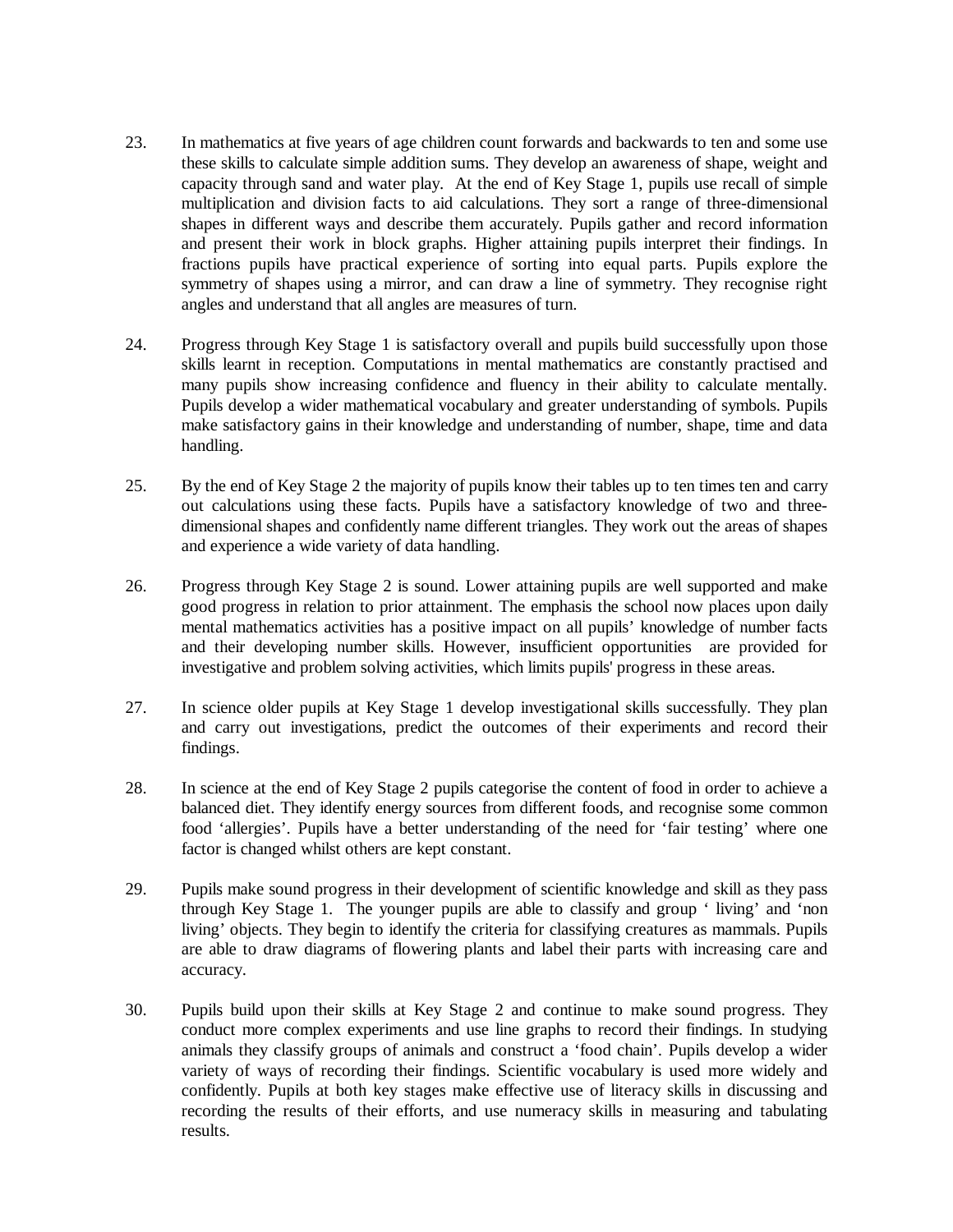- 31. Attainment in information technology for the oldest pupils is below expectations and progress is unsatisfactory. Pupils create pictures and text. They find information from programs in connection with history, geography and science but overall their experiences in the use of computers are too narrow.
- 32. Whereas the standard of work in geography and history is broadly as expected for the age of the pupils, the manner in which the curriculum is organised in these subjects hinders pupils progress and occasionally results in pupils learning the same information regardless of age.

#### **Attitudes, behaviour and personal development**

- 33. Pupils have good attitudes towards their work and this makes a significant contribution to their progress, their personal development, and to the ethos of the school. This is similar to the position at the time of the previous inspection.
- 34. Children under five relate effectively to one another and to the adults with whom they work. They apply themselves well to activities and share materials and equipment willingly. Children work with increasing concentration, confidence and independence on a variety of tasks.
- 35. Pupils at Key Stage 1 and Key Stage 2 enjoy their lessons, respond with interest to their teachers and many are keen to answer questions and join in discussion. At the same time they are willing to listen to other pupils' ideas and opinions and many show appreciation of other people's skills and talents. Pupils of all abilities apply themselves well to their tasks and many sustain interest in activities.
- 36. Pupils regard school as a place for purposeful learning. Good behaviour in classrooms and around school results in an orderly community. Pupils understand what is acceptable; the school's policies in behaviour, anti-bullying and home-school agreements successfully promote a consensus amongst staff, pupils and parents of the standards required. Parents are very satisfied with the good standards of behaviour of the school, which have been maintained since the previous inspection.
- 37. Pupils' personal development is satisfactory. They respond well to any opportunities provided by the school to show responsibility and to take initiative. Pupils willingly undertake tasks, which contribute to the smooth running of the school such as preparing for assemblies and giving out apparatus and resources for lessons. They have a healthy respect for their own property, that of other pupils and school equipment. There is no evidence in the school of damage caused by pupils. Pupils are courteous and positive feedback from teachers and other adults shows pupils that they are valued. This helps to foster a feeling of security and confidence. Pupils take an active part in the community. They attend village events such as carol services and concerts. They visit local disabled and elderly citizens, and entertain senior citizens in the village hall. In the wider community participation in the Gainsborough Riverside Regeneration Project was both extensive and enthusiastic.

#### **Attendance**

38. The school achieves good rates of attendance as was the case at the time of the last inspection and the rates of authorised and unauthorised absence continue to be low. Registers are appropriately maintained and procedures for their completion are in line with legal requirements.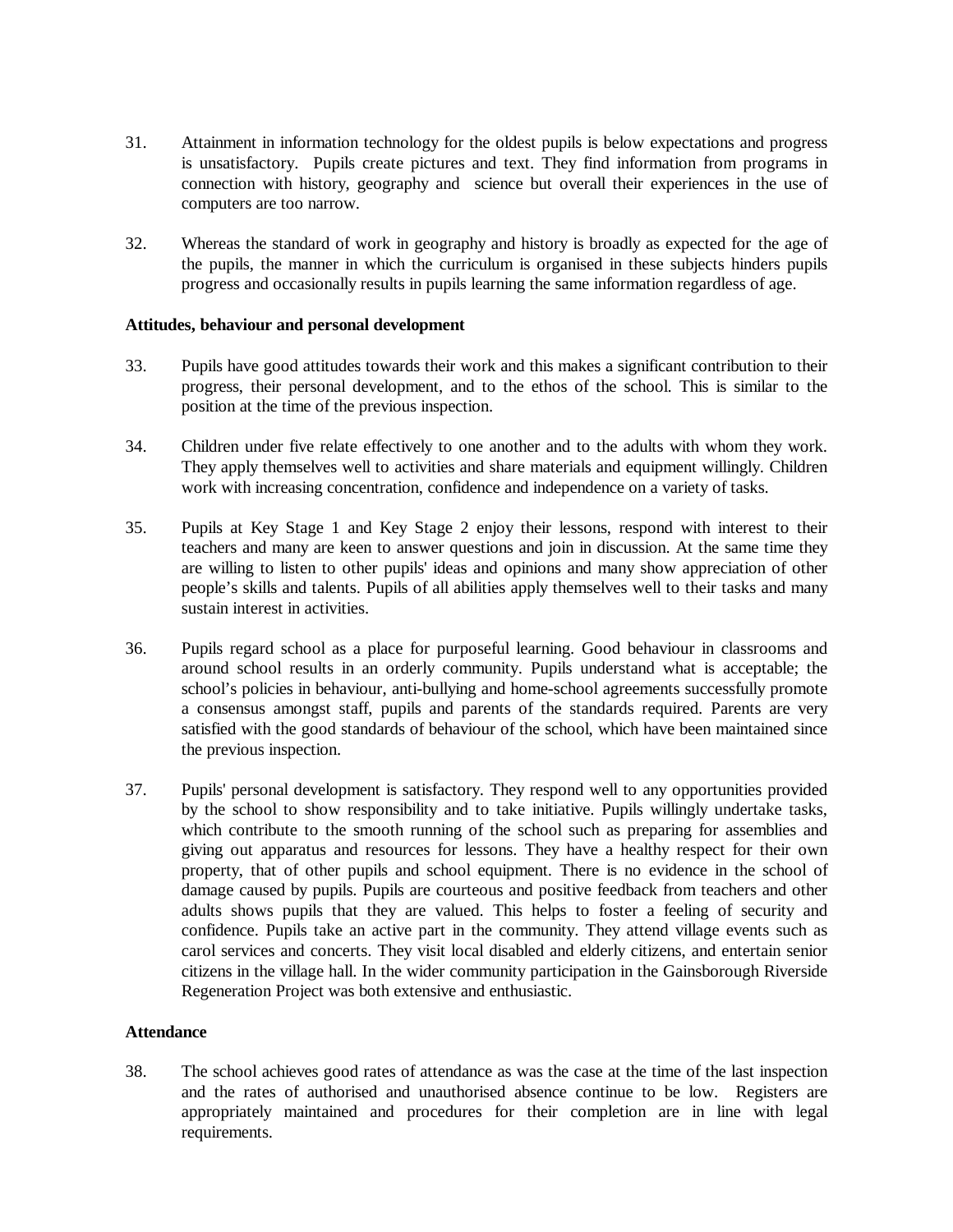39. Very little time is wasted in movement about school and lessons begin promptly. This contributes positively to the progress that pupils make and to their standards of attainment.

## **QUALITY OF EDUCATION PROVIDED**

## **Teaching**

- 40. The quality of teaching is sound overall, which is broadly similar to that at the time of the previous inspection. In approximately four lessons out of ten teaching was good and in almost one lesson in ten it was very good. In only a very small number of lessons was teaching unsatisfactory.
- 41. Teachers have a clear understanding of the subjects they teach with the exception of information technology where some lack of expertise contributes to low standards in the subject. The arrangement whereby teachers teach subjects in which they are particularly knowledgeable to more than one class is successful, as it was when the school was last inspected. Staff who work with children under five are aware of their particular requirements but very occasionally do not employ suitable methods to meet the needs of the youngest children as in a sequencing activity, for example, where children sat for too long insufficiently engaged whilst waiting their turn to participate.
- 42. Teachers have appropriate expectations of pupils' attainment and behaviour overall. They question pupils effectively in order to build on previous knowledge, to assess understanding and to take learning forward. In a very small number of lessons the content of what is taught is pitched at too high a level which adversely affects, the progress that pupils make.
- 43. Teachers' planning varies considerably between classes and subjects but is satisfactory overall. In the best lesson plans there are clear and achievable learning objectives with related assessment activities to measure whether learning has taken place, as in the history lesson for the oldest Key Stage 2 pupils. In less satisfactory lessons the targets for learning are too general and the opportunities for assessment are either missing, or do not relate closely to the objectives for the lesson. In many lessons teachers do not plan activities to meet the different abilities of pupils.
- 44. Teachers use a suitable range of teaching approaches and organisational methods well. These vary from individual support, to group and whole-class teaching, all of which are used effectively in the teaching of literacy and numeracy. However in most lessons, there are too few planned opportunities for discussion and in subjects such as history and geography there is too little emphasis on fostering skills of enquiry through handling artefacts. Children who are under five years of age learn effectively through a carefully planned programme of purposeful play combined with more structured activities. Pupils with special educational needs receive good support and guidance, which enables them to make good progress.
- 45. Teachers manage pupils' behaviour well. They use praise and encouragement to good effect and rarely resort to criticism or censure. Consequently standards of behaviour and concentration in lessons are generally high and only deteriorate on the infrequent occasions where teachers' explanations are lengthy and pupils are kept inactive for too long.
- 46. Overall teachers use time and resources well. Introductions to lessons are appropriately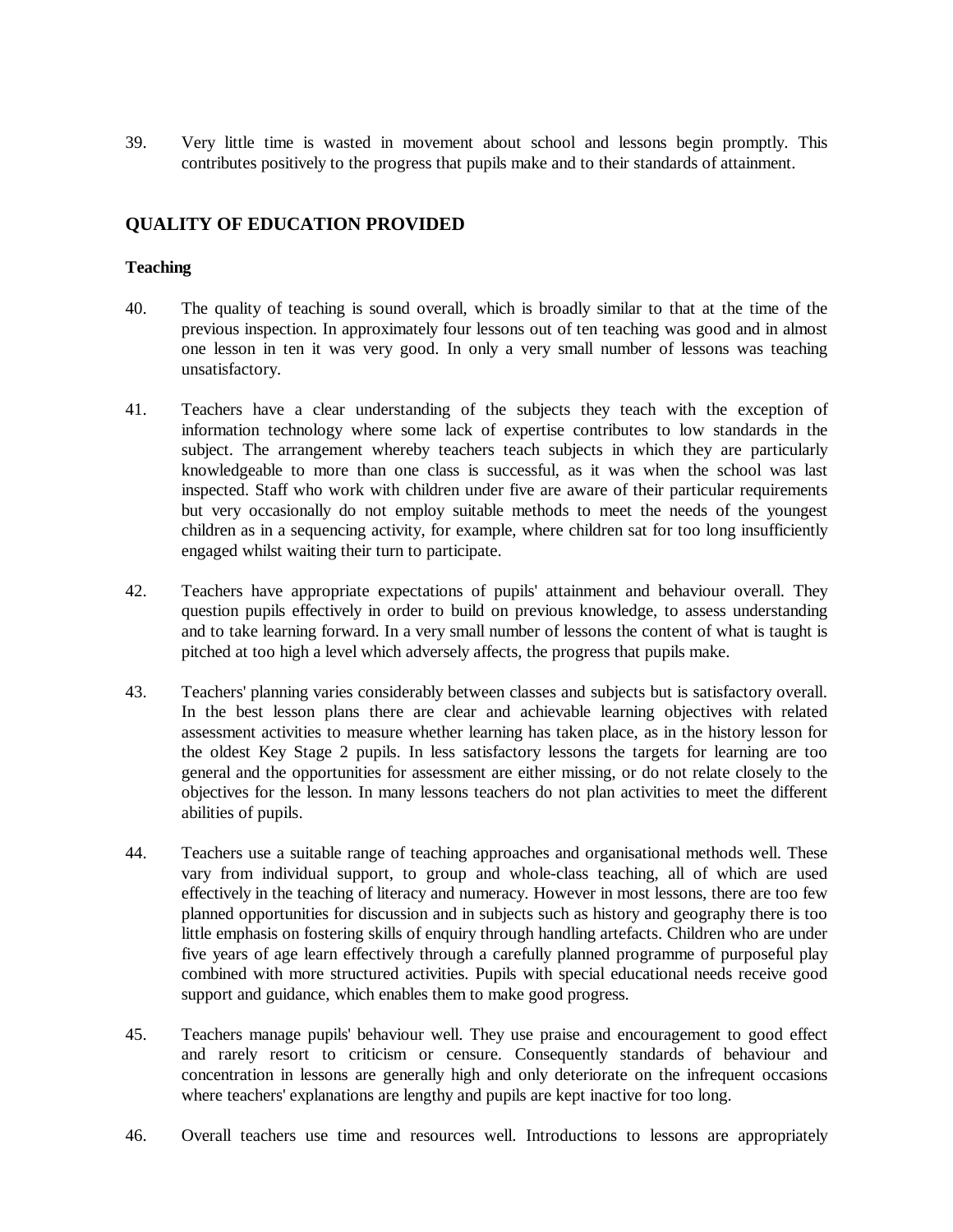balanced against time allowed for purposeful pupil activity, and learning generally proceeds at a brisk pace. Very occasionally teachers do not provide pupils with sufficient time to complete tasks that have been set. Effective use is made of resources with the exception of some pictures in history and geography lessons, which are too small to be seen clearly in detail during whole class sessions. School computers are not used regularly or consistently in all classes to support learning, with the result that standards in information technology are unsatisfactory.

- 47. The quality and use of teachers' assessments are generally sound but vary considerably between teachers and subjects. In lessons where it is used well teachers question pupils effectively to establish what they have understood before taking learning forward. In the best lessons teachers monitor pupils' understanding through questioning and discussion. This was evident, for example, in some literacy lessons at both key stages and in a Key Stage 2 science lesson where pupils were classifying plants according to specific characteristics. Teachers mark pupils' work regularly. Although comments encourage pupils and praise effort there are too few which indicate priorities for future learning; in this respect, the related key issue from the last inspection has been insufficiently addressed.
- 48. Teachers make satisfactory use of homework to reinforce that which has been learnt in school, particularly in English and mathematics.

## **The curriculum and assessment**

- 49. The curriculum is broadly based and generally well balanced although insufficient time is allocated to teaching information technology skills. Discretionary time, allowed in addition to the basic statutory curriculum, is effectively used, principally to focus on the increasing importance of literacy and numeracy. This is achieved without neglecting other subjects in the curriculum such as history, geography and physical education. Religious education lessons follow the requirements of the Durham Agreed Syllabus.
- 50. The curriculum includes an effective programme of personal and social education and sex education. The latter is taught as part of a wider health education programme in accordance with the governors' written policy. A recently reviewed policy on drugs education helps the school provide appropriate information for pupils at each key stage. The school nurse is involved in health education and the local police effectively remind pupils of every day dangers. Overall the curriculum successfully promotes pupils' intellectual, physical and personal development and prepares them for the next stage of their education.
- 51. Provision for pupils with special education needs is good and they receive strong support. Early identification of difficulties is integral to the school's provision. Those identified on the special educational needs register have appropriate individual education plans that identify specific learning targets. These small step targets are achievable and they positively influence tasks set out for pupils. Well-managed support from the learning support service staff, teachers and outside agencies, allied to close co-operation from parents, enables pupils to make good progress towards their targets. Many pupils on the special educational needs register have their learning difficulties addressed sufficiently during their time in school for them to no longer require additional support. Generally, all pupils have equal access to the curriculum.
- 52. A considerable amount of work has been done to develop a planning system for the school. However, this is not complete and lacks cohesion. Policy statements are in place for all subjects and a timetable for review has been implemented. The school has adopted the National Framework for Literacy and is beginning to adopt the National Numeracy Framework. The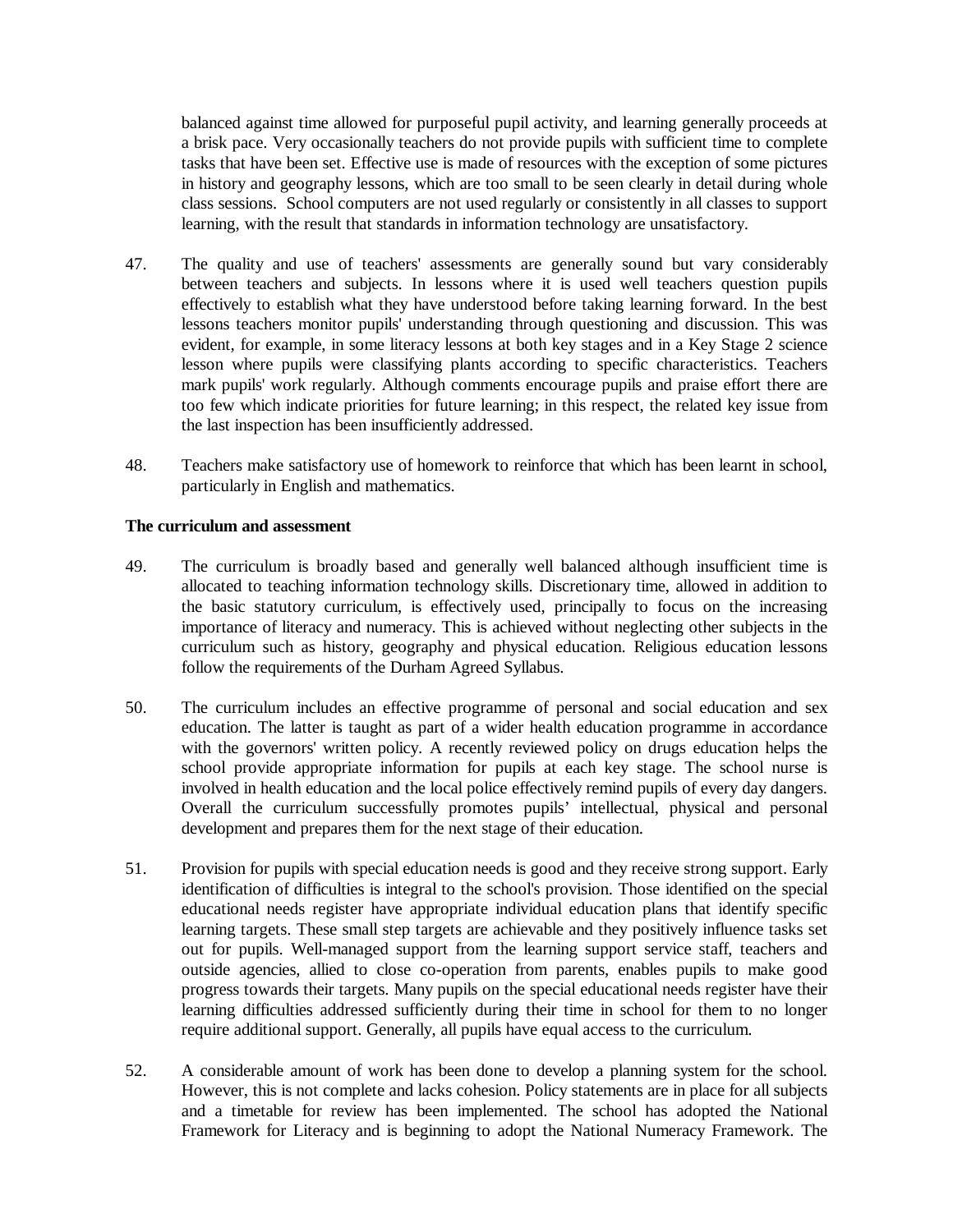school is also making use of the Qualification and Curriculum Authority's guidelines for much of its curriculum planning. Some of the schemes identify skills' progression satisfactorily, as in art. Some of the schemes have guidelines and suggestions for lesson planning as in science. However, the planning system at present does not present a clear vision of the 'whole school' planning process. The school is organised on a mixed age basis in every class. Consequently there is a range of ages as well as abilities in each class grouping. School plans work on a two year cycle in science and a four year cycle in history and geography in an attempt to meet the needs of these classes. However, work is sometimes targeted at one age group to the detriment of others. Some of the short-term planning fails to address the issue of work planned to suit the needs of pupils with different abilities. The lack of clear planning for this mix in ages and abilities sometimes results in inaccurate expectations. Planning for the progressive, continuous acquisition of skills and knowledge is unsatisfactory. This results in pupils engaging in work at the same level regardless of age, as in history.

- 53. Procedures for assessing pupils' attainments are satisfactory. The school uses a variety of formal assessments to evaluate standards of attainment including baseline assessments, school and national tests. Much information is gained using the 'calendar of assessments' which has been developed as whole-school practice. Recent analysis of national test results revealed weaknesses in spelling through the school. As a result the school has now introduced enhanced programmes of work, has set targets for improvement and uses homework tasks to consolidate and extend class work. However, the use of assessment information to enable teachers to plan future work in all subjects is underdeveloped.
- 54. There are no portfolios of work in the core subjects, annotated with assessments of National Curriculum levels of attainment, to help guide teachers in their assessment of pupils' progress. Arrangements for recording and reporting are satisfactory and open evenings for parents are held regularly.
- 55. Provision for extra-curricular activities, including sport, is very good and these activities are well attended by many pupils. These currently include recorder playing for three separate groups, safe cycling, rounders, cricket, football, netball and cross country running. Teachers, ancillary staff and parents all make valuable contributions to providing these activities. Teams from school also participate in a variety of inter-school competitions including football, netball, swimming and cross country running. These enhance the curriculum significantly and contribute well to pupils' social and personal development.

#### **Pupils' spiritual, moral, social and cultural development**

- 56. Provision for pupils' spiritual, moral, social and cultural development is sound overall, as it was at the time of the previous inspection.
- 57. Arrangements for spiritual development are satisfactory. Through religious education, literature, music, art and assemblies staff offer insights into different people's lives, values and beliefs. Pupils learn the values and beliefs of the Christian faith. Good works are celebrated and awareness of moral issues is raised. Adults consistently place high value on pupils' work and ideas. However, opportunities for quiet reflection about pupils' own emerging beliefs, for example in collective worship, or for them to reflect upon and evaluate their own work, or that of others, are too few.
- 58. The school makes good provision for pupils' moral development. All staff provide strong role models to help pupils develop a mature understanding of moral responsibilities and a clear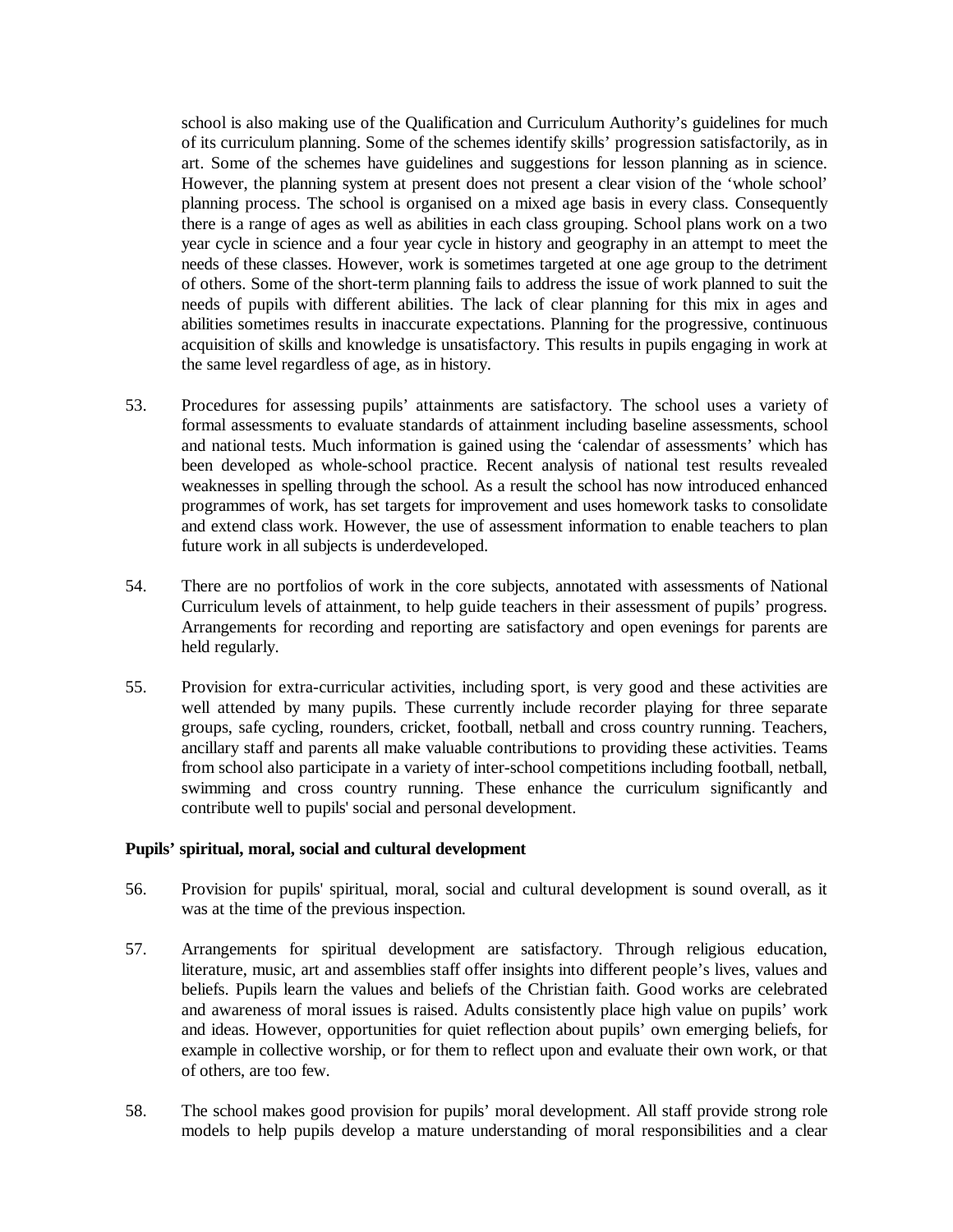sense of what is right and wrong. The school effectively promotes values of honesty, fairness and respect for others. These expectations are underpinned by explicit moral teaching, the consistent application of the behaviour policy and through routine classroom practices, where opportunities are constantly taken to explore such matters as "telling the truth" and "What makes a happy school?"

- 59. Good provision is made for pupils' social development. Adults demonstrate respect for pupils and provide good role models for how relationships are initiated and sustained. School routines and opportunities to work and play collaboratively promote a secure understanding of belonging to a community. Educational visits, and residential trips such as to Eyam in Derbyshire and to Wales help pupils behave confidently in different social situations. Good opportunities are provided for the fostering of responsibility through representing the school in inter-school activities. Developments of the responsibilities of citizenship are fostered through involvement in parish activities such as the senior citizens' Christmas party, and participation in fundraising activities for a range of charities including the National Society for the Prevention of Cruelty to Children, Help the Aged and Barnardo's, thereby raising pupils' awareness of people in circumstances different from their own.
- 60. Provision for pupils' cultural development is sound. Pupils' knowledge and experience of their own culture are promoted through such subjects as music, art, history and literature. They learn of traditional stories recounted in the literacy hour, through visits to the Trinity Arts Centre in Gainsborough to see plays and listen to music, to Scunthorpe Museum to study artefacts, and to Conisborough Castle to enjoy mediaeval costumes.
- 61. Although other countries are studied in geography, and in religious education pupils study faiths other than Christianity, opportunities for pupils to gain any substantial understanding of a 'multi-cultural' dimension are limited.

## **Support, guidance and pupils' welfare**

- 62. The measures, which the school adopts to support, guide and secure pupils' welfare, are generally sound.
- 63. Procedures for monitoring pupils' progress, personal development and attendance are sound. Teachers keep appropriate records of the progress that pupils make in their learning. They know their pupils well, which makes an effective contribution to checking pupils' personal development. The administration and procedures in the event of unauthorised absence are clear, however, there are occasions when significant and unnecessary delays occur in the recording of attendance and absence in registers. Registers remain within individual classes and are not returned to a central place. Whilst this is not good practice, due to the school secretary working on a part-time basis and the school layout, it is efficient in terms of accessibility in the event of evacuation. Teaching and non-teaching staff are committed to the general well-being of pupils. Parents are happy with the values and attitudes, which the school promotes, and feel confident that they can discuss problems or concerns about their children with the staff. Pupils with special educational needs are well supported. Their needs are clearly documented and as a result they make good progress.
- 64. The school sets high expectations of how pupils are expected to behave. Procedures to promote acceptable behaviour are good. They are understood well and are effective. Parents indicate that they are very satisfied with the school's management of behavioural issues and stress that the school excels in providing a caring environment. Incidents of bullying are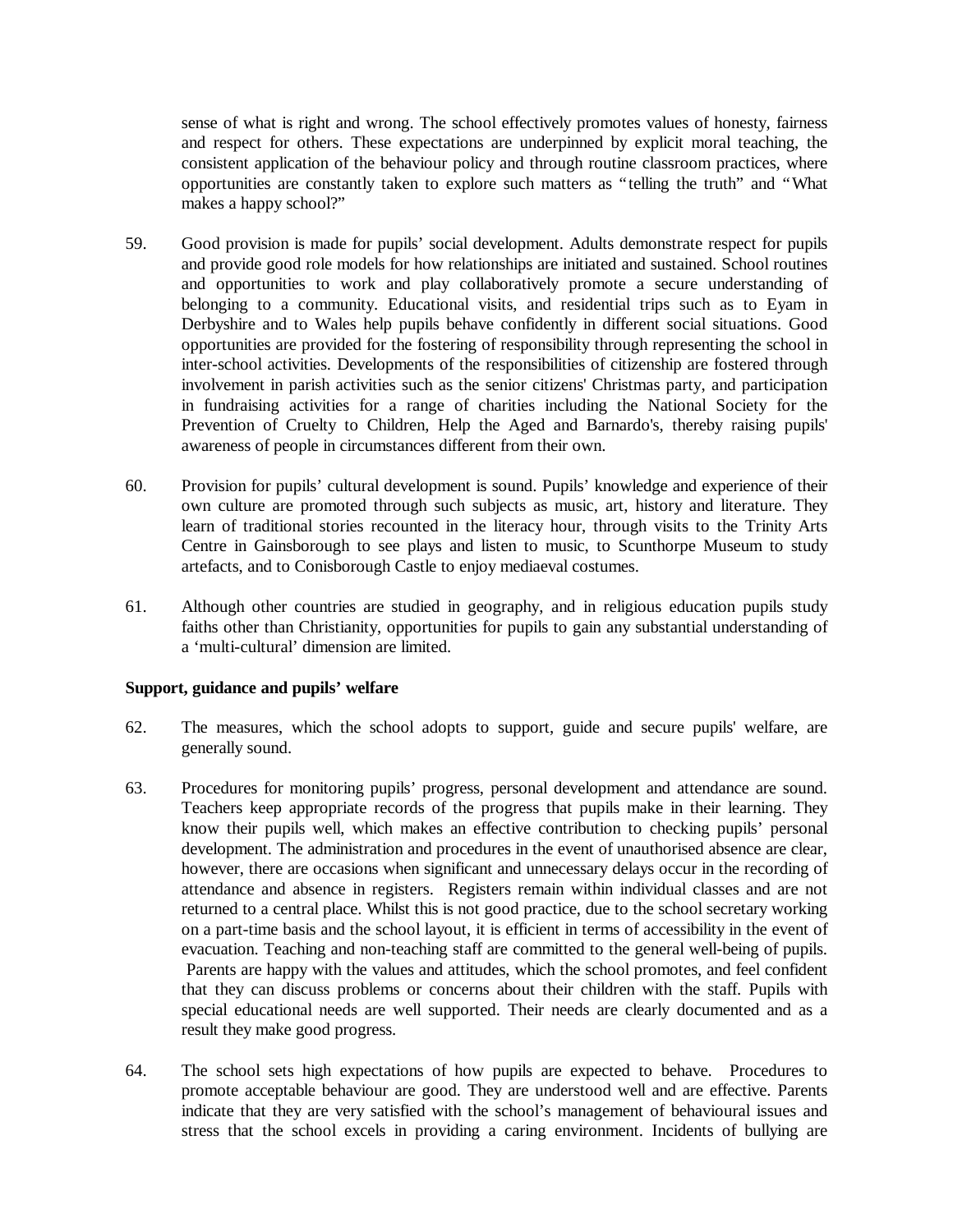extremely rare and are dealt with immediately and effectively. Lunchtime procedures are clearly understood, closely followed and as a result a calm atmosphere prevails.

- 65. The school has a comprehensive policy on child protection which, under the headteacher's guidance and overall control, works effectively. The headteacher, however, has not received formal training in this area.
- 66. Overall the school is successful in securing the general well being of pupils. Staff are generally vigilant in matters of safety and are trained in providing first-aid assistance. Procedures for systematically dealing with potential health and safety risks are securely established. The previous inspection report stated that health and safety measures were effective and ably supported by policy documents. This situation remains unchanged.

#### **Partnership with parents and the community**

- 67. The partnership established with parents is good and that with the community is very good. This situation is similar to that found at the time of the last inspection. Parents receive detailed and timely information about events at the school through regular newsletters, a very good school prospectus and noticeboard displays. The school takes positive measures to solicit the views of parents and actively canvasses their contributions to the school development plan. Annual reports are sent to parents and provide useful and informative details of the pupils' work throughout the year and indicate the progress which pupils make. Parents are also invited to respond. The school also provides regular consultation evenings for parents to discuss their children's progress. Satisfactory arrangements are made to review statutory documentation for pupils with special educational needs and these are discussed appropriately with parents.
- 68. Parents are actively encouraged to come into school. Although the numbers of parents who help in school and on educational visits are relatively few, their contribution is valued by staff and has a positive effect on standards attained. The new homework policy provides clear guidance on how parents might best help their children extend or consolidate that which has been learnt in school. The home-school child agreement process has been adopted with enthusiasm and commitment from all involved. Parents are invited to discuss matters concerning their children's welfare and progress with the headteacher or class teacher without the formality of appointments. This is one of a number of aspects that are particularly valued by parents.
- 69. A very active and enthusiastic Friends Association, which includes the whole village community, holds a large number of successful fund raising and social events. It contributes greatly to the work of the school and raises substantial amounts of money which are prudently spent under the direction of the headteacher, on resources to enhance the quality of pupils' education.
- 70. A particular strength of the school is its links with the local community. The school functions as an integral part of the village. It has a well-defined and carefully planned sequence of visitors and visits that enhance the quality of education provided and greatly contribute to pupils' personal development and their understanding of the nature of citizenship.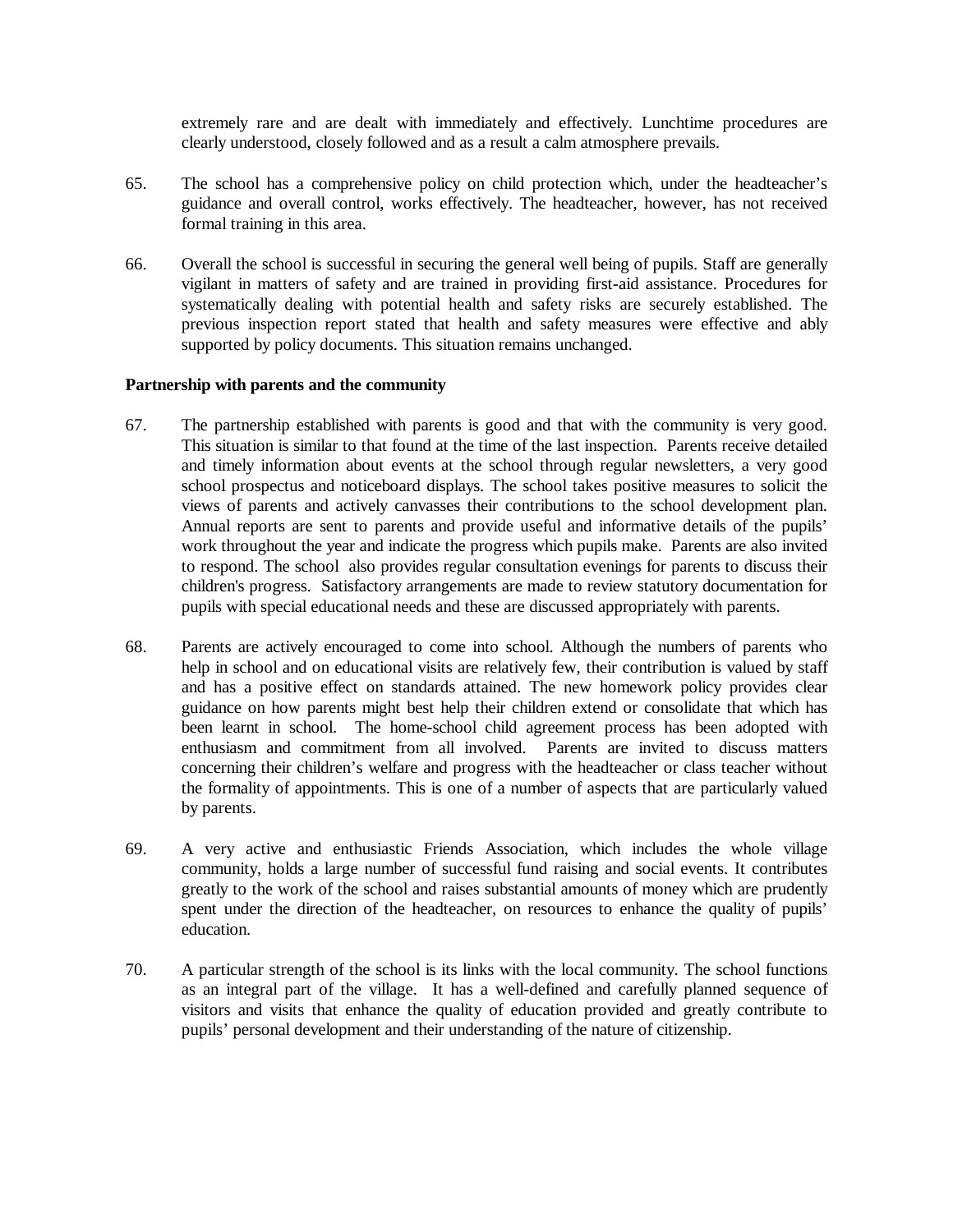## **THE MANAGEMENT AND EFFICIENCY OF THE SCHOOL**

#### **Leadership and management**

- 71. The leadership of the school is sound. The headteacher provides clear educational direction to the work of the school. Despite a regular teaching commitment he monitors standards and teachers' plans regularly and systematically. There is, however, no system for monitoring the quality of teaching to ensure that standards in this area are maintained or improved. The headteacher releases co-ordinators occasionally to monitor aspects of the subjects for which they have responsibility but this is neither regular nor frequent. The role of co-ordinators has increased little since the school was last inspected but it is identified as an area for attention on the school development plan.
- 72. The governing body works well with the headteacher and effectively supports the work of the school. A few governors have recently joined the school in this capacity and are relatively new to their roles. Working together, the governing body and the headteacher have a clear view of how they would wish to see the school develop. This partnership is characterised by a high degree of mutual trust and support and a valuable exchange of opinion and information. The governing body has an appropriate structure of committees together with individual governors who oversee aspects of the school's work. These committees and individuals are well informed about the work of the school and the condition of the premises. Governors take an active interest in the day-to-day life of the school and some visit regularly to help in the classrooms and to see pupils at work.
- 73. Clear targets for curriculum improvement are defined in the school development plan. However, planning for school improvement is essentially a short-term exercise as it covers a period of one year only in detail and gives insufficient information on priorities for the future beyond a year. This is similar to the position at the time of the last inspection. As such the development plan is not a fully effective tool to secure the continuous improvement of the school in the long term. The governors' action plan arising from the last inspection was constructed satisfactorily although a few governors are unsure of the issues to which it relates. Manageable strategies have been identified to address the issues raised. Most of these have not been sustained, however, with the result that few of the issues raised at the time of the last inspection have been addressed fully. The national strategies for improving pupils' literacy and numeracy are managed effectively and governors are kept informed of developments by the teaching staff with co-ordinating responsibilities for these subjects. Appropriate targets have been set for the attainment of pupils at 11 years of age and these have been approved by the local education authority. The management of special educational needs is good at school level but there is currently no system for governors to oversee provision in this area.
- 74. There is a positive ethos throughout the school as there was at the time of the last inspection. Good relationships prevail, and all pupils are afforded equal access to the curriculum, regardless of difference in age, gender or ability. There is a clear commitment to raising pupils' standards of attainment. The headteacher and governors have drawn up a set of aims covering many aspects of school life. Policies covering important aspects of the work of the school are widely implemented and form a sound structure for fulfilling the aims outlined in the school prospectus.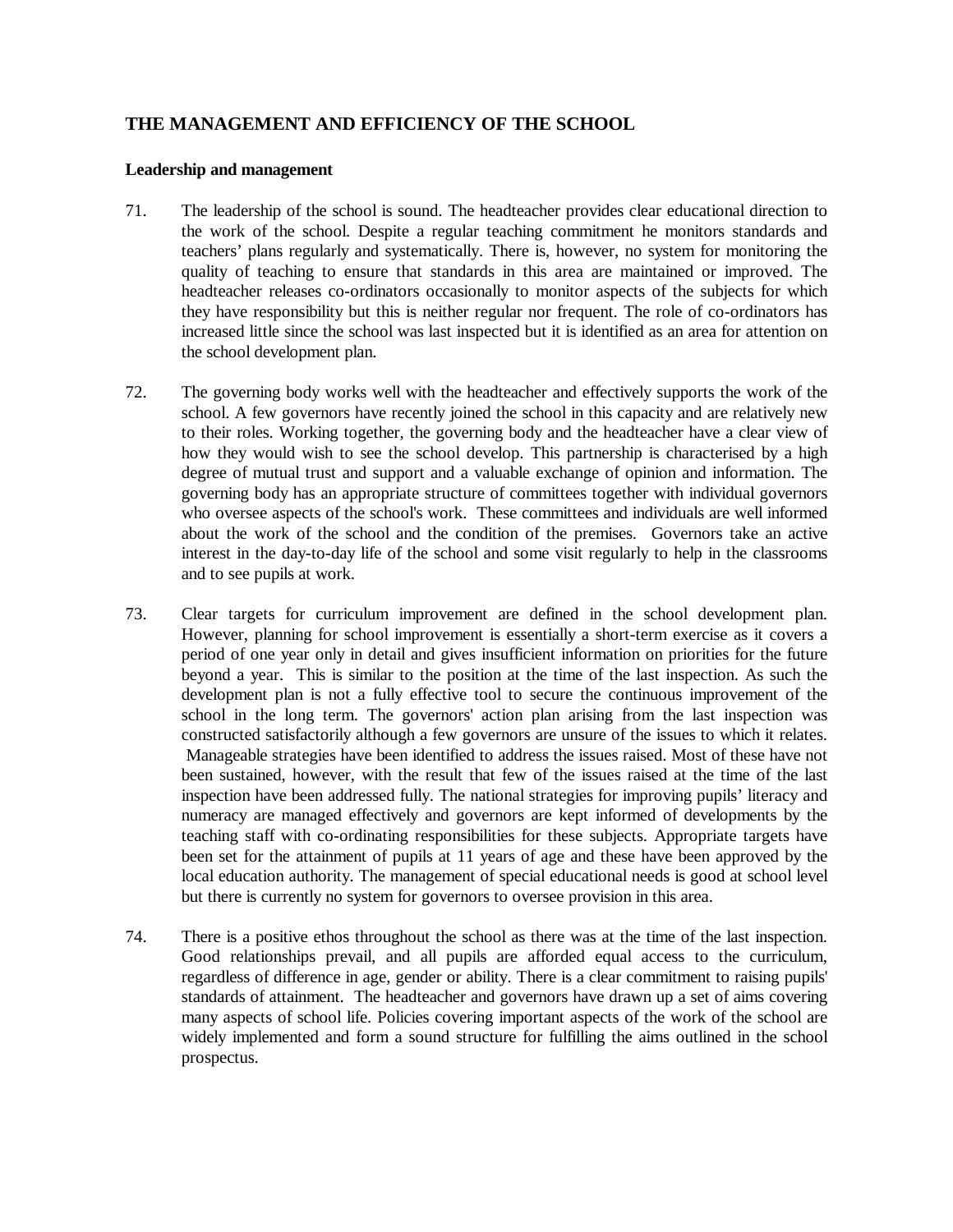- 75. Most statutory requirements are met with the exception of the following information which is missing from the school prospectus:
	- \*. the summary of the school's charging policy makes no mention of remission for parents who are in receipt of benefit;
	- \*. although the admission policy is clearly constructed, arrangements for parents to visit the school with a view to seeking admission are not included;
	- \*. the information related to the school curriculum is full but no reference is made to the teaching techniques employed;
	- \*. there is no summary of the school's policy for special educational needs or inclusion of arrangements for disabled pupils;
	- \*. rates of authorised and unauthorised absence are missing;
	- \*. although the most recent National Curriculum test results are included national results against which parents may make comparisons are omitted.
- 1. The governing body's annual report to parents comprises informative contributions from individual governors but the following statutory information is missing:
	- \*. the names and addresses of the Chair of Governors and the clerk;
	- \*. dates of the next election for parent governor;
	- \*. dates of terms and holidays for the next school year;
	- \*. progress on the action plan related to the last inspection or whether issues have been addressed;
	- \*. information on school security;
	- \*. arrangements for admitting, and provision for, disabled pupils;
	- \*. a summary of training undertaken by staff;
	- \*. the school's National Curriculum results are included but not the national figures against which the school might be compared;
	- \*. rates of authorised and unauthorised absence.

## **Staffing, accommodation and learning resources**

- 1. The conscientious and hard working staff are suitably qualified with appropriate training and experience. A number of part-time teachers and support staff effectively provides learning opportunities for pupils at both key stages, particularly for those with special educational needs. Teachers and learning support staff collaborate very well and good teamwork is apparent throughout the school. Administrative staff, caretaker and lunchtime supervisors all make a valuable contribution to the life of the school.
- 2. Appropriate arrangements are in place for the appraisal of staff and the cycle of appraisal is up to date, helping staff to evaluate and improve their practice. All teaching and support staff have access to relevant courses and training. Recent priorities, highlighted in the school development plan, have included developing teaching staff skills in using information technology, developing the role of the co-ordinator and providing training for mid-day meals assistants. Efforts to develop expertise and confidence in relation to the literacy and numeracy initiatives have been effective. Taken together these features have helped to maintain standards since the last inspection.
- 3. The school buildings are cared for and valued by staff, pupils and the local community. The accommodation has been improved since the last inspection. The replacement window scheme has been completed and this has cut down on glare and reduced noise intrusion, thus enhancing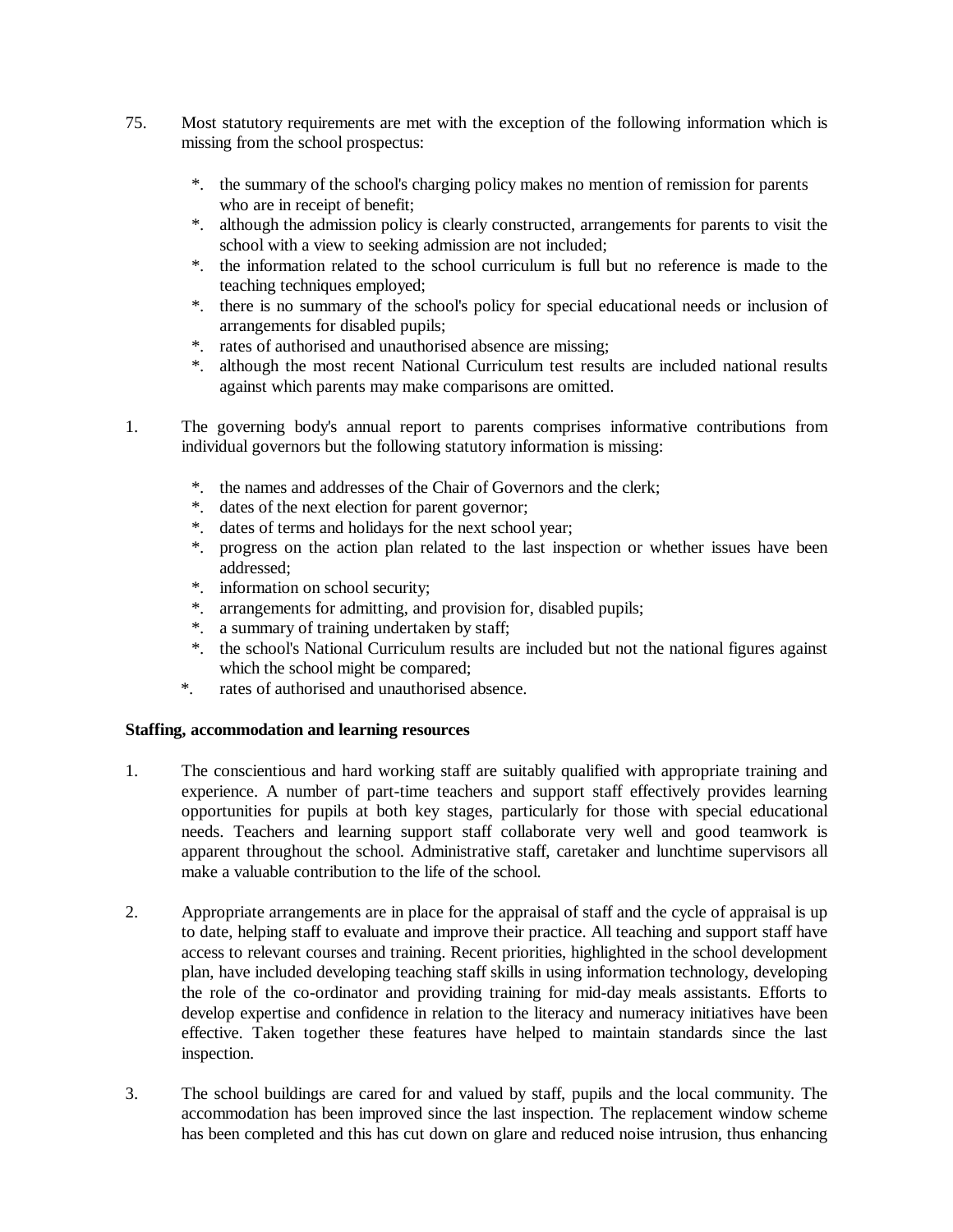the learning environment. Extra storage space has been created and one large classroom, the entrance hall and the outside toilets have all been redecorated. Display areas inside and outside the classrooms are used effectively to celebrate pupils' work and enrich the environment. High levels of cleanliness are maintained in classrooms and elsewhere around the school. As mentioned in the previous inspection report the lack of a school hall provides problems in relation to curricular provision, for physical education, for worship, for mealtime arrangements and for the school finances. These problems still exist. The school incurs extra costs in hiring the village hall, to provide facilities for gymnastics and dance during the winter months. Externally the school has a tarmac area for play and a generous grassed area and playing field. A pond and wildlife area are effectively used to stimulate and support learning in science and studies of the environment.

4. Resources are satisfactory overall for all areas of the curriculum except for information technology where they are unsatisfactory. In history and geography there are too few artefacts to enable pupils to develop the skills of enquiry and there is a shortage of large equipment to aid the physical development of pupils under five. Resources for English, and physical education, especially with regard to the range of small equipment, are good. Effective use is made of available space for storage. Each classroom has sufficient basic equipment. Other resources are stored centrally. The school library is well stocked and problems relating to the quality and range of some reference books, mentioned in the last report, are being addressed.

#### **The efficiency of the school**

- 5. Overall, the school makes satisfactory use of the finances and resources available to it. Curriculum developments are clearly indicated in the school development plan for the current year but not all are appropriately costed. The governors have not produced a longer-term financial plan to address the relevant issue from the previous inspection.
- 6. Good use is made of teaching and support staff. In classes where additional adult support is used to assist pupils in their work, the quality of learning is enhanced noticeably. The practice of deploying teachers to work with classes other than their own teaching subjects in which they have particular expertise is an effective system, which contributes significantly to standards achieved. Good use is made of the school's accommodation including the library area, which is occasionally used by older pupils to find information for themselves. Resources are generally used satisfactorily in all classes, with the exception of computers, which are underused throughout the school.
- 7. Systems for financial control are good. The school budget is drawn up by the headteacher with valuable assistance from the school's administrative officer and in consultation with the governing body's finance governor. Spending is monitored systematically by the headteacher who provides the governors with regular and detailed information on spending patterns. Money allocated to special educational needs and to resources for literacy is spent appropriately by the co-ordinator following consultations with staff. All recommendations arising from the most recent auditor's report have been met. School administration is very efficient and routines and systems are clearly identified and followed by adults and pupils.
- 8. Taking into consideration the attainment of pupils on entry, the quality of education provided, the higher than average cost of educating each pupil and pupils' attainment at the end of Key Stage 2, the school provides satisfactory value for money.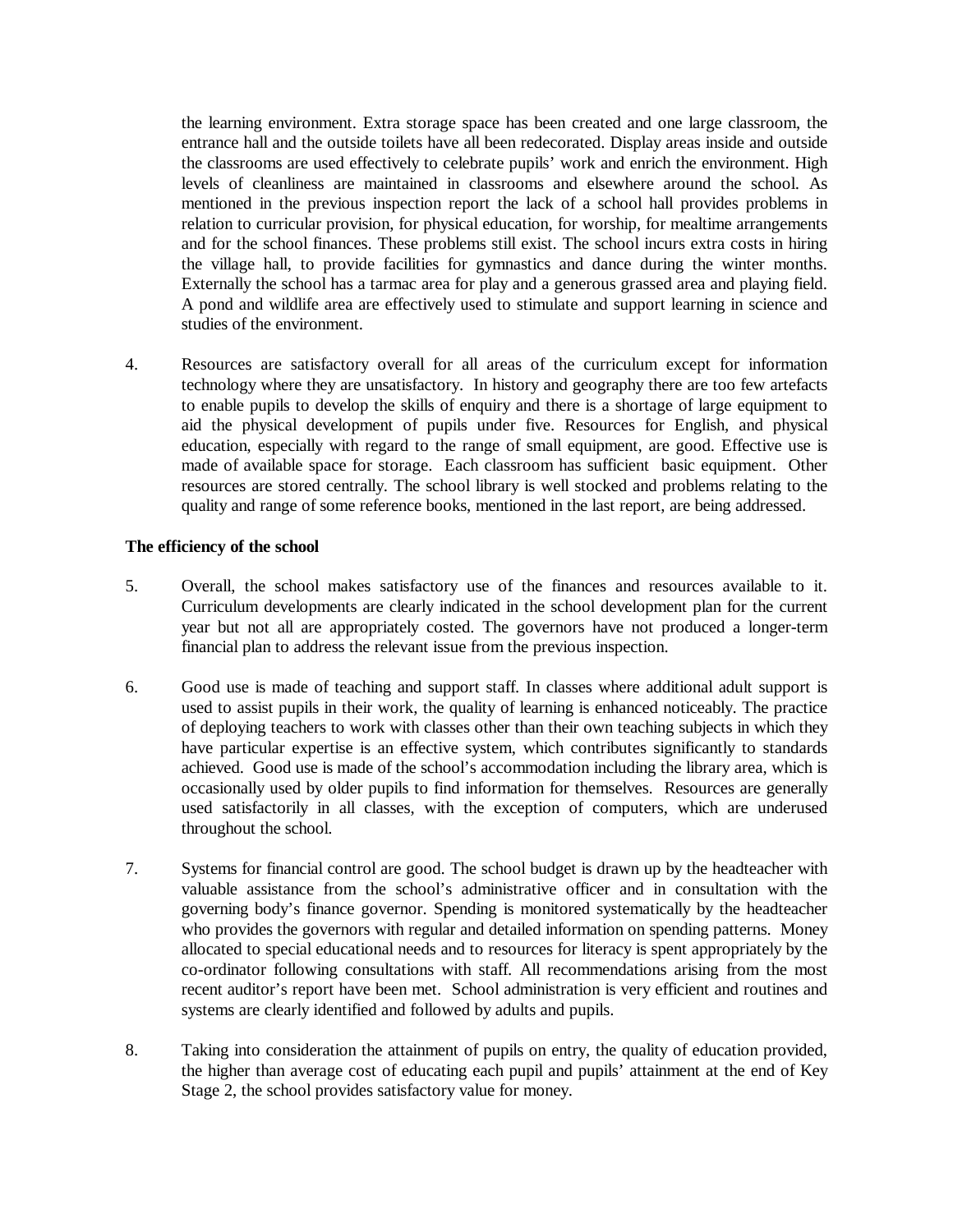## **PART B: CURRICULUM AREAS AND SUBJECTS**

## **AREAS OF LEARNING FOR CHILDREN UNDER FIVE**

- 9. Children under five years of age are admitted to school full-time at the beginning of the school year when their fifth birthday occurs. They are taught as reception children in the same class as Year 1 pupils with whom they share many lessons. There were nine children under five years of age in reception at the time of the inspection.
- 10. Most children have experience of pre-school education at a local playgroup with which the school has established a close and constructive relationship. The majority of children attain standards similar to those found nationally for their age on entry to school. They make sound progress during their time in reception and most attain the Desirable Learning Outcomes in each nationally prescribed area of learning by the time they reach five years of age.

## **Personal and social development**

- 11. Children attain standards appropriate for their age at the end of their time in reception and make sound progress compared with their attainment on entry to school.
- 12. They relate well to other children overall, and with the adults with whom they work. Children share equipment amicably and wait patiently for their turn in games. They co-operate well with others for example in role-play situations and as they complete puzzles.
- 13. Children treat equipment such as puzzles with care demonstrating concern when pieces are found to be missing. They apply themselves well to tasks and games working with adult support and independently demonstrating levels of concentration that are appropriate to their age. They are generally attentive in more structured learning situations but occasionally become restless and lose concentration when required to sit for too long awaiting a turn in an activity.
- 14. The quality of teaching is satisfactory. Opportunities for children's development in this area are soundly planned. Teaching and support staff explain activities clearly and intervene constructively and sensitively in order to foster children's capacities for personal development.

## **Language and literacy**

- 15. Children's standards in language and literacy are similar to those found in five year olds nationally and progress is sound.
- 16. Children listen well to adults in whole-class or group situations. Most respond appropriately to questions about stories they hear and join in with familiar rhymes and phrases. Children talk willingly about events that take place outside school and some incorporate detail into their explanations. Children develop their capacity for conversational language through role-play in the 'home corner' and incidentally as they work and play together. Children enjoy books. The youngest get pleasure from pictures, understand the significance of print and can identify some initial letters by sound and sight. Some of the older children predict what might happen next in stories. They begin to recognise simple words and phrases in reading books and around the classroom. Children develop an appreciation of the different purposes of writing in relation to role-play, where on some occasions they write appointments for doctors' or vets' surgeries. At the time of the inspection there were no such opportunities for early writing activities. As they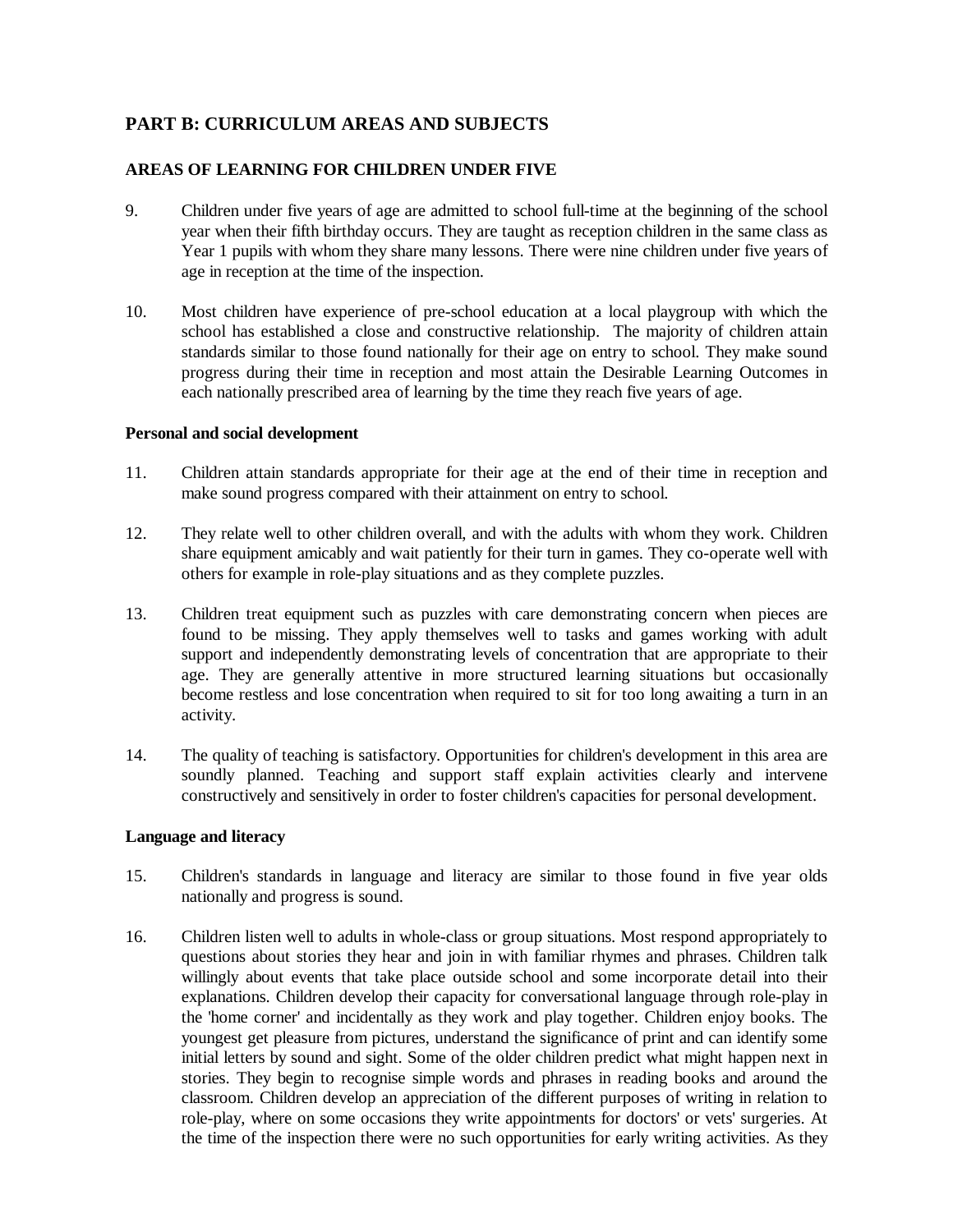progress, older children begin to form letters correctly and write simple phrases related to events in the recent past and familiar stories, under guidance from an adult.

17. The quality of teaching is satisfactory. Teaching and support staff plan well and question children effectively to take their learning forward in manageable stages. They have a sound understanding of the needs of young children and achieve good behaviour through a combination of praise, encouragement and censure. Staff make satisfactory use of resources except for regular opportunities for simulated writing and the book-corner which is rather uninviting. Also computers are underused to support work in this area.

## **Mathematics**

- 18. Children's standards in mathematics at the age of five are similar to those found in the majority of schools and progress is sound.
- 19. The youngest children begin to make comparisons of size and are able to sequence classmates in a group using mathematical comparative language such as 'shorter' and 'taller'. They join in with counting rhymes and use positional vocabulary of 'over' and 'under' in the story of the 'Three Billy Goats Gruff'. As they progress, so their capacity for building complex sequences increases commensurately. Children recognise and recreate patterns using beads and blocks and sort objects according to size and colour. They recognise and copy single figures, count forward and backwards to ten and some of the older children undertake simple addition sums. Children develop an awareness of size and quantity through sand and water activities, but have too few opportunities to encounter and use numbers incidentally in their play.
- 20. Teaching is satisfactory overall. Lessons are planned to take account of what might have been learnt previously. The class teacher explains activities clearly and organises resources and the work of support staff effectively.
- 21. Staff provide sound guidance and support as pupils work but occasionally expect the youngest children to sit for an inappropriately long time inactive, awaiting their turn in a game. The use of resources is sound with the exception of computers which are not used to support this area. Also opportunities for pupils to work with numbers in their play are underemphasised.

## **Knowledge and understanding of the world**

- 22. Children's attainment is as expected for their age in this area and progress is sound.
- 23. In whole-class situations children talk about recent experiences in terms of 'yesterday' and anticipate forthcoming events as happening 'tomorrow'. They examine fruit and vegetables together with Year 1 pupils and are able to identfiy seeds, stems, pips and stones with help. Children develop a sense of place from a guided walk around the school grounds from which a class map is drawn indicating the main features such as the playground and field. They consider different types of houses and together with Year 1 pupils broaden their vocabulary to include words such as 'bungalow', 'drive' and 'detached'. The use of technology such as tape recorders and computers to support learning is underemphasised.
- 24. The quality of teaching is satisfactory overall. Activities are well planned and prepared. Effective use is made of resources such as pictures and visual aids. The class teacher makes good use of additional adult support. She explains tasks clearly and assists children well as they work.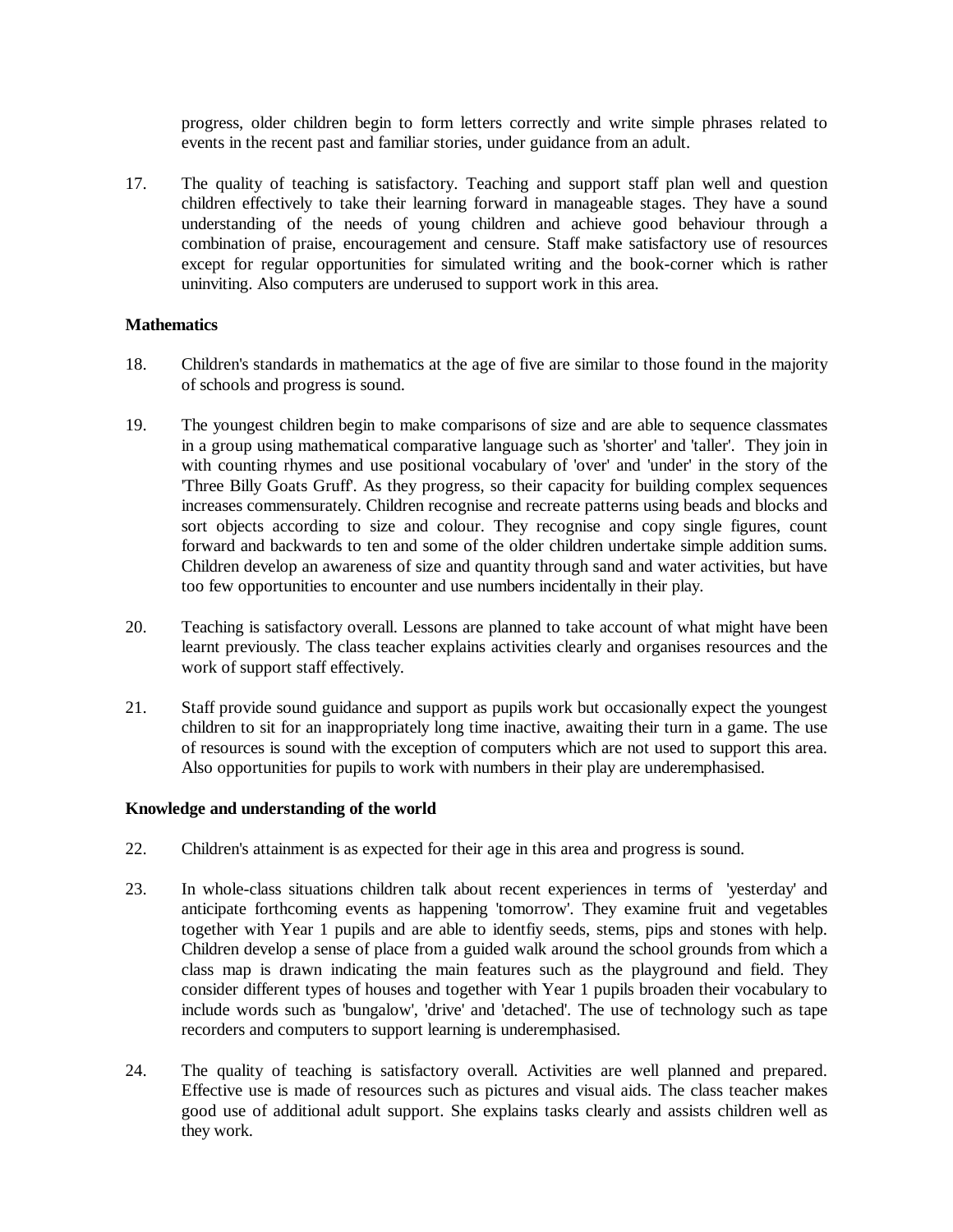#### **Creative development**

- 25. Standards are similar to those found in children of five years of age and progress is sound.
- 26. Through role-play in the 'home corner' children effectively develop their imagination. At various times in the school year this area is transformed into surgeries for doctors and vets. Children know the names of different colours and use paint creatively to produce pictures and prints from leaves, for example. They make wheeled vehicles from reclaimed materials. Children listen to music and make musical instruments of their own, also from reclaimed materials. They join enthusiastically in singing familiar songs and nursery rhymes incorporating the appropriate actions where necessary.
- 27. There was insufficient direct teaching observed to enable a judgement on teaching to be made. Provision for children's development in this area is satisfactory.

## **Physical development**

- 28. Children attain average standards by the age of five and make sound progress during their time in reception.
- 29. Children use tools such as pencils, scissors, paintbrushes and glue sticks with increasing confidence and dexterity as they pass through reception. They cut carefully and with good coordination whilst working in other areas of learning such as mathematics and creative development. Children become increasingly skilful in activities such as completing puzzles or threading beads in sequence onto laces. They make models from commercially produced construction kits demonstrating sound manipulative skills. Children move around the classroom sensibly with an awareness of others and dress and undress themselves in preparation for physical activity. In physical education lessons, which they share with Year 1 pupils, reception children run in various directions and in a variety of ways. They throw and catch balls and hoops with increasing agility but have insufficient opportunity to practise movements such as climbing and balancing regularly.
- 30. There was insufficient evidence of direct teaching in this area to make a judgement on teaching overall. Children's development of climbing, jumping and balancing skills are constrained by adherence to the school's physical education timetable, and lack of appropriate equipment and time for them to practise regularly and frequently.

## **ENGLISH, MATHEMATICS AND SCIENCE**

## **English**

31. The Key Stage 1 1998 national test results in English showed the proportion of pupils which attained the expected Level 2 was broadly in line with the national average in reading and very high in writing. The percentage of pupils attaining the higher Level 3 was well below the national average in reading but very high in writing. The test results for 1999 indicate a fall in reading and writing standards. Attainment is still above the national average in writing but below in reading. In both subjects there was a greater proportion of pupils attaining the higher Level 3.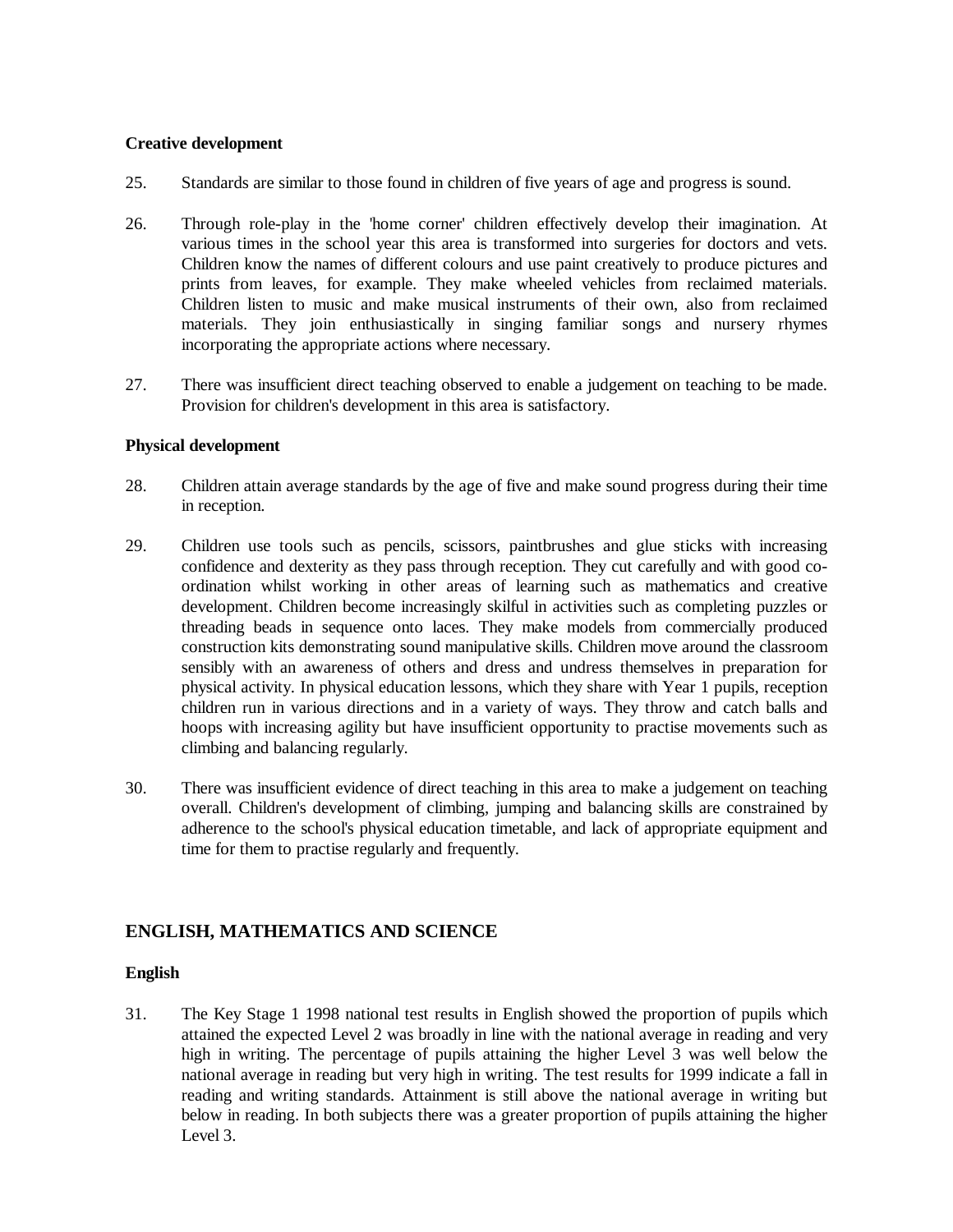- 32. At Key Stage 2 1998 test results indicated a well above average number of pupils achieving the expected Level 4 but no pupils attained the higher Level 5. The 1999 test results showed an improvement on those for 1998 with one half of the pupils attaining the higher Level 5.
- 33. Test results change considerably with variations in the number of pupils taking the test each year.
- 34. Inspection evidence indicates that pupils currently nearing the end of Key Stage 1 and Key Stage 2 attain average standards and make sound progress as they pass though the school. This is similar to the position at the time of the last inspection. Pupils with special educational needs are well supported and as a result make good progress.
- 35. In speaking and listening standards are in line with those found nationally at the ages of seven and 11, with a greater emphasis on listening than speaking. At the end of Key Stage 1 pupils listen attentively in lessons to instructions, stories and poems and respond appropriately when required to do so. They speak about their own experiences to adults and other pupils and incorporate detail to aid understanding. At the end of Key Stage 2 pupils listen to more sophisticated stories and talk with increasing confidence and attention to detail. There are insufficient planned opportunities for pupils to discuss ideas in small groups however, which limits their attainment.
- 36. Progress in speaking and listening is sound. The youngest pupils in Year 1 listen attentively to stories and join in enthusiastically with familiar rhymes and phrases. They talk about recent events and as they progress they incorporate greater detail into their explanations. Pupils build on their skills satisfactorily throughout Key Stage 2 where they listen for longer periods to more sophisticated texts and more complex teacher explanations in lessons. They respond to teachers' questions in increasing detail and discuss tasks incidentally with partners or in groups as they work, in subjects such as science, history and geography.
- 37. Standards in reading are in line with national expectations at the end of both key stages and pupils make sound progress. Pupils nearing the end of Key Stage 1 read accurately from a range of texts within the reading scheme. They use a variety of strategies for establishing meaning and employ their knowledge of letter sounds effectively to work out unfamiliar words. Pupils know the difference between fiction and non-fiction and understand the purpose of contents and indexes. At the end of Key Stage 2 pupils read from a greater range of texts. They talk about the plot and characters and a few express preferences for particular authors. Pupils know how to use contents and indexes to find information and use these skills effectively in subjects such as science and geography.
- 38. In Year 1 pupils build successfully on early reading skills acquired in reception. They begin to recognise words and phrases in simple text from the reading scheme and use their knowledge of letter sounds and the alphabet to help with more difficult words. As they pass through the key stage they develop their skills effectively . Pupils are able to distinguish the difference between similar groups of letters such as 'ick' and 'ock' and add initial letters to make these into words. Throughout Key Stage 2 pupils read increasingly difficult texts independently and apply their skills and alphabetical knowledge to reference work in connection with other subjects. They explore the main features of characters from books such as 'The Secret Garden' and can identify the relevant descriptive words and phrases.
- 39. Standards in writing for the majority of pupils are average at the end of both key stages and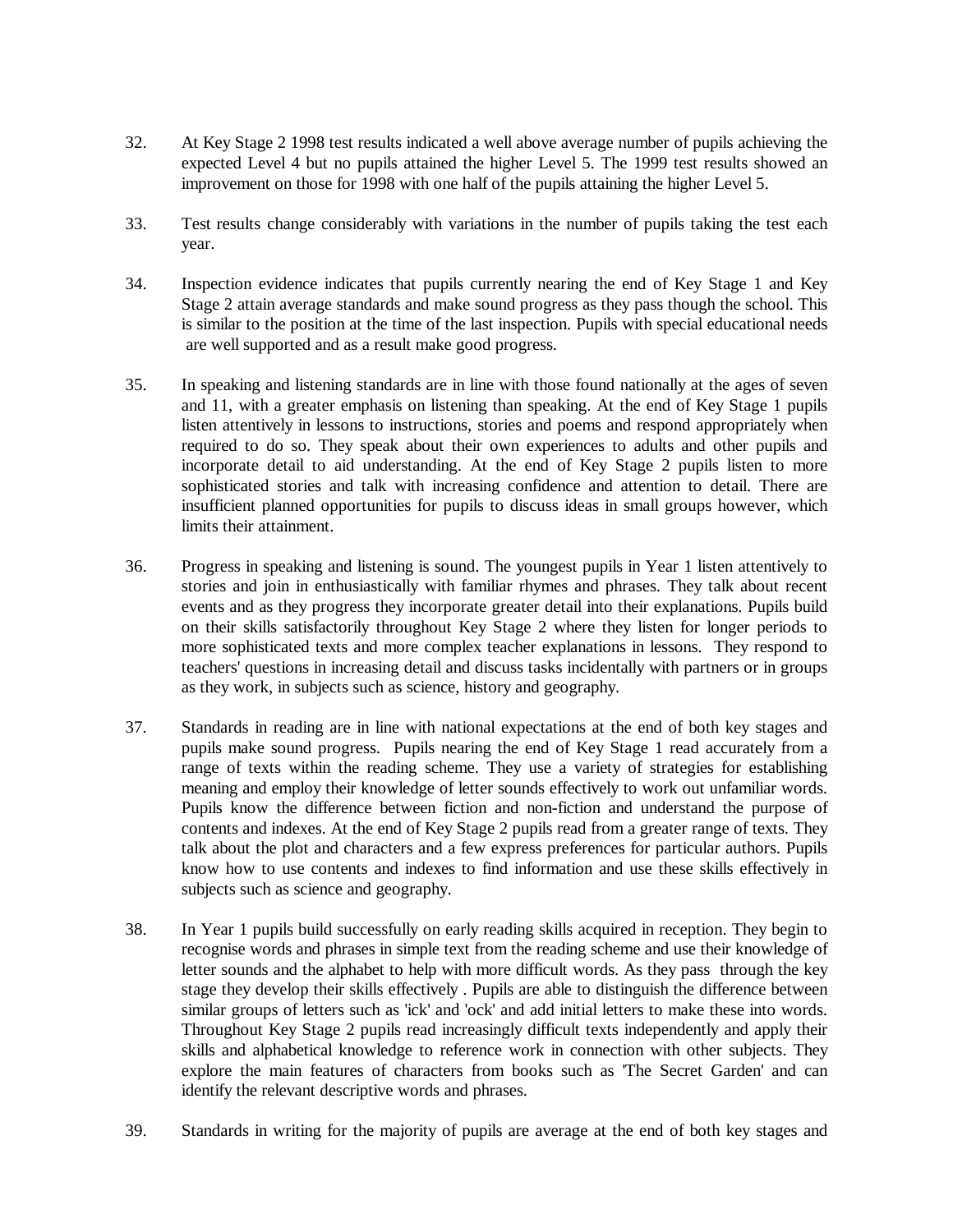some pupils achieve beyond this. Pupils make sound progress as they pass through the school. The oldest pupils at Key Stage 1 write in a variety of forms such as letters of invitation, imaginative stories such as that related to 'Magic Beans', description of characters, recounting recent events and familiar stories. They sequence sentences and most use simple punctuation accurately. A minority incorporate speech marks and question marks into their writing. The spelling of simple words is usually accurate and handwriting is clear and well formed. At the end of Key Stage 2 pupils write widely for a greater range of purposes and with a sense of audience; for example they compare their own school with that of 'The Demon Headmaster', outline the qualities required in a good friend and write a letter from 'Goldilocks' regarding the incident at the home of the three bears. Poetry however, is under-emphasised. Pupils' spelling is usually accurate and handwriting fluent and joined. Pupils use punctuation and simple grammatical structure correctly except for paragraphs, which are underused.

- 40. Pupils build on their writing skills progressively as they pass through the school. The youngest pupils at Key Stage 1 begin to form letters and words correctly with assistance. They write simple phrases relating recent events and retelling familiar stories such as 'The Little Red Hen' but opportunities for freer writing are under-emphasised. Pupils' skills develop commensurate with their age. Writing becomes better formed and spelling increasingly accurate as they progress into Key Stage 2. Here pupils learn how to make sensible sentences by changing tense and are familiar with parts of speech such as verbs and adjectives. They write for a greater range of purposes and choose language for effect.
- 41. Pupils use their literacy skills widely in connection with other subjects such as science, history and geography. This is a strong feature of the English curriculum; for example pupils write accounts of visits to places of interest in connection with history and in geography describe a residential visit to Derbyshire.
- 42. Pupils' attitudes to English are good. Most are attentive in lessons and settle to work quickly. They apply themselves conscientiously to tasks and the majority concentrate well. Pupils relate constructively to adults and to one another and work co-operatively.
- 43. The quality of teaching is good overall. It is never less than satisfactory. It is good in one lesson out of two and in one lesson in three it is very good. This is an improvement on the situation at the time of the last inspection when teaching was judged to be at least sound and often good. The same teacher, who is also the subject co-ordinator, teaches literacy to the two classes of the oldest pupils.
- 44. Teachers use the national literacy framework as a basis for their planning. The quality of shortterm planning varies between classes but is sound overall. In the best lessons planning is detailed. It identifies clear targets for learning and includes methods for assessing whether objectives have been met. Teachers have a good understanding of the subject. They explain tasks clearly, read expressively and use questioning well to build on pupils' previous knowledge and to take learning further. Teachers mark work regularly but many comments reflect the appearance of the work rather than its content. As at the time of the last inspection, marking seldom identifies areas for development. Teachers effectively use resources and support staff. They make good use of homework to supplement that which is learnt in the classroom.
- 45. The school assures continuity and progression in the English curriculum through adoption of the national literacy strategy, which influences planning at every level. Frequent assessments are made of pupils' learning but the results of these assessments are insufficiently used to plan future learning. Resources are good and are used well. The development of the entrance foyer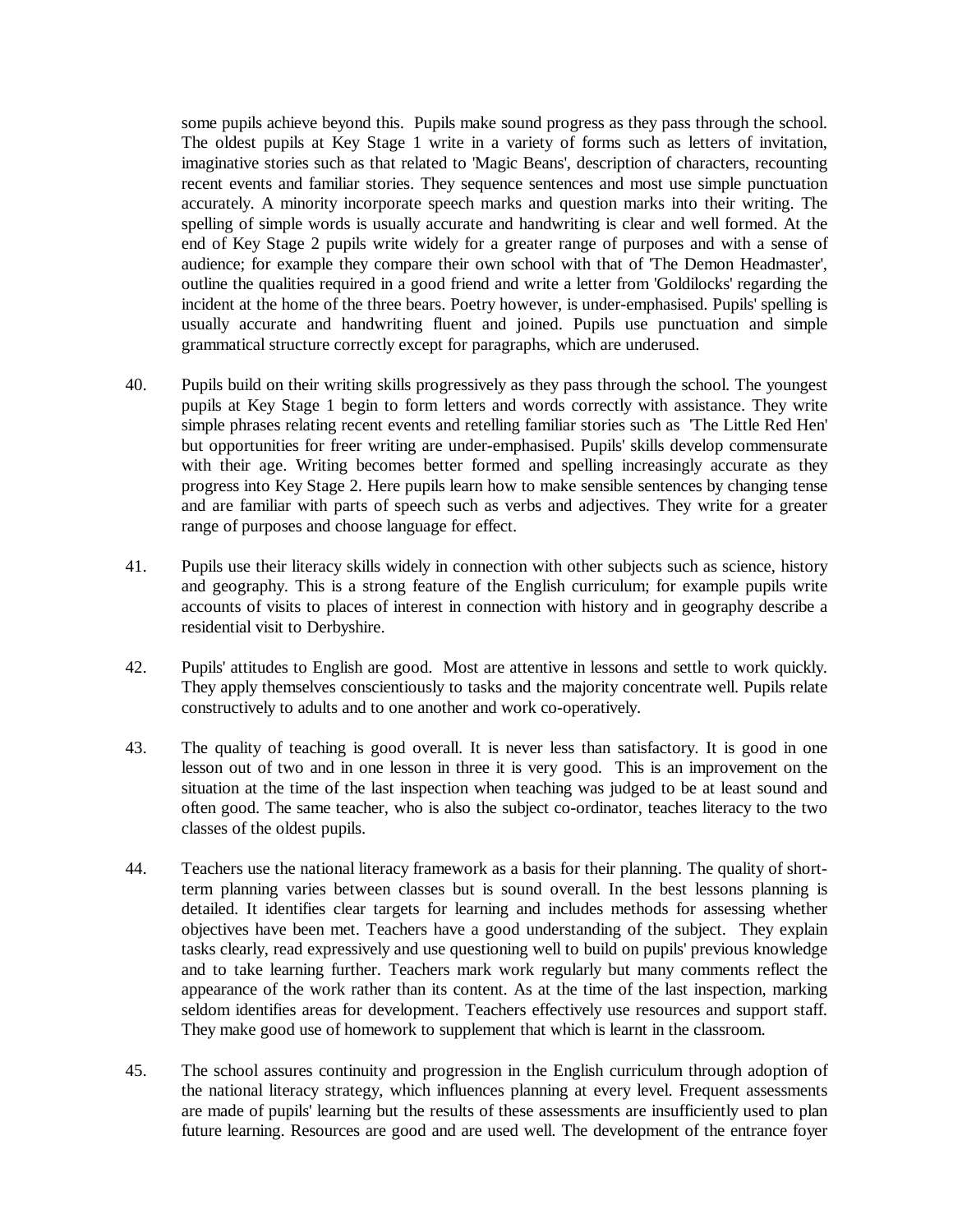into a library area is an imaginative and beneficial initiative. The quality of reference books has improved considerably since the school was last inspected. Visits to local theatres and to dramatic productions at local secondary schools effectively enhance the curriculum.

#### **Mathematics**

- 46. In the 1998 National Curriculum tests at Key Stage 1 the percentage of pupils reaching the expected Level 2 was very high in comparison to national averages, whilst those reaching Level 3 were below the national averages. At Key Stage 2 the numbers of pupils reaching the expected Level 4 were well above the national averages and those reaching Level 5 were close to that found nationally.
- 47. Similar levels were achieved in the 1999 tests for Key Stage 1 and Key Stage 2 but a greater proportion of pupils attained the higher Levels 3 and 5 at each key stage respectively.
- 48. Inspection evidence confirms that pupils' attainment is average at the end of both key stages and some pupils achieve beyond this. Pupils make sound progress. Those pupils with special educational needs make good progress towards their individual targets. Standards of attainment are similar to when the school was last inspected.
- 49. By the end of Key Stage 1, pupils recognise odd and even numbers and many can use mental recall of two, three, four, five and ten times tables in multiplication and division problems. Most pupils understand place value and can work out sums involving addition and subtraction without carrying. They are able to sort a range of three-dimensional shapes in different ways, for example, into cylinders and spheres, and describe them accurately. Pupils gather and record information such as their favourite games and present their results as block graphs. Higher attaining pupils can interpret their findings. In fractions pupils have practical experience of sorting into equal parts. They know that one quarter of 12 is three and one half of 12 is six. Pupils explore the symmetry of shapes using a mirror, and can draw a line of symmetry. They recognise right angles and understand that all angles are measures of turn.
- 50. Progress through Key Stage 1 is satisfactory overall. Skills in mental mathematics are constantly practised and many pupils show increasing confidence and fluency in their ability to calculate mentally. In one lesson pupils effectively used their knowledge of 'double' numbers, for example nine plus nine, six plus six, to develop 'near doubles' such as nine plus eight, five plus six to help in working out addition. Pupils develop a wider mathematical vocabulary and greater understanding of symbols. Pupils confidently use 'sum of' and 'plus' when talking about addition, and use symbols  $\langle \rangle$  instead of 'greater than' and 'less than' when recording results. Pupils make satisfactory gains in their knowledge and understanding of number, shape, time and data handling.
- 51. By the end of Key Stage 2 the majority of pupils know their tables up to ten times ten and carry out calculations using these facts. Pupils have a satisfactory knowledge of two and threedimensional shapes and confidently identify 'scalene' and 'isosceles' triangles. They work out the areas of shapes on the ground using appropriate scales. Pupils experience a wide variety of work in data handling. When recording and comparing the heights of pupils in three different classes, pupils appropriately use terms such as 'range' when interpreting results. They accurately use pie charts to show values of ingredients needed to make patio blocks. They add vulgar fractions, arrange them in order and find simple equivalent decimal and percentage fractions.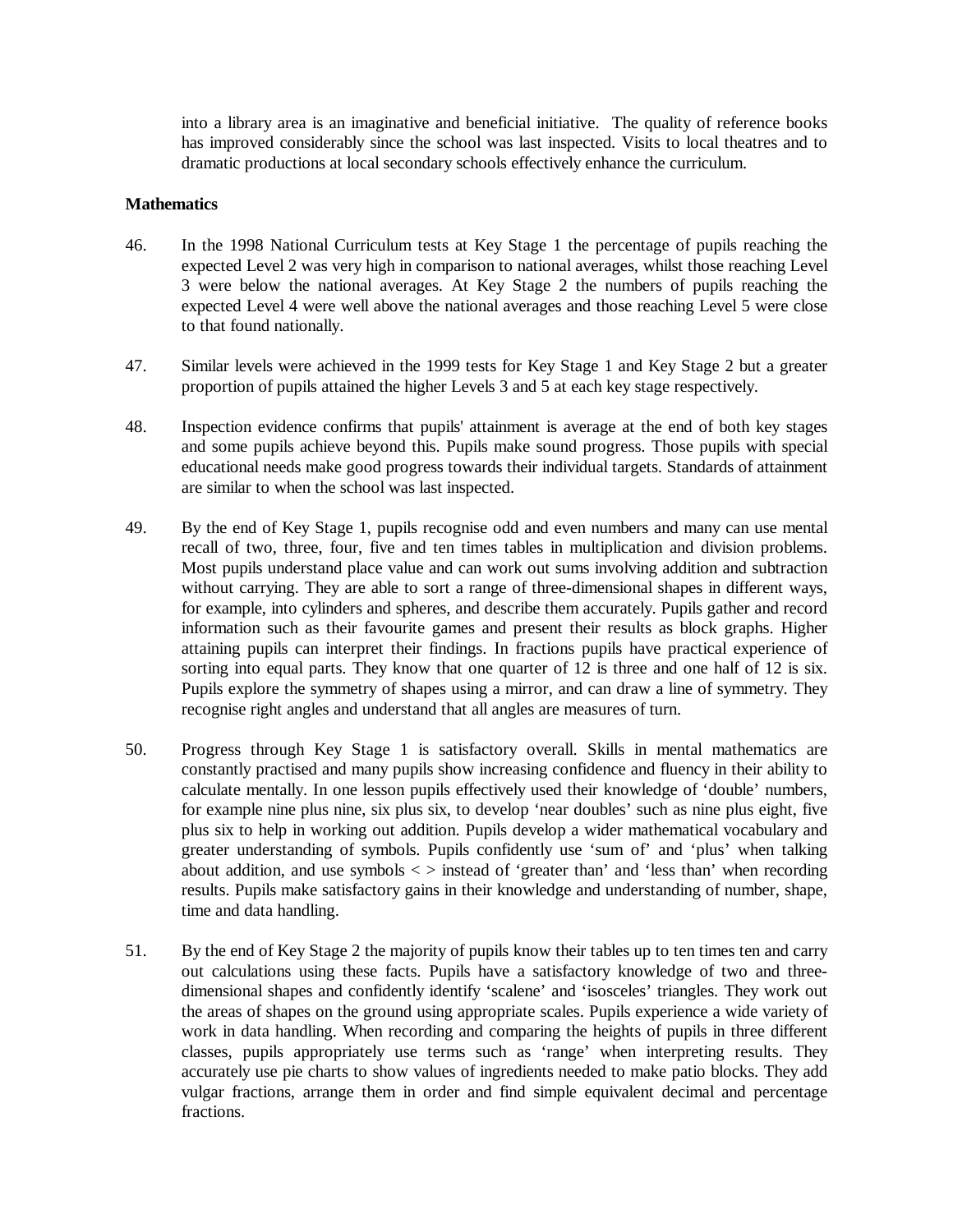- 52. Progress through Key Stage 2 is satisfactory. Lower-attaining pupils are well supported and make good progress in relation to prior attainment. The emphasis the school now places upon daily mental mathematics activities has a positive impact on all pupils' knowledge of number facts and their developing number skills. However, insufficient opportunities for investigative and problem-solving activities, where pupils have to use and apply skills learned, limit progress especially for higher-attaining pupils.
- 53. The ways in which pupils record and present work contribute to the development of their literacy skills. Speaking and listening skills are developed very well through discussion, principally at the start and end of lessons. Mathematics supports other subjects. In geography, for example, pupils use data handling skills to produce and interpret graphs. In art pupils produce designs based on the principles of rotational symmetry. In design and technology pupils estimate and measure the size of doors and windows for their model houses. In history pupils use numeracy skills when they compare dates and the passing of time. When studying 'light' in science pupils produce graphs to show how well colours show up in the dark.
- 54. Pupils have positive attitudes towards mathematics and are keen to succeed. Most are willing to answer questions when being taught as a whole class. They enjoy practical activities where they are able to work co-operatively and share resources. Relationships between teachers and pupils are good and are a contributory factor to the sound, and sometimes good, progress pupils achieve in lessons.
- 55. The overall quality of teaching was satisfactory and in four out of ten lessons teaching was good. Teachers have a secure subject knowledge and understand the National Curriculum Programmes of Study well. Good use is made of teacher expertise to teach classes other than their own. However, classes contain a range of abilities and ages and not enough work is matched closely enough to what pupils know, understand and can do. As a result planning does not regularly address the needs of pupils of differing ages and abilities. This stops many otherwise satisfactory and good lessons from being better. Homework is used satisfactorily to consolidate skills and understanding gained in class.
- 56. There is a useful policy but the school does not have a detailed school based scheme of work to guide teachers in systematically developing skills and understanding. Assessment procedures are satisfactory, but the systematic use of assessment information to inform planning and develop future programmes of work is underdeveloped. The resources available are of satisfactory quality and are accessible to pupils. During the time of the inspection little use was made of information technology to support learning.

## **Science**

- 57. The results of the 1998 teachers' assessments indicate that at the end of Key Stage 1 pupils' levels of attainment are above average at the expected Level 2, with the proportion attaining the higher Level 3 being broadly in line with that found nationally. On the basis of tests at the end of Key Stage 2 pupils' attainment at the expected Level 4 is well above the national average, but well below in the proportion attaining the higher Level 5.
- 58. Teacher assessments for 1999 at Key Stage 1 and test results at Key Stage 2 indicate that a greater proportion of pupils at both key stages attained the higher Levels 3 and 5 respectively than in the previous year.
- 59. Differences in the number of pupils taking the tests each year in such a small school can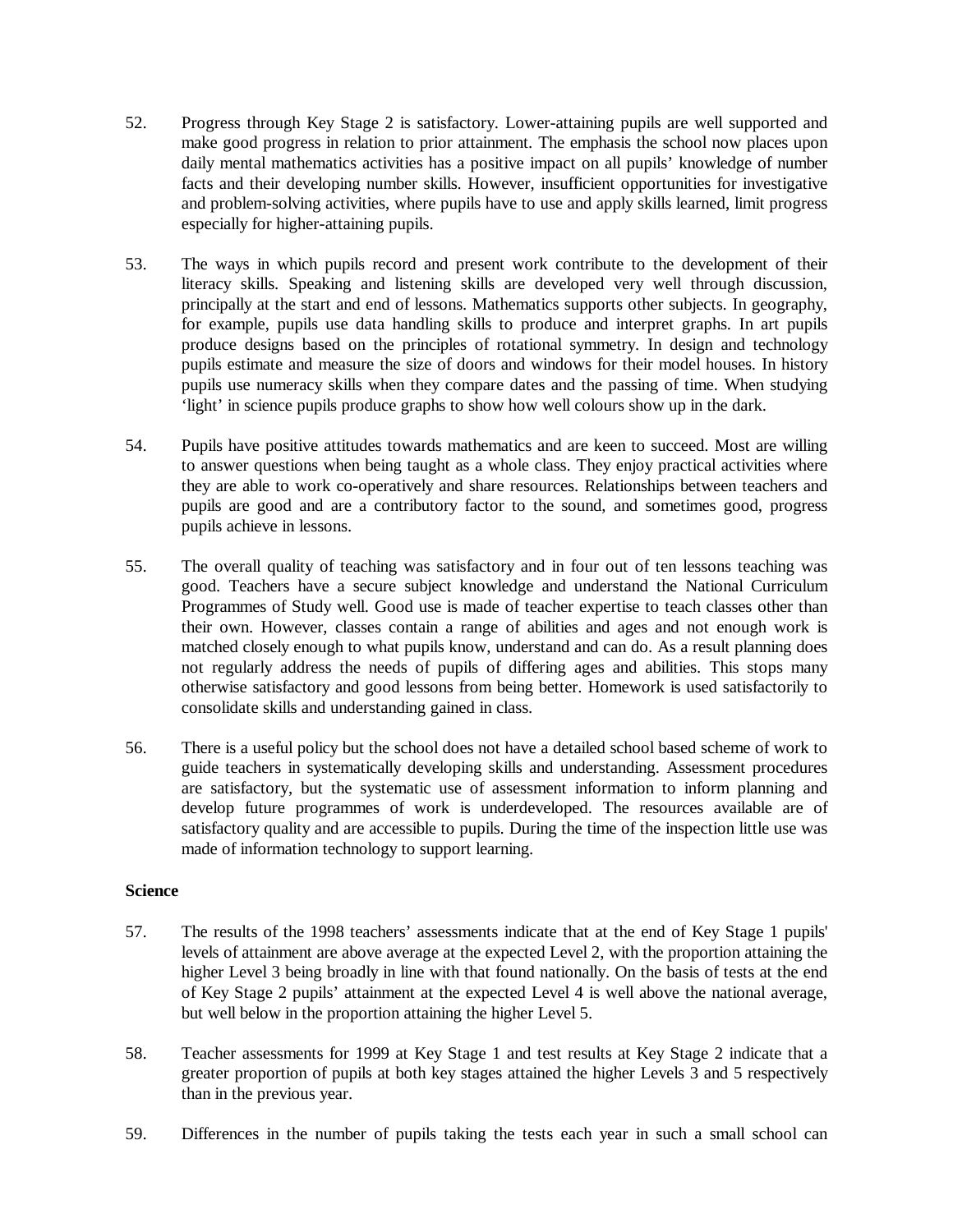significantly affect results causing wide variations in the proportion attaining the national average each year.

- 60. Pupils currently in Years 2 and 6 attain standards that are similar to those found nationally They make sound progress. Attainment is similar to that when the school was last inspected. Pupils now build effectively on the skills of investigation, which the last inspection highlighted as receiving insufficient attention. Whilst special educational needs pupils' individual education programmes contain no specific targets for science, these pupils make good progress due to the assistance they receive with basic skills of reading and writing.
- 61. Older pupils at Key Stage 1 develop investigational skills successfully. They plan and carry out investigations to find out what a snail likes to eat. Pupils predict the outcomes of their experiments and record the accuracy of their predictions. In work on the five senses they use varieties of crisps to devise taste and smell tests, and record their results accurately on charts.
- 62. Pupils make sound progress as they pass through the key stage. The younger pupils are able to classify and group ' living' and 'non living' objects. They begin to identify the criteria for classifying creatures as mammals. Pupils draw diagrams of flowering plants and label the 'stem' and the 'root' with increasing care and accuracy.
- 63. By the end of Key Stage 2 pupils categorise the content of foods as 'carbohydrates', 'protein', 'vitamin' and 'mineral' and can draw up a 'balanced diet'. They identify energy inputs from different foods, and recognise some common food 'allergies'. Pupils have a better understanding of the need for 'fair testing'. This was illustrated by the oldest pupils who, in planning an investigation to answer the question "Do plants grow equally well in different substances?", realised the need to keep all aspects the same, apart from changing the growing medium.
- 64. Pupils build progressively on their skills at Key Stage 2. They conduct experiments to show weight changes of a burning candle and use line graphs to record their findings. In studying the animal kingdom they can classify groups of animal as 'vertebrates' and 'invertebrates'. They are able to construct a 'food chain'. Pupils develop a wider variety of ways of recording their findings. Scientific vocabulary is used more widely and confidently. Pupils at both key stages make effective use of literacy skills in discussing and recording the results of their efforts, and use numeracy skills in measuring and tabulating results.
- 65. Pupils are enthusiastic, curious, and very interested in science especially in investigative work. They listen to their teachers but are eager to begin investigations. They work well with partners and in groups and readily share ideas and equipment. Good behaviour and attitudes and an ability to follow instructions, have a positive impact on standards.
- 66. The quality of teaching was satisfactory overall and in one half of lessons it was good. This is an improvement since the school was last inspected when the quality of teaching was reported to be sound… and sometimes good. Teachers have a satisfactory understanding of the subject. They take time to explain things clearly and offer constructive guidance to move learning forward. Suitable resources are provided and good control and management skills enable teachers to make full use of the time available for learning. In a lesson with some of the youngest pupils, a tempting array of fruit fired pupils' enthusiasm. They identified the fruit and found a range of seeds, pips and stones which they matched to the host fruit. Lots of lively discussion and purposeful handling and recording was well managed by the teacher and her adult support, and learning situations created during the session were well exploited largely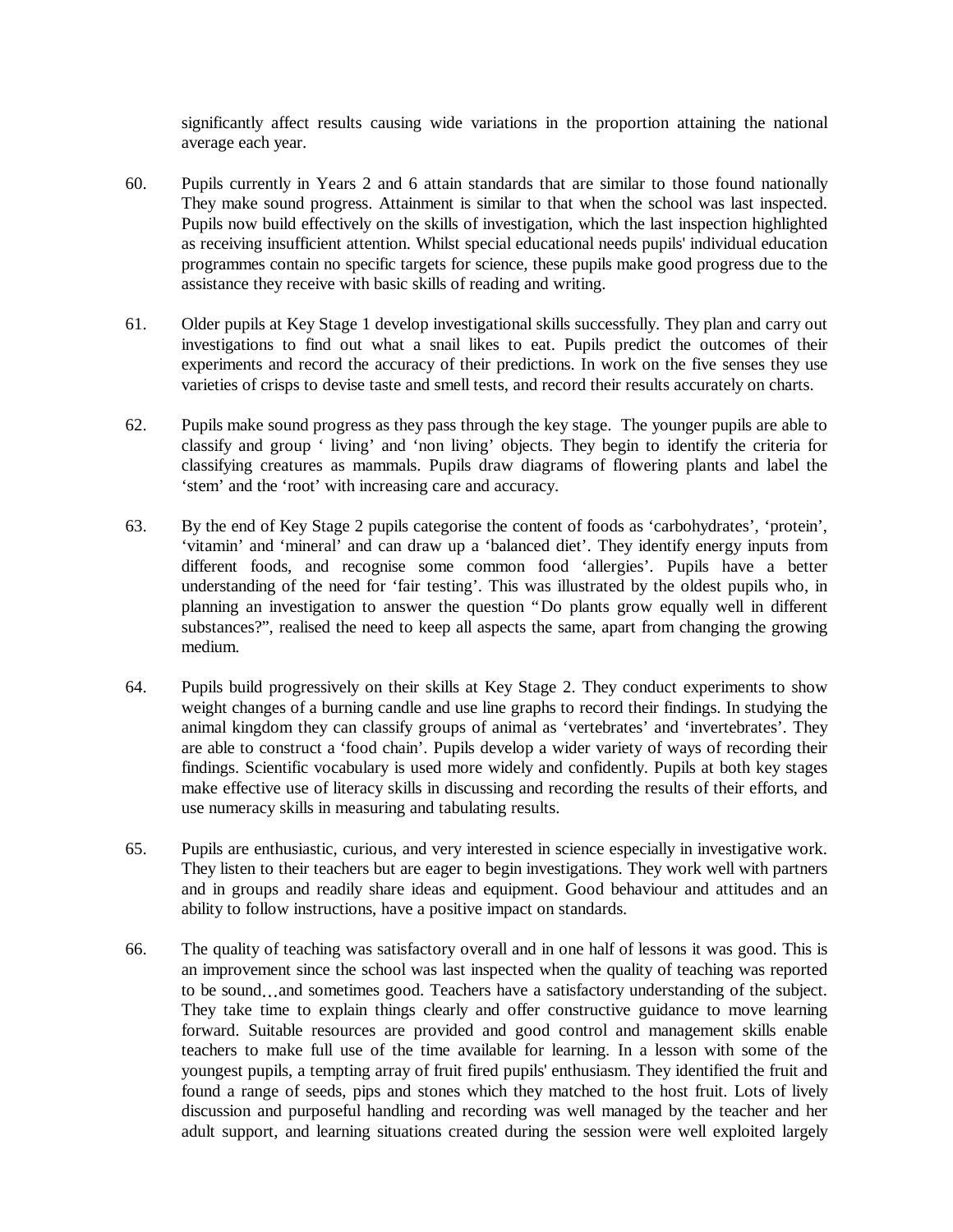through skilful questioning.

67. The school policy and scheme of work provide effective guidance for staff. The co-ordinator provides satisfactory support for teachers and monitors medium-term planning. The previous report stated that 'there is an insufficient allocation of time for science'. This problem has been addressed effectively. Resources are satisfactory and are used well.

## **OTHER SUBJECTS OR COURSES**

## **Information technology**

- 68. Standards in information technology are below national expectations and pupils make unsatisfactory progress. This is not as good as at the time of the last inspection when standards were reported to be above average.
- 69. Computers were underused during the period of the inspection and there was little retained evidence on which to base judgements. From scrutiny of the school's planning, examination of small amounts of past work, observation of individual pupils working on computers, discussion with staff and pupils, it is apparent that information technology receives too little emphasis within the curriculum overall.
- 70. Pupils communicate ideas using pictures and text. They know how to change the appearance of their work and how to save that which they have created. Older pupils write poems related to their first day back at school after the summer break. Some are competent in the use of keyboard and 'mouse' but others need the support of an adult with such elementary functions as deleting text. The oldest pupils gather information from computer programs to support work undertaken in geography, history and science. Some use menus and icons confidently, having similar programs at home, and assist pupils who are less proficient. The range of applications for which computers are used, however, is limited.
- 71. Pupils clearly enjoy working with computers. They concentrate well and co-operate effectively with others when the need arises.
- 72. There was insufficient evidence on which to make a judgement on teaching. Where individual pupils were supported by classroom assistants the quality of advice and guidance was sound. From discussion with staff, teachers have limited expertise in the subject which restricts their capacity to teach it effectively. The co-ordinator is relatively new to her role and has little opportunity to monitor and support the subject in all classes. Several of the computers are old and in need of replacement. Pupils have insufficient opportunity to use computers consistently or regularly enough to become competent.
- 73. The school is aware of deficiencies in information technology and has incorporated targets for improvement into the school development plan.

## **Art**

74. The standards of work are as expected for the ages of the pupils and progress is sound. Attainment is broadly in line with that at the time of the previous inspection. Only one lesson in art was timetabled during the period of inspection. Judgements are based on this lesson, discussion with teachers and pupils, scrutiny of displays of pupils' work around school and of records and examples of previous work.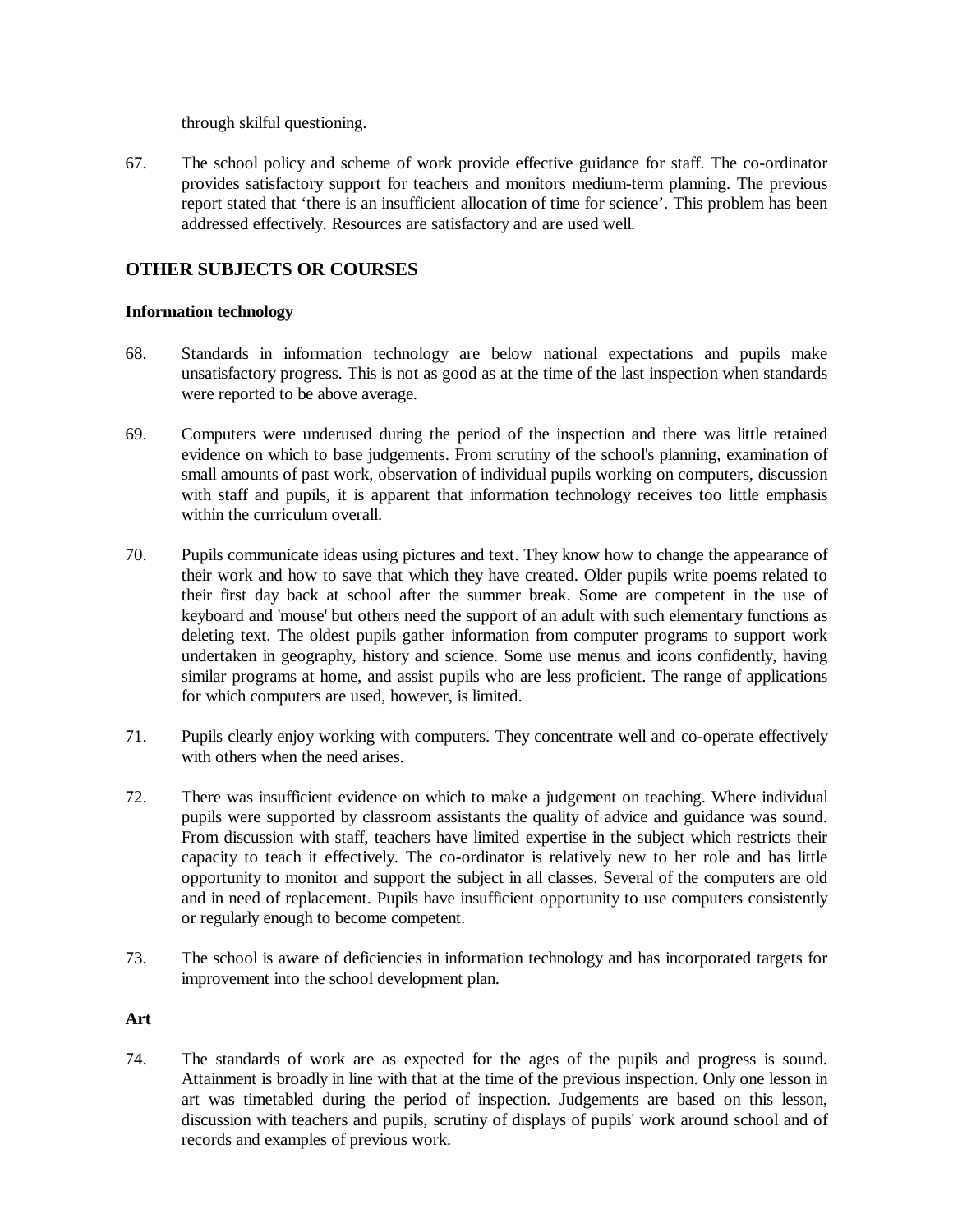- 75. At Key Stage 1, pupils explore a range of materials and techniques including painting, print making, collage, sculpture and drawing. They learn to recognise, name and use primary colours, and experiment with colour mixing. They develop a good sense of pattern as for example when using collage to make visual representations of numbers.
- 76. Pupils experiment to show different qualities of line and tone and many are able to produce observational drawings revealing clear detail. Print making using relief patterns cut out from a variety of fruits and vegetables revealed careful application and a range of colourful repeating and abstract patterns.
- 77. Key Stage 2 pupils examine techniques of famous artists such as David Hockney, and paint their own pictures in similar styles. Pupils experiment with colour wheels to mix the precise shades required. Both self-portraits and those of friends, revealed a developing awareness of proportion, light and shadow.
- 78. Pupils make satisfactory progress at both key stages, including those with special educational needs who make sound progress within mixed ability groups. From early in Key Stage 1, pupils make effective use of sketchbooks to collect art ideas and to practise techniques. These remain with pupils through the school and provide a useful record of progress.
- 79. It is not possible to make a secure judgement on the quality of teaching overall on one lesson observed. However, the knowledgeable and enthusiastic co-ordinator has produced a detailed scheme of work that covers all essential skills and provides good guidance to teachers in what should be taught and when. Teachers value the work of their pupils. This is reflected in the portfolios of work collected by the school, by the displays, and by the various opportunities teachers provide for pupils to participate in competitions, and in community projects, such as that for the Gainsborough Riverside Regeneration Project.

## **Design and technology**

- 80. There were no design and technology lessons taught during the period of the inspection. However, examination of teachers' planning, interviews with pupils and scrutiny of previous work show that an appropriate curriculum is followed. They also indicate that pupils attain standards expected for their age and that they make sound progress. Attainment is similar to that at the time of the last inspection.
- 81. Key Stage 1 pupils use a variety of materials to construct models. Work on making a vehicle to carry something they found in the classroom shows pupils choosing from a range of materials and putting them together using appropriate joining techniques. Pupils have experience of simple food technology. They research recipes and use measured ingredients to make and shape gingerbread men. Work on mechanisms enabled pupils to make a model spider move up and down. These activities effectively support studies in literacy on traditional stories and nursery rhymes.
- 82. At Key Stage 2 pupils experience a range of activities that develop their understanding of the designing and making processes. They create models of endangered species of animals using paper maché and/or clay to support work done in geography. Pupils draw designs for houses and use recycled materials to construct realistic models. Pupils are encouraged to evaluate products and offer suggestions for improvement. Work in history, literacy and numeracy is well supported by pupils designing, measuring and making costumes and props for dramatic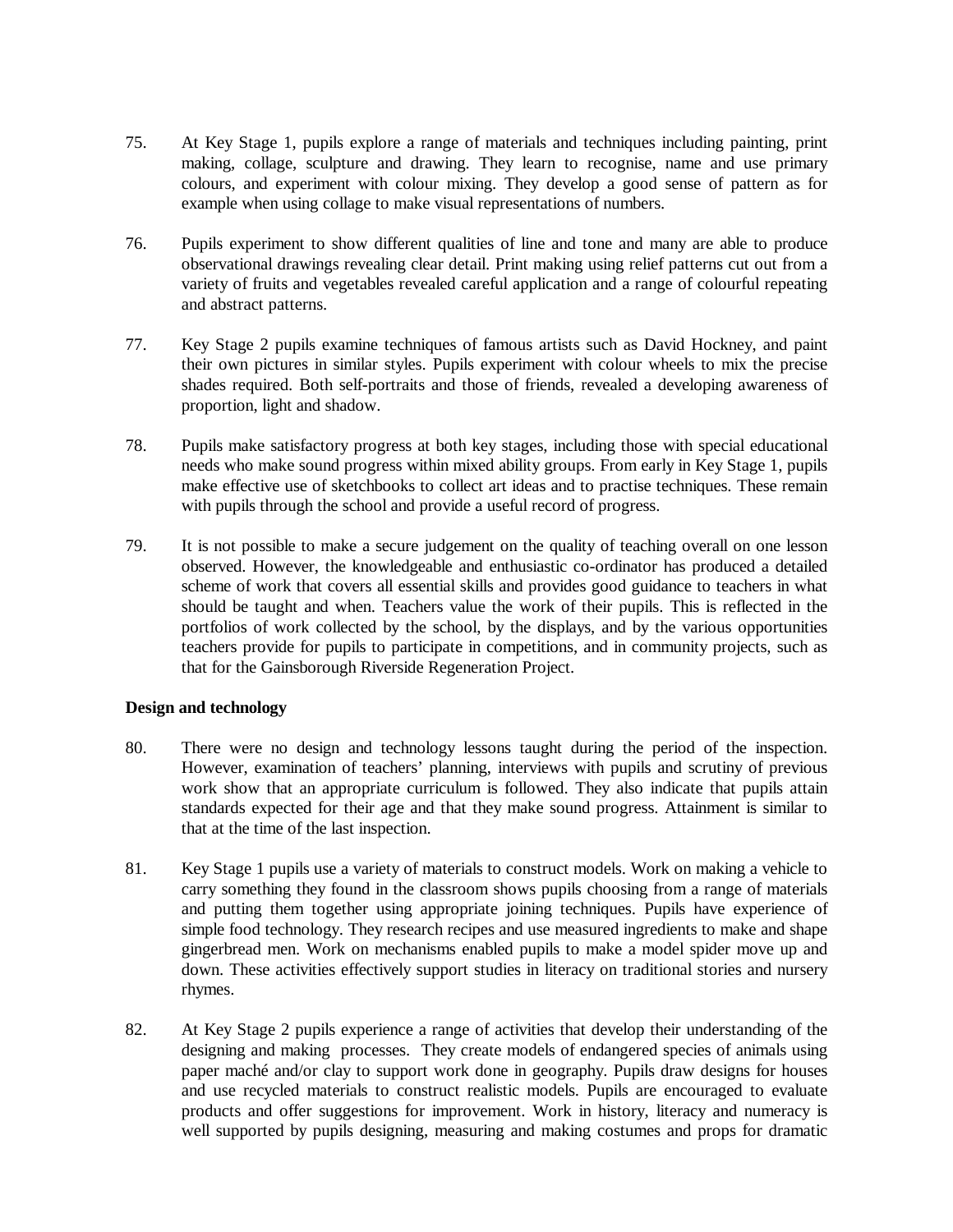productions such as 'Queen Beryl and the Romans' and 'Alice in Wonderland'. Pupils design and construct folding-out books, with their own words and pictures, to illustrate stories experienced during literacy hour such as 'Not Now Bernard!'.

83. Through collaborative projects pupils extend and share ideas, and look for ways of improving their finished products. Discussion with pupils about their work revealed an obvious enthusiasm for the subject.

#### **Geography and history**

- 84. Standards in both subjects are as expected for the age of the pupils but their progress over time is unsatisfactory. Attainment is broadly similar to that at the time of the last inspection.
- 85. In geography at Key Stage 1 the youngest pupils consider the effect of weather on people. They express preferences for different types of weather and identify which is most suitable for particular activities. Pupils talk about the clothing that is needed in rainy and sunny conditions and are able to use symbols appropriately on a weather chart. They explore the school grounds and contribute ideas for a map showing the main features. Older pupils at Key Stage 2 consider in greater detail climate and weather. A few know the significance of the equator and that the position of the sun in relation to the earth affects climate but for several this concept is too difficult. On other occasions pupils identify countries on a world map in connection with topical stories in newspapers. The oldest pupils make good use of their literacy skills in finding information on climactic conditions and in writing detailed comparisons between their own village and that of a village in Derbyshire, following a residential visit.
- 86. In history the youngest pupils compare photographs of houses and consider similarities and differences. Older pupils at Key Stage 1 and all pupils at Key Stage 2 learn at exactly the same level in relation to their project on Ancient Egypt. They are able to suggest reasons why the Nile was important to the inhabitants of Ancient Egypt. Pupils know that the river facilitated trade and provided irrigation for crops and pastureland for cattle. They understand that the clay from the riverbanks was used for building and that reeds from the fringes of the river were used to make boats and paper. At other times in the school year pupils study the Tudors. As with geography, pupils make good use of their literacy skills for example, in writing about Francis Drake and the invasion of the Spanish Armada as a newspaper article and from the point of view of a sailor 'on watch' in the English navy. In addition pupils write accounts of visits to places of historical interest such as Gainsborough Old Hall and the village of Eyam in Derbyshire.
- 87. Pupils appear interested in both subjects. Overall they are attentive in lessons but are inclined to lose interest and become restless when teachers talk for too long or the content of the lesson is inappropriate. Pupils settle to work quickly and most apply themselves well to the tasks that are set. They are resourceful in finding information when they are given opportunity to do so.
- 88. Teaching is satisfactory overall with some unsatisfactory elements. In the best practice teachers plan thoroughly, explain clearly and question pupils to good effect. Teaching is unsatisfactory when teachers' explanations are too lengthy and expectations of pupils are inappropriate.
- 89. A strength of the geography and history provision is the effective use that is made of educational visits to provide an additional dimension to learning. Weaknesses lie in the fact that learning is not organised to ensure that pupils build on knowledge and skills progressively, and in the use that is made of artefacts to foster skills of enquiry.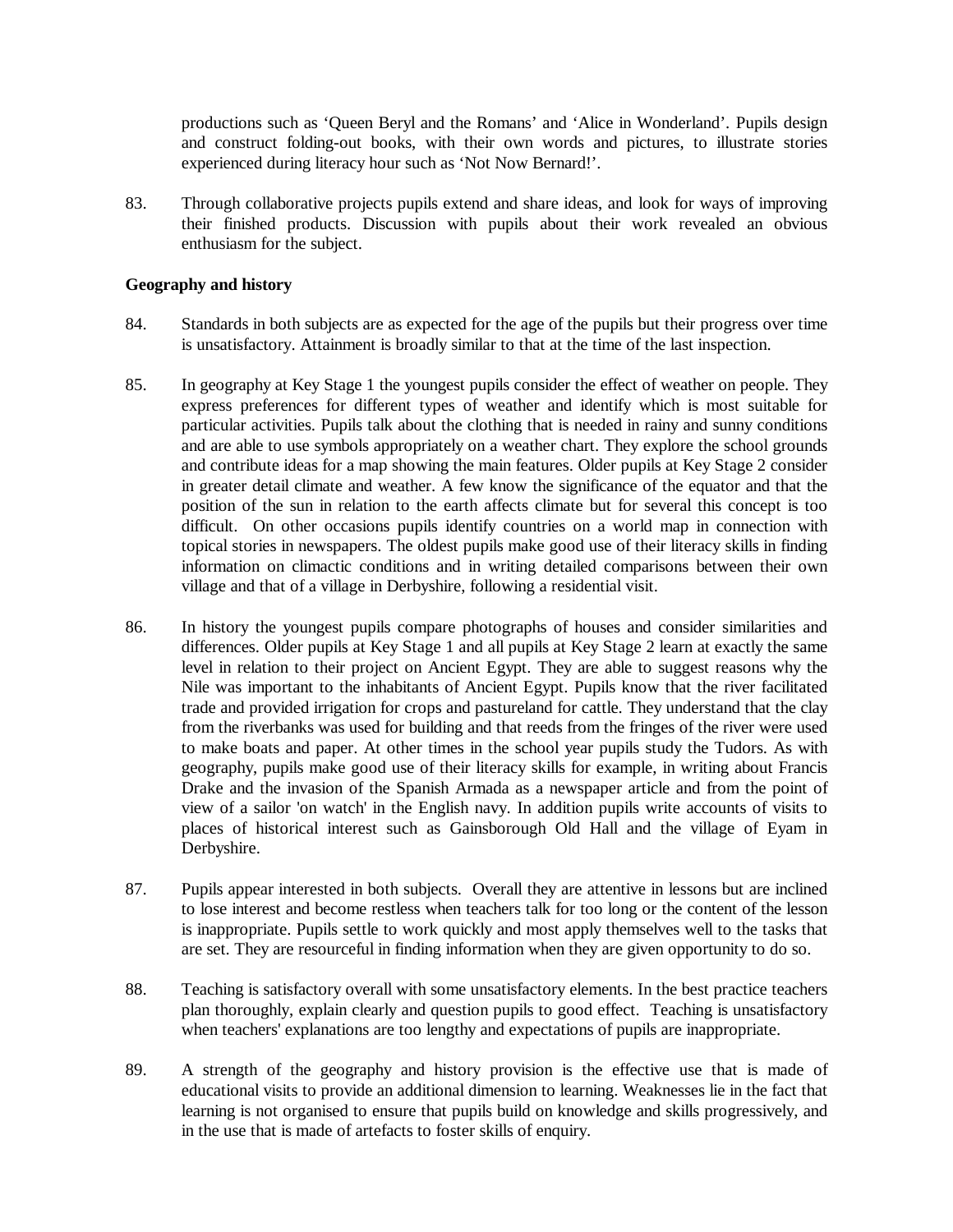#### **Music**

- 90. Only one music lesson was observed during the period of the inspection and there was insufficient evidence of past work for a judgement to be made on pupils' attainment overall.
- 91. In the one lesson observed pupils practised songs for a Harvest Thanksgiving service at a level appropriate to their age. They are able to clap to a rhythm and most are able to clap in time with the music. The majority sing tunefully with appropriate attention given to dynamics and the importance of a 'pause'. Phrasing is clear and diction satisfactory. Pupils have opportunity to sing in the company of others in assembly and to perform to an audience in concerts for parents. Pupils are made aware of the music of different composers during assemblies but are given insufficient opportunity to appraise and evaluate their work. A small number of pupils learn to play the violin with a visiting teacher and several learn the recorder as an extracurricular activity.
- 92. Most pupils take part in music willingly if not enthusiastically. The majority were attentive in the one lesson observed and made a satisfactory effort to improve their performance.
- 93. There was insufficient teaching observed to judge the quality of teaching overall. Features of teaching in the one lesson observed included good subject knowledge and expertise, sound guidance and instruction and satisfactory management of pupils.

#### **Physical education**

- 94. During the inspection it was only possible to see one lesson in physical education which was a games lessons at Key Stage 2. In those elements observed most pupils attain the level expected of their age group and make sound progress.
- 95. Pupils appreciate the importance of 'warm-up' and 'warm-down' during practical activity. Work in group situations reveals good levels of co-operation and awareness of space. Pupils display suitable ball control skills when dribbling with many able to use both feet. Many demonstrate sound technique when sending and receiving passes with their hands. Pupils gain good standards of swimming and all pupils who leave school are able to swim the expected distance with many having a good understanding of water safety.
- 96. Pupils respond well in lessons. They dress appropriately, and show consideration and support for others. Good behaviour and positive attitudes contribute to the standards and progress achieved.
- 97. Insufficient lessons were seen to make a judgement on the quality of teaching overall. The school has a clear policy for physical education, but lacks a detailed scheme of work that covers all skills and provides guidance to teachers as to what should be taught and when.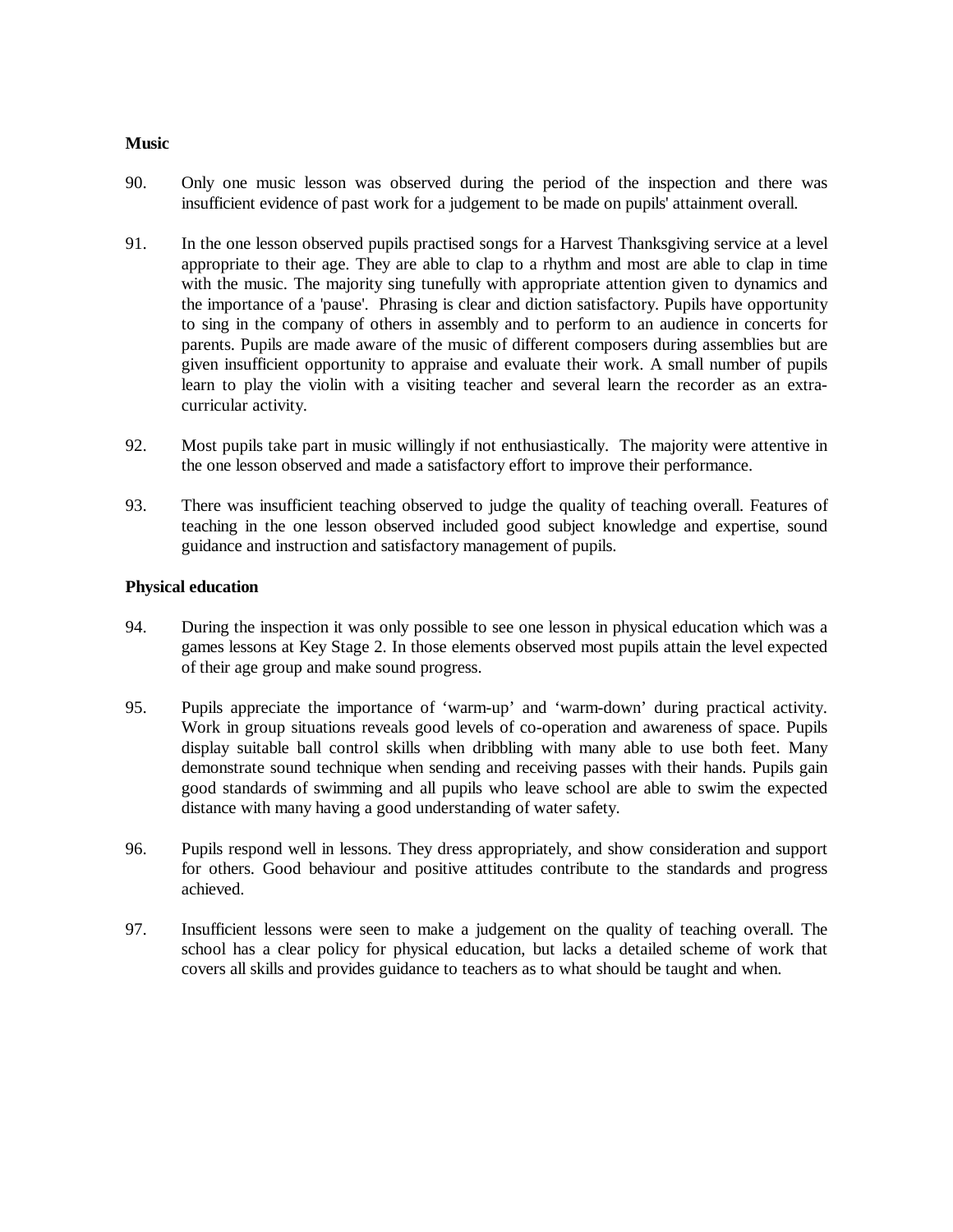# **PART C: INSPECTION DATA**

## **Summary of inspection evidence**

- 98. A team of three inspectors, including a lay inspector, carried out the inspection of Blyton Church of England Primary School. Inspectors spent a total of seven days in school. School documentation and the previous inspection report and related action plan were examined. Twenty six lessons or parts of lessons were seen, and assemblies, registrations and special needs sessions were observed. Interviews with the school staff and governors were conducted, and discussions held with individual and groups of pupils. A representative sample of pupils' work was scrutinised and selected pupils were heard to read. The views of parents were gathered by means of a questionnaire and from a meeting arranged prior to the inspection.
- 99. Religious education and collective worship are to be inspected by the Diocese of Lincoln on another occasion.

## **DATA AND INDICATORS**

#### 100. **Pupil data**

|         | Number of pupils   | Number of pupils   | Number of pupils     | Number of full-time |
|---------|--------------------|--------------------|----------------------|---------------------|
|         | on roll (full-time | with Statements of | on school's register | pupils eligible for |
|         | equivalent)        | SEN                | of SEN               | free school meals   |
| YR - Y6 | 84                 |                    |                      |                     |

## **Teachers and classes**

## 101. **Qualified teachers (YR - Y6)**

Total number of qualified teachers (full-time equivalent) 3.6 Number of pupils per qualified teacher

| י        |  |
|----------|--|
| アナコ<br>ч |  |

## 102. **Education support staff (YR - Y6)**

Total number of education support staff 3 Total aggregate hours worked each week 39.5

# 103. **Primary and nursery school**

Average class size:

| $\sim$<br>ററ |  |
|--------------|--|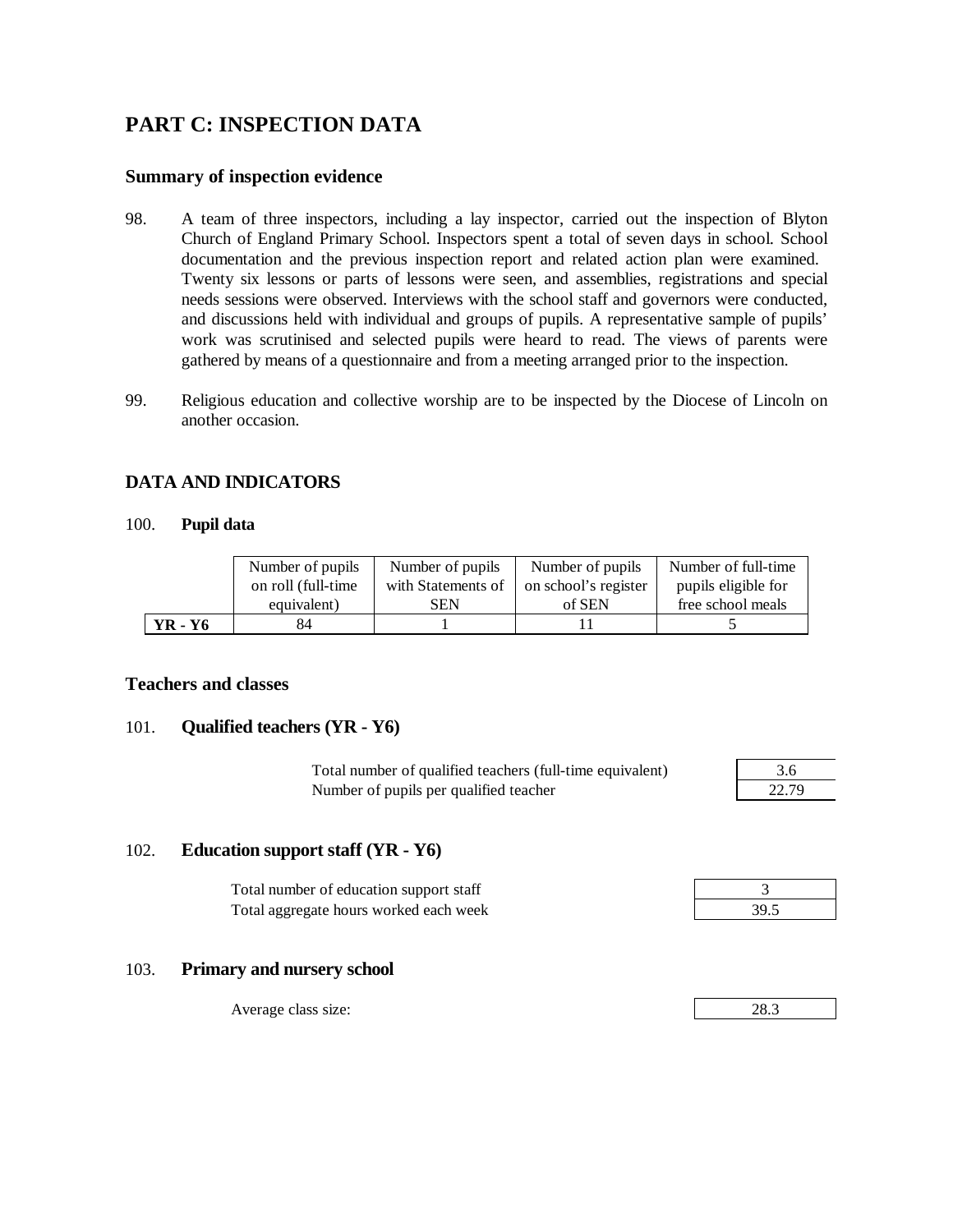## 104. **Financial data**

| Financial year: | 1997/98 |
|-----------------|---------|
|                 |         |

 $\overline{\phantom{0}}$ 

| Total income                               | 140,890.00 |
|--------------------------------------------|------------|
| Total expenditure                          | 141,986.00 |
| Expenditure per pupils                     | 1,774.82   |
| Balance brought forward from previous year | 5,310.00   |
| Balance carried forward to next year       | 4,214.00   |